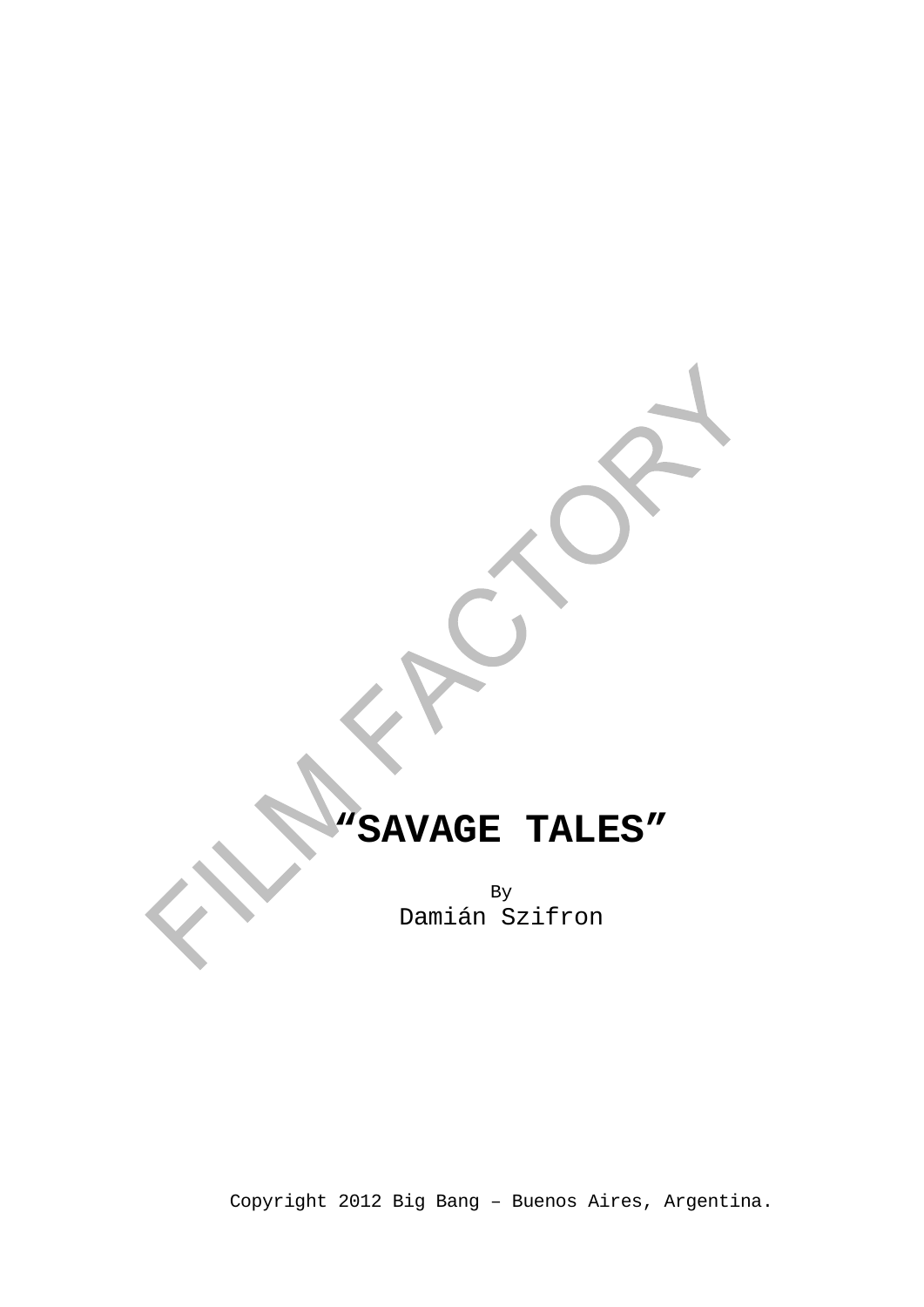# Table of Contents

| Pasternak2             |  |
|------------------------|--|
|                        |  |
| Road to Hell18         |  |
| Til Death Do Us Part26 |  |
| The Deal47             |  |
| Firecracker68          |  |
| Bonus Track83          |  |

On a white background, the title of the first story appears in block letters: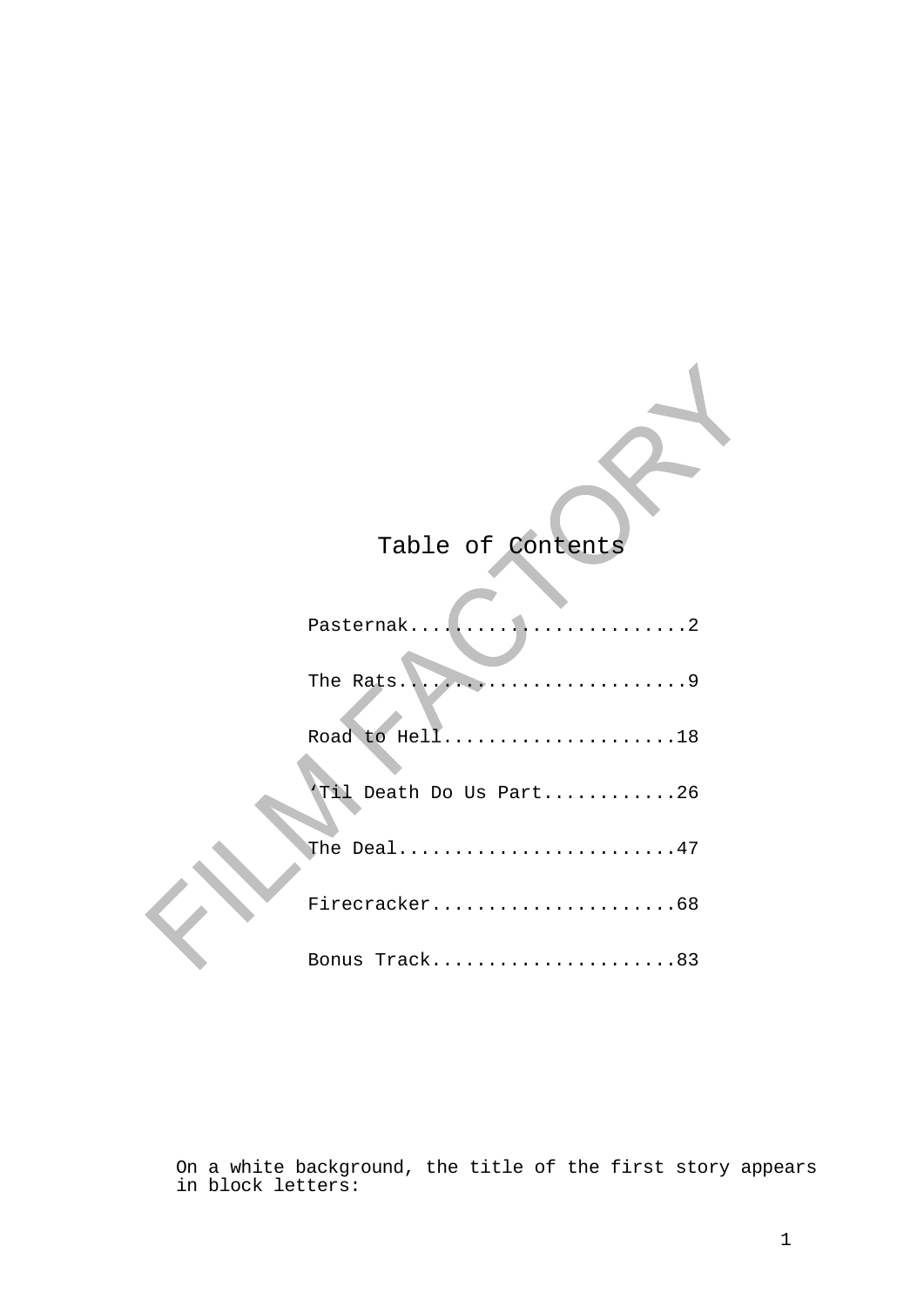# **PASTERNAK**

### **INT. AIRPORT CHECK-IN. DAY.**

ISABEL, an attractive woman of around 30, runs with a small suitcase up to the counter of one of the airlines.

ISABEL

Will I make it?

AIRLINE ATTENDANT ID and e-ticket, please.

ISABEL

(handing them over) A company paid for the ticket—do you know if I can get the miles on my account?

AIRLINE ATTENDANT This fare doesn't give you any miles.

ISABEL Oh, forget it then.

The attendant prints out and stamps the boarding pass.

AIRLINE ATTENDANT The flight is already boarding—it's gate three.

CUT TO:

# **INT. AIRPLANE. DAY.**

Isabel reaches up to put her suitcase inside the luggage compartment and notices that SALGADO, the 60-year-old man with a grey beard sitting next to her, is checking out her cleavage.

Salgado realizes that Isabel has noticed and he pretends to want to help instead.

> SALGADO Can you manage?

ISABEL Yes, I've got it. Thanks.

Salgado turns his attention back to the book he is reading.

CUT TO: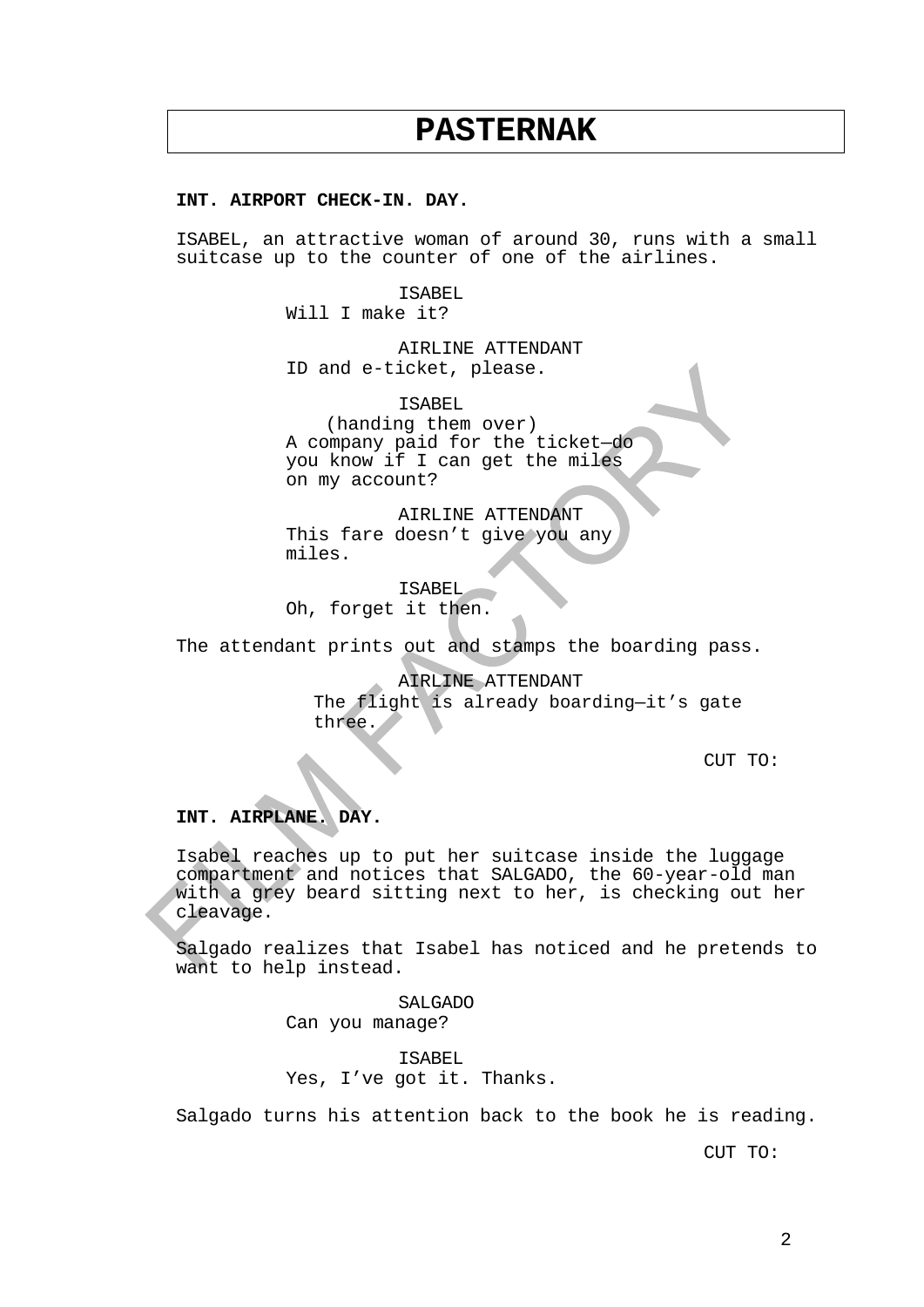# **EXT. AIRPORT RUNWAY. DAY.**

The airplane pauses on the airstrip, taxis down the runway and takes off.

# **INT. AIRPLANE. DAY.**

Once the plane has reached its flying altitude, Salgado strikes up a conversation with Isabel.

> SALGADO Work or pleasure? ISABEL Both I hope. SALGADO What do you do? ISABEL

I'm a model.

SALGADO Sorry, I should have guessed.

ISABEL

(smiling) Thanks.

SALGADO Runway or advertising?

ISABEL Runway, runway.

After a moment of silence, Isabel, to be polite, asks:

ISABEL What about you, sir?

SALGADO Sir? Oh my God!

ISABEL (laughing) What's wrong?

SALGADO With that "sir", you've sunk me to a whole new low. (touching his bald spot) I urgently need an implant.

Isabel laughs again.

SALGADO I'm a music critic. It sounds terrible, I know.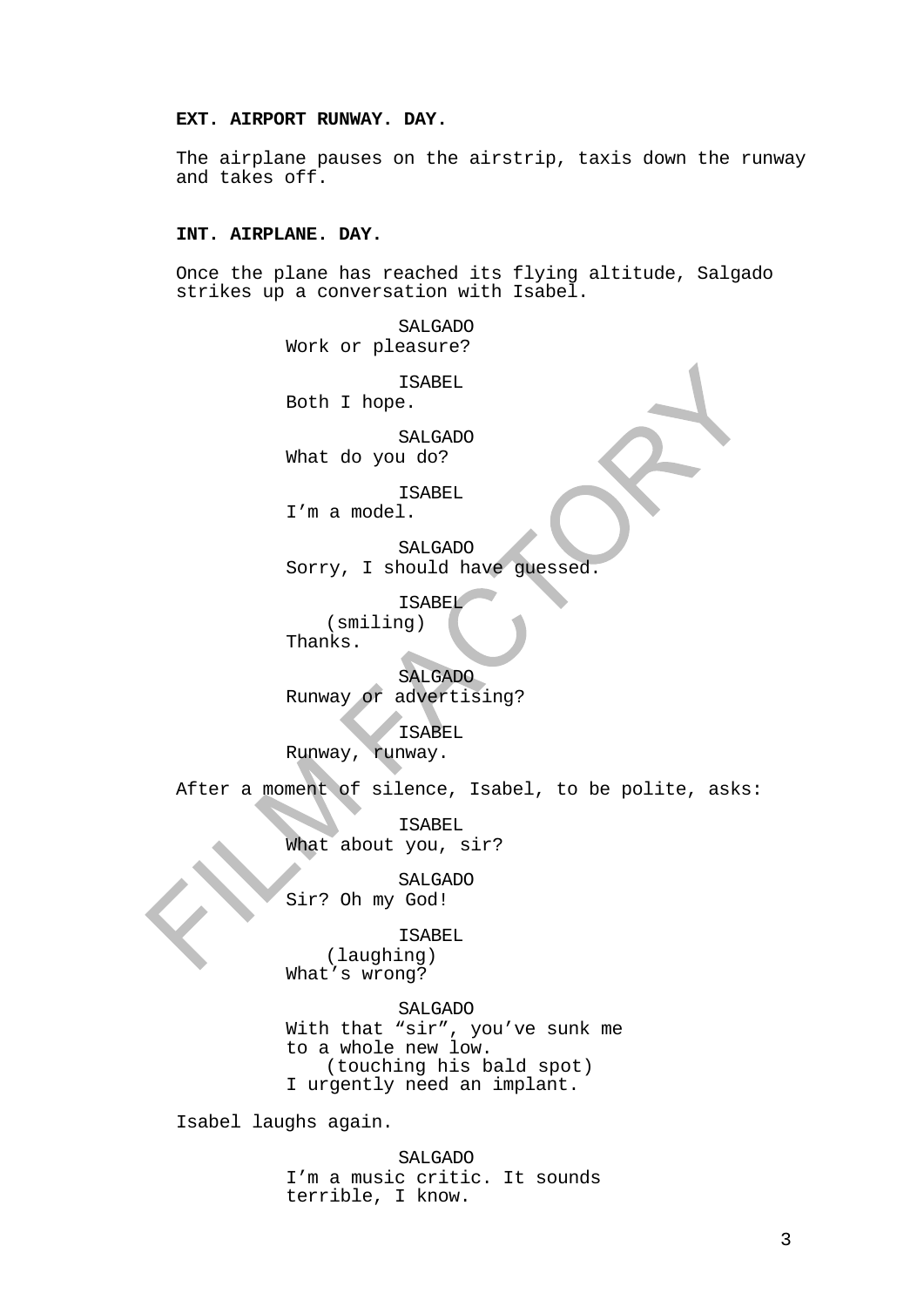#### ISABEL

Rock?

# SALGADO

Now you want to make me feel younger. No, classical.

#### ISABEL

My first boyfriend was a classical musician. I mean, he studied classical music.

# SALGADO

What was his name?

# ISABEL

You wouldn't know him. He sent out a few pieces but I don't think his work was ever published. Is that how you say it? Or is it "edited"?

# SALGADO

You choose whatever term you like and I'll make sure everyone in the music world starts using it.

#### ISABEL

(laughing again) His name was Pasternak, Gabriel Pasternak.

Salgado furrows his brow, trying to remember. Suddenly it comes to him.

#### SALGADO

Gabriel Pasternak... If I had known you knew him, I would have introduced myself as a gravedigger. He presented his thesis at the conservatory when I was heading the panel of judges. I ripped him apart.

#### ISABEL

I was with him! That was awful. After he read the review, he spent a week in bed.

# SALGADO

That's the way it goes sometimes: I have to destroy some poor guy's self-esteem to protect the ears of the audience. I may make a mistake from time to time, but what he presented was really abominable.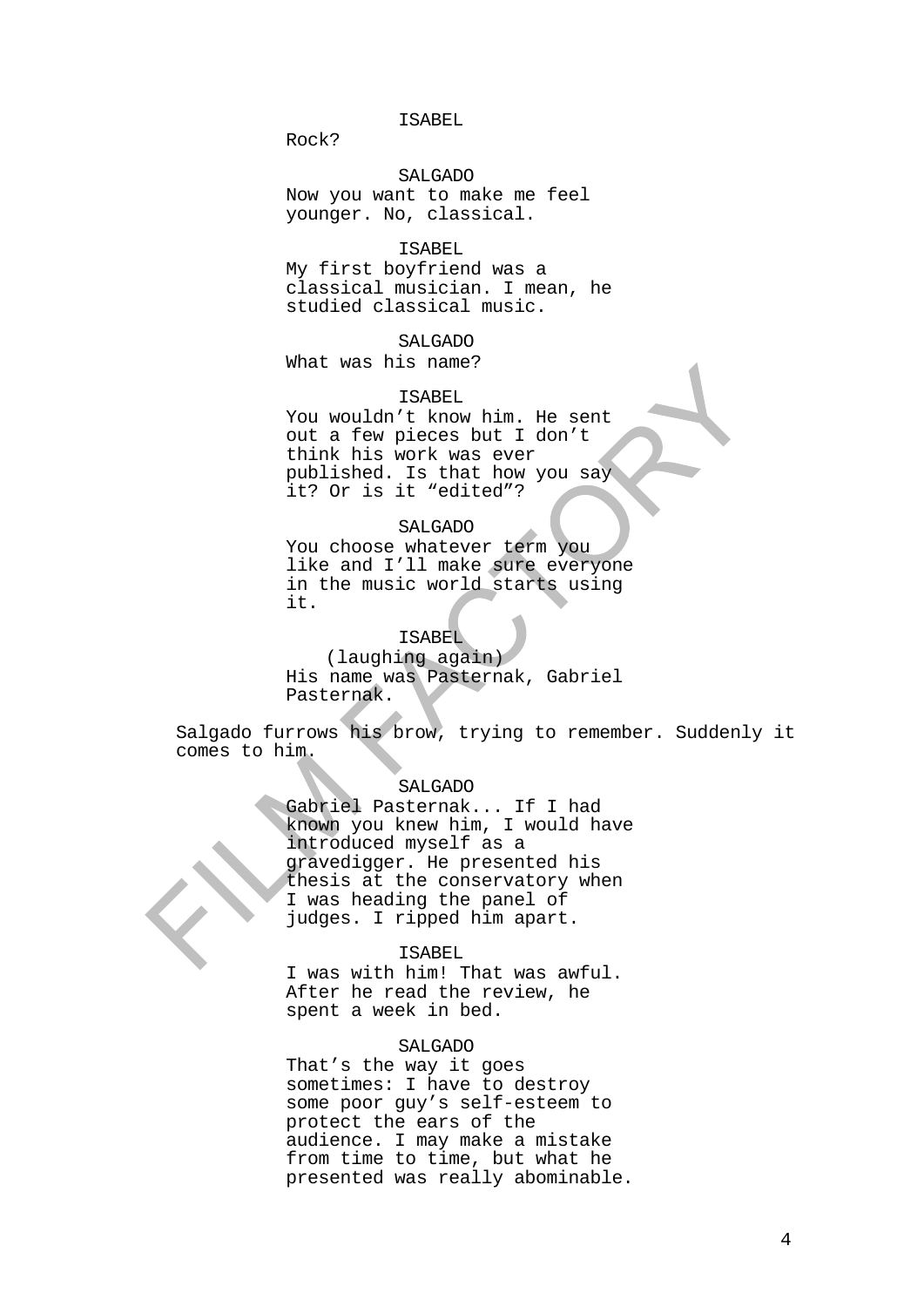An aberration. Are you still in touch with him?

#### ISABEL

No, not at all. Our relationship didn't end very well. I still think of him fondly, though: he's not a bad person.

# SALGADO

He may not be a bad person, but there must be a few bats in that belfry for him to present a piece like that in a competition... That's right, Pasternak. We were laughing about it for months afterwards.

ESTELA, a woman sitting in the row in front of them, turns around.

#### ESTELA

Excuse me for interrupting but I couldn't help overhearing what you were saying. I simply can't believe the coincidence. I agree with your theory, sir: I taught Gabriel Pasternak in high school and was given the daunting task of telling him that he was going to be held back. In thirty years of teaching, I never saw anything like his reaction: he screamed and cried like a baby.

IGNACIO, a young man sitting across the aisle, gestures to Estela.

> IGNACIO Professor Simonetti?

> > ESTELA

Yes...

IGNACIO It's me, Ignacio Ávalos, do you remember?

# ESTELA

Oh my goodness. This is incredible! Some sort of cosmic connection. Wasn't Pasternak a classmate of yours?

# IGNACIO

(respectfully) That's right. Are you friends of his?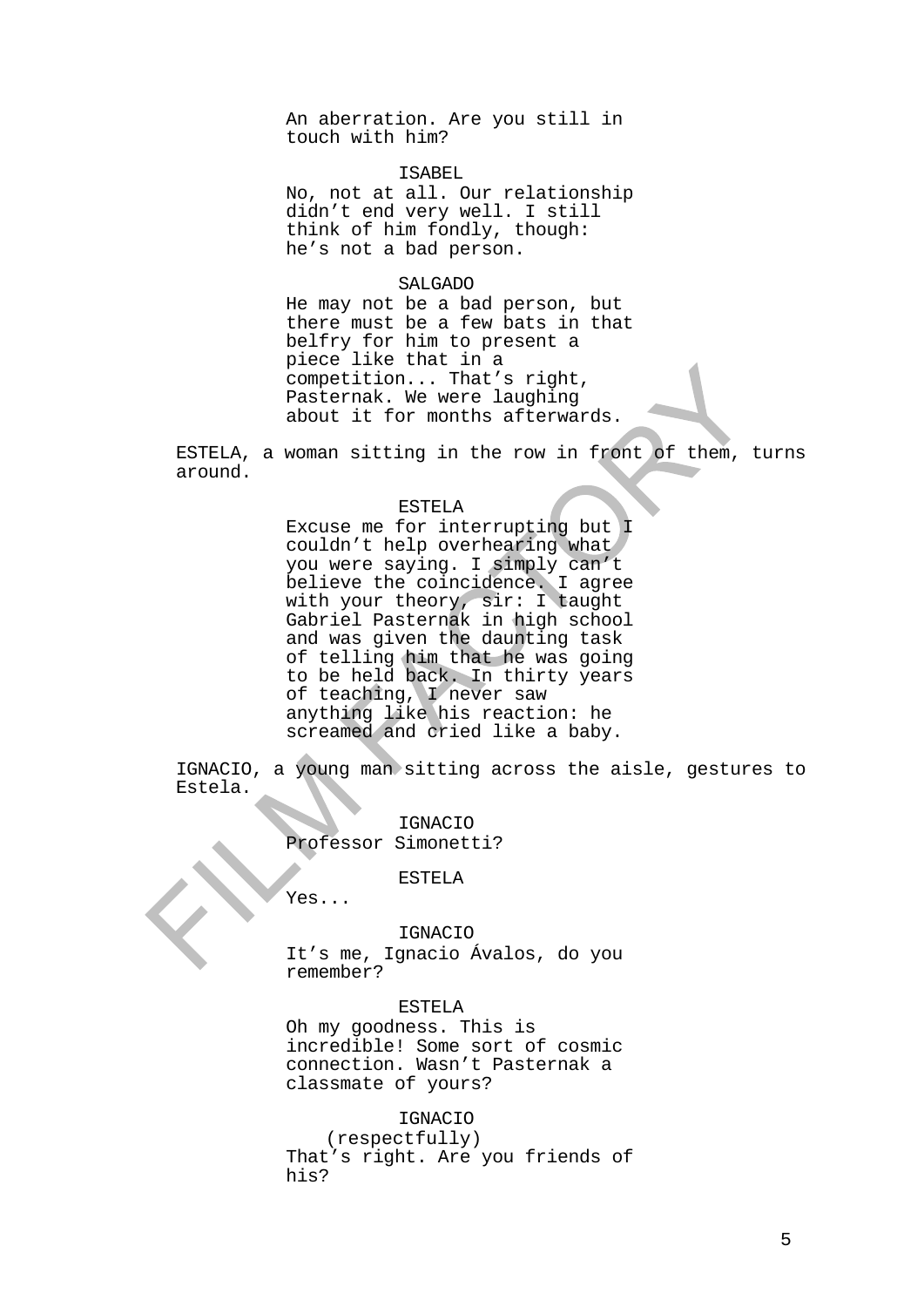#### SALGADO

No, no, not at all.

# IGNACIO

(laughing) Poor guy. We really let him have it...

Another man, SILVATICI, sitting behind Ignacio, joins the conversation.

# SILVATICI

This is unbelievable. I'm a manager at the supermarket where that psycho worked for a while.

Isabel is simply stunned. Salgado, however, starts to look around at the other passengers, concerned.

#### SILVATICI

...He was always arguing with the clients so I had to fire him. And then--

# SALGADO

(interrupting) Excuse me, does anyone else here know Gabriel Pasternak?

All the PASSENGERS on the plane turn around.

MAN #1 (surprised) Yes, why?

MAN #2 He was my neighbor.

# SALGADO

What are you doing on this plane? Did you buy your own tickets?

#### SILVATICI

No. I work for a real estate firm and the client sent me a ticket to go see a property that is going on the auction block.

# IGNACIO

I was called to a meeting at the Ministry of Tourism. They got the ticket for me.

ESTELA I won the ticket at a raffle. (starting to realize what's happening) I couldn't change the ticket.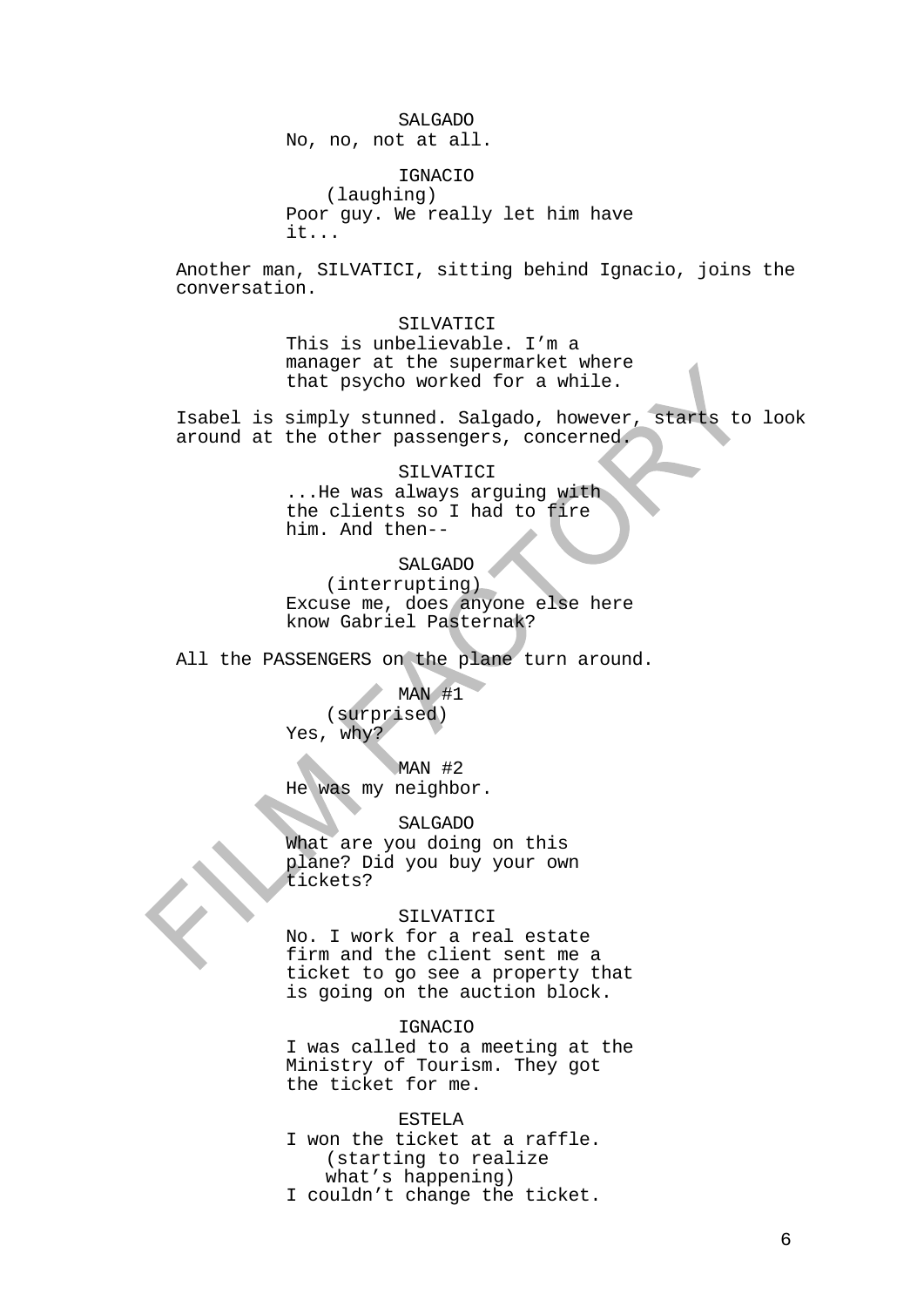Today was the only day I could fly.

Salgado notices that the FLIGHT ATTENDANT is trembling, with horror in her eyes.

#### FLIGHT ATTENDANT

Gabriel Pasternak is a steward on this flight. We were friends, then he asked me out and when I said no, he started to get-- Well, that doesn't matter now. As soon as we took off, he went into the cockpit to take the pilots some coffee and he hasn't come back. The door is locked and the pilots aren't responding. I don't know what to do.

The passengers begin to panic.

Music begins playing over the loudspeakers and both Salgado and Isabel recognize it: it is the piece Pasternak presented at the competition.

# ISABEL (crying, to Salgado) I left him for his only friend.

Isabel turns and looks around the plane. In one of the last rows, she recognizes the ONLY FRIEND she left Gabriel for.

He is about 35 and overweight—time has not been kind to him. He takes off his earphones and waves to Isabel, smiling. He clearly has no idea what's going on.

CARLOS, a husky man, runs up to the cockpit door.

# CARLOS

(banging on the door) Gabriel, are you in there?! Gabriel! It's me, Carlos, Carlos Olivé, talk to me, please!

SILVATICI (coming over) Where do you know him from?

# CARLOS

I was his psychiatrist. At some point, I raised my rates and he got mad and never came back. (banging on the door again) Open up, Gabriel! Listen to me, none of this is your fault! You're the victim here! Let me spell it out for you: your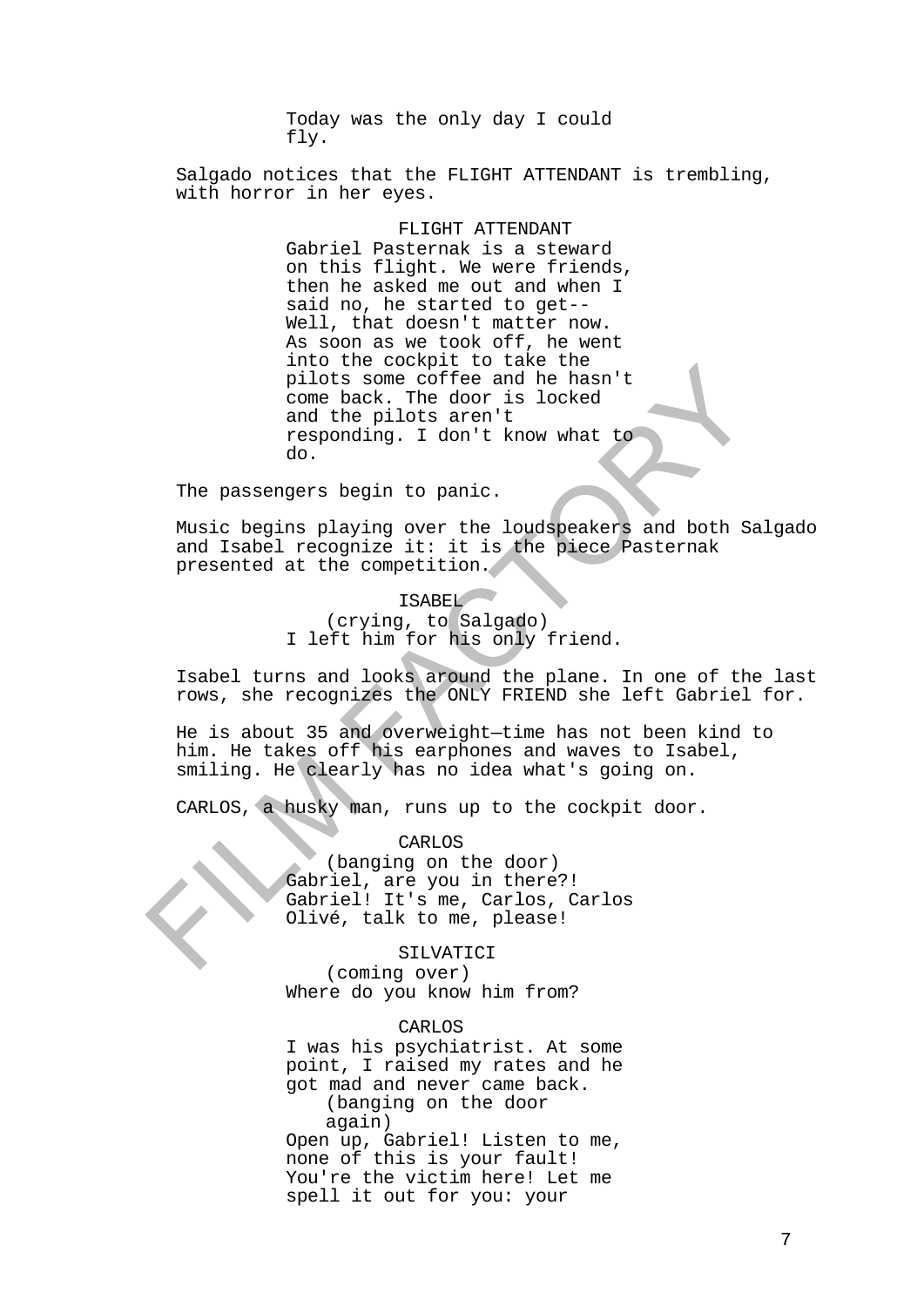parents are the ones to blame! Since you were born, they asked too much of you, putting all their frustrations on you. They're the ones responsible for your suffering, not us!

Isabel looks out the window and sees that the plane is coming down quickly towards a place she recognizes.

#### ISABEL

(to Salgado, terrified) San Justo... That's Gabriel's hometown.

CUT TO:

# **EXT. SUBURBAN HOUSE - PATIO. DAY.**

PASTERNAK'S PARENTS, a couple in their sixties looking none too good for their age, are drinking mate on a patio that has also seen better days.

The sound of the birds is suddenly obliterated by the sound of the airplane engines.

When they look up to the sky, they see the Boeing 747 coming down towards them.

The image freezes and turns into a sketch.

As if this were a storybook, the page turns and we continue with our next tale.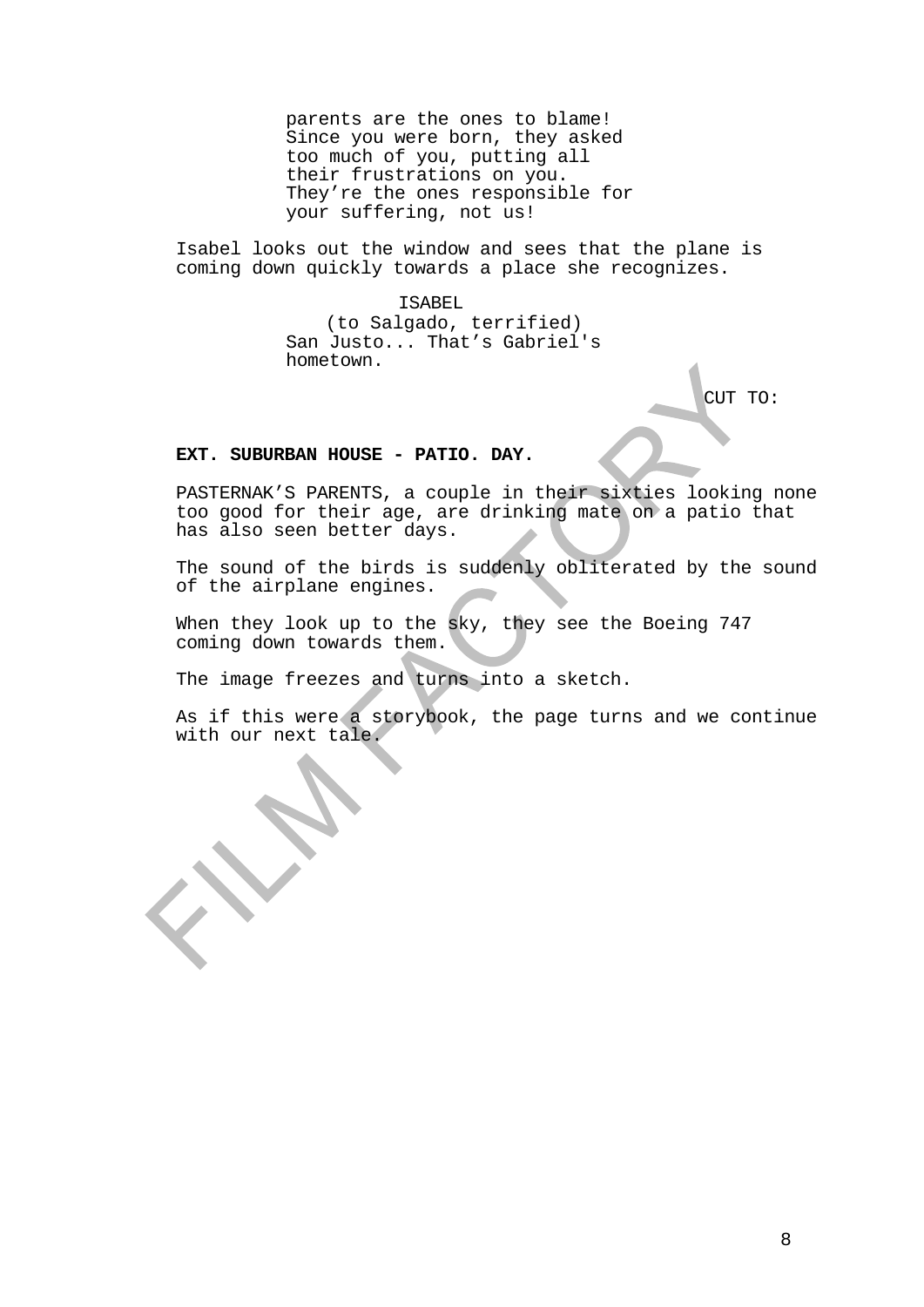# **THE RATS**

#### **EXT. ROADSIDE RESTAURANT. NIGHT.**

It is pouring rain.

An expensive-looking 4x4 parks outside a roadside restaurant in the middle of nowhere.

# **INT. ROADSIDE RESTAURANT. NIGHT.**

The WAITRESS—age 25, medium height, a little on the plump side, with a sweet face-sees MINICHELO (age 50) enter.

> WAITRESS (standing up) Hi. Just one tonight?

> > MINICHELO

(friendly) Well, you seem to be good at math.

The waitress forces a smile.

MINICHELO

Yes, just one.

When she looks Minichelo in the eyes, the waitress recognizes him from somewhere but she doesn't let on.

#### WAITRESS

(handing him the menu) Whenever you're ready. Today's special is pork ribs.

Minichelo sits down. He places an envelope with papers on the table and puts on his glasses to read through the menu.

The waitress heads into the kitchen, visibly upset.

We hear the sound of a toilet flushing from the employee bathroom.

A few seconds later, the COOK appears: a thin 45-year-old woman with circles under her eyes and teeth stained from a lifetime of smoking. She notices that someone has come in to the restaurant.

# COOK

# Did he order?

The waitress doesn't answer. It's as if she were in a trance.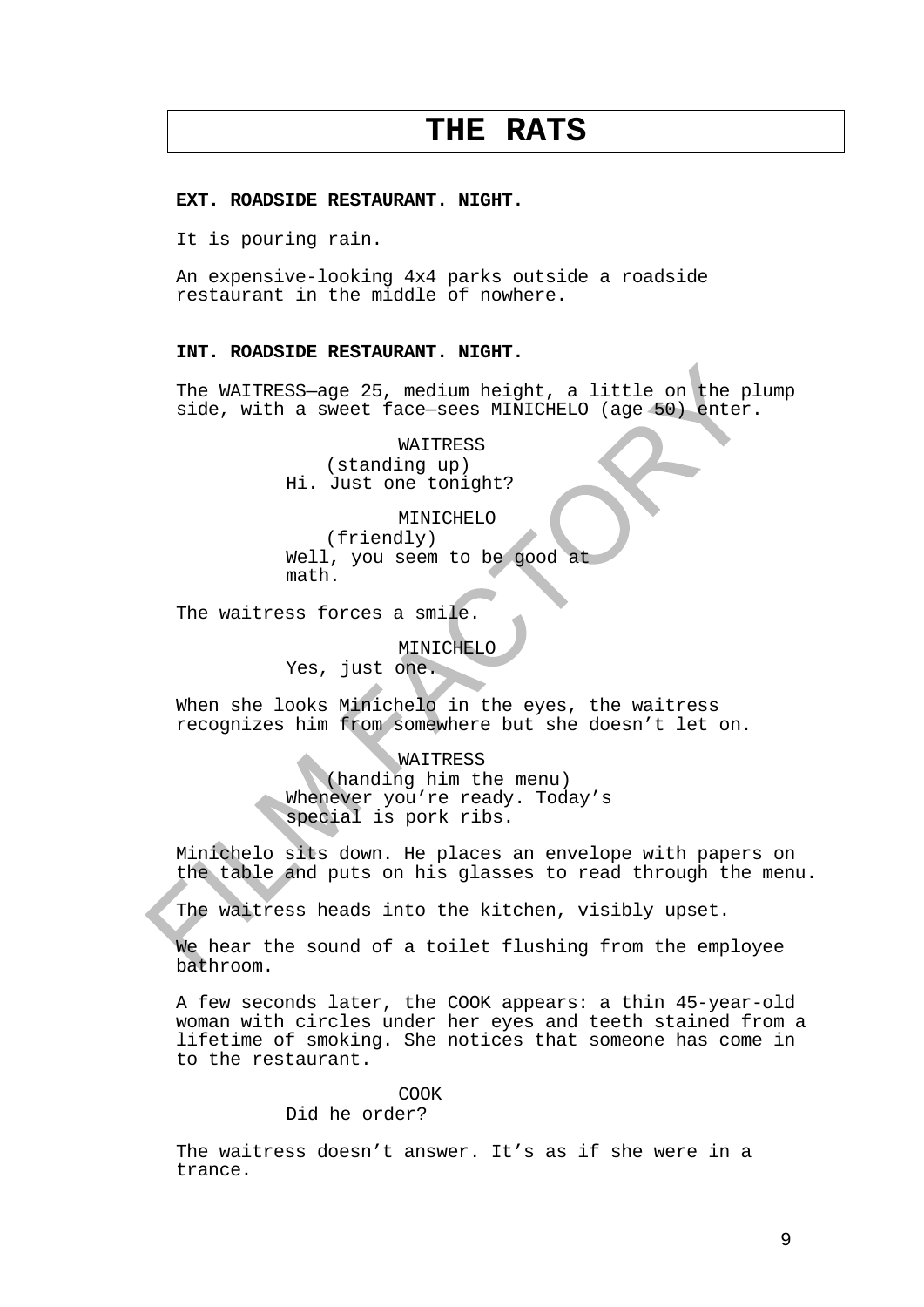#### COOK

(snapping her fingers) Hey.

#### WAITRESS

That guy is from my hometown. A loan shark, a small-time crook. He put our house on the auction block and my father committed suicide over it. Two weeks after the funeral, he made a move on my mother. He wouldn't take no for an answer so we ended up moving out here.

(shedding a tear) You know how many times I dreamed of having him right in front of me? I'm going to give him a piece of my mind.

#### COOK

Your dad committed suicide because of that man and all you can think of is insulting him? Why don't we put some rat poison in his food?

The waitress shakes her head, thinking that she would love to do something like that.

But when she looks at the cook, she realizes that she is dead serious.

#### COOK

There is some back in the storage room. A few spoonfuls in the food and his heart'll stop ticking in five minutes.

From the dining room, Minichelo gestures to the waitress.

The waitress heads over with a placemat, silverware and a basket with bread.

#### **MINICHELO**

Lots of work?

## WAITRESS

Not with this rain--

#### MINICHELO

That's funny, because I've been trying to catch your eye for the last five minutes. You've got to look out at your tables a little more often, baby.

#### WAITRESS

Sorry.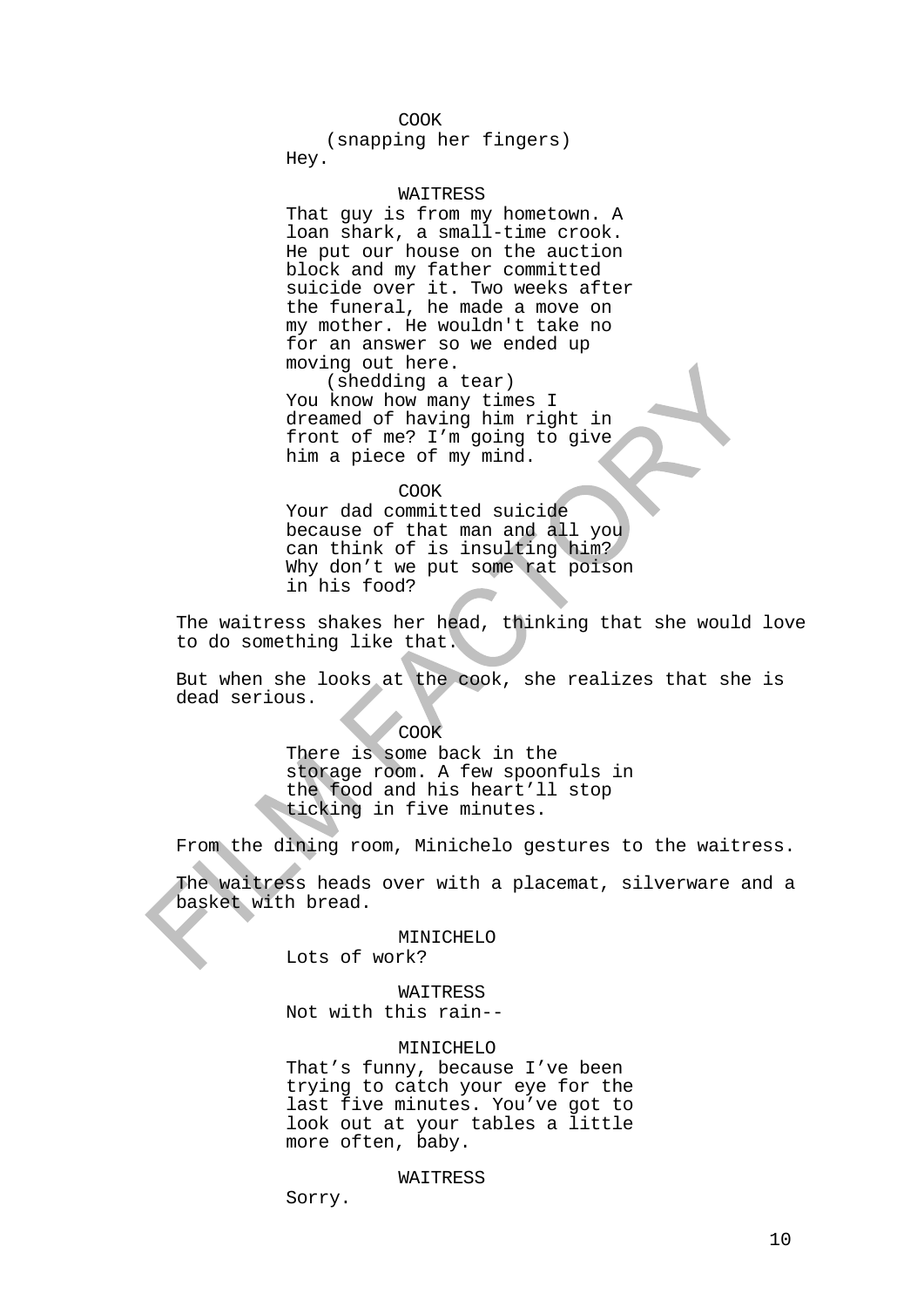#### MINICHELO

(glancing at her legs) You're forgiven.

WAITRESS Are you ready to order?

# MINICHELO

(closing the menu) For right now, bring me some French fries with a fried egg on top.

# WAITRESS Something to drink?

MINICHELO

Diet Coke.

The waitress nods and heads back into the kitchen.

#### WAITRESS

(to the cook, as she takes the soda out of the fridge) I hate that bastard. Make him some French fries with a fried egg on top.

The cook doesn't answer.

The waitress glances at her and sees that she is holding an old tin can with rat poison.

WAITRESS

Are you nuts? Do you want to go to prison?

COOK

Prison? Do you think they'll send the FBI to do an autopsy on this sleazebag? He must be a big eater with that belly, and ordering French fries with a fried egg? They'll blame it on cholesterol.

WAITRESS

Just make him the French fries, OK?

The waitress pulls the tin can out of the cook's hands, puts it in a cupboard, and carries the drink out into the dining room.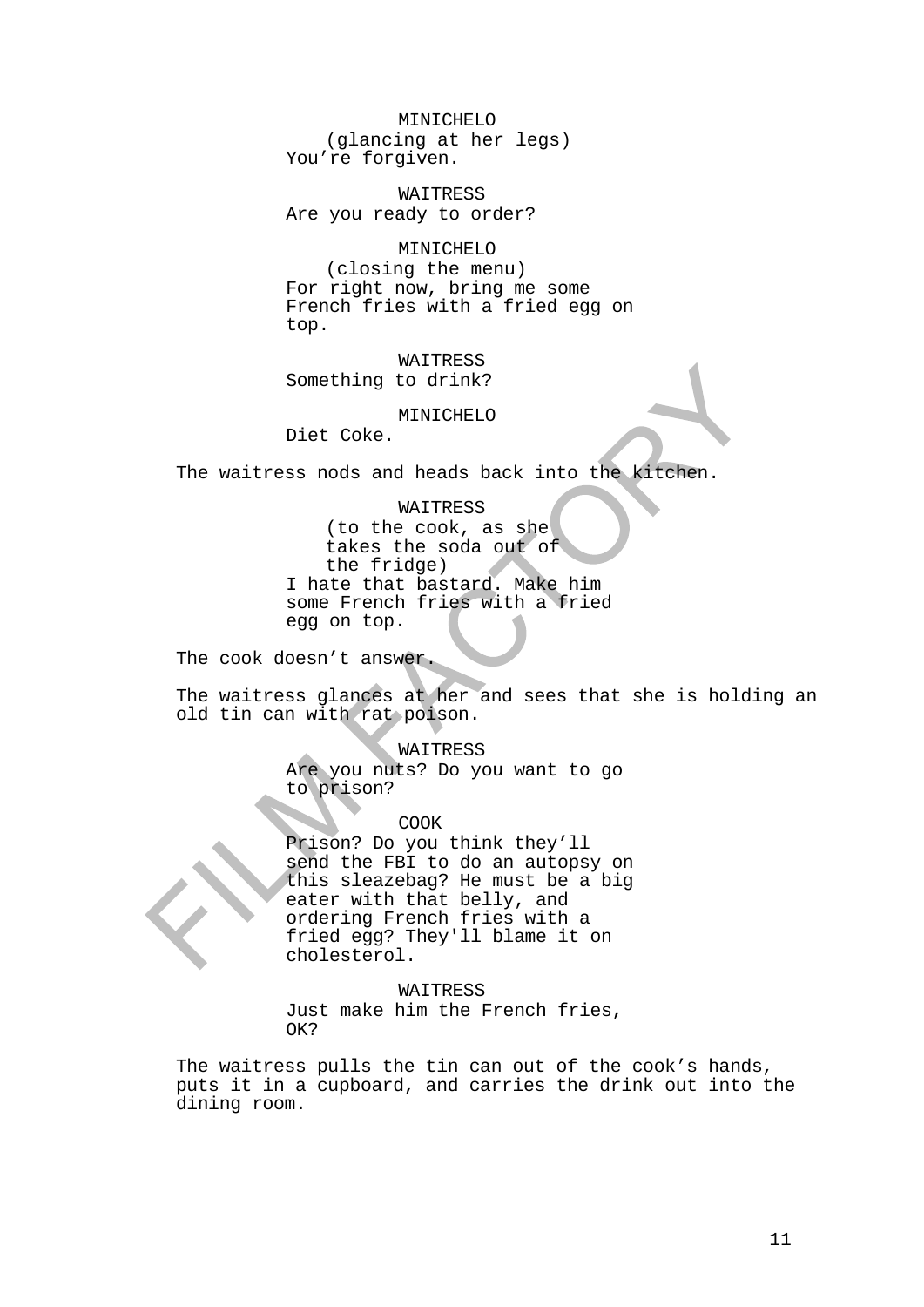#### MINICHELO

(going through his papers) Let me ask you for your opinion. You seem like a smart girl. Which do you like better?

Minichelo points to two poster mock-ups for his campaign for mayor. One has a red backdrop and the other a white one. Both of them read: "MINICHELO IS PROTECTION".

> WAITRESS Both look good, but I like the red one better.

MINICHELO (nodding) What about the picture? Do I look too serious?

WAITRESS

No, it's fine.

MINICHELO Thanks for your help.

The waitress smiles and heads back into the kitchen.

The cook is chopping the potatoes and puffing on a cigarette.

#### COOK

Plus, jail ain't so bad. It gets a bad rap, but they feed you, they don't charge you no rent, you've got nothing to worry about... And if you find yourself a nice group of girls, you can even enjoy yourself. You play cards--

**WAITRESS** (surprised) Have you been to prison?

#### COOK

(blowing the cigarette smoke up the extractor) Once. And let me tell you, I felt a lot freer in there than I do out here. The outside sucks.

WAITRESS What did you do?

COOK Nothing I wouldn't do again.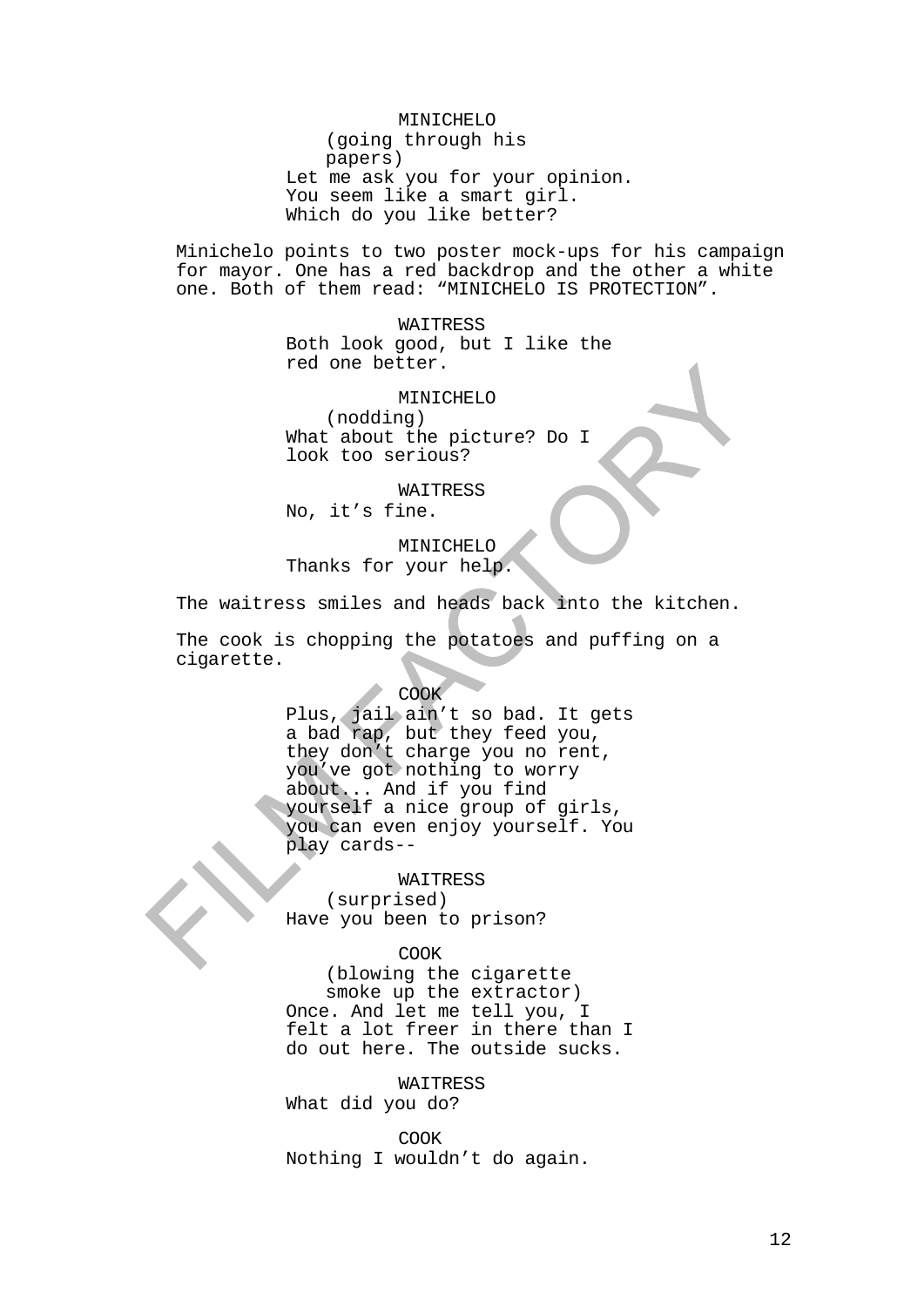The cook drops the potatoes into the hot oil, putting an end to the conversation.

> WAITRESS And on top of that, he's running for mayor! That son of a bitch! Can you believe it?

COOK Sons of bitches rule the whole world. Wake up.

From the dining room, we can hear Minichelo's voice as he talks on his cell phone.

> MINICHELO Let's go with the red one, but tell them to Photoshop that wart.

The cook serves up the French fries on a plate, drops the egg in the frying pan and opens up the cupboard where the WAITRESS has left the poison.

COOK

What do you say? Should we do this community a favor?

The waitress closes the cupboard again.

The cook smiles, tipping the frying pan with the egg over the French fries so the egg slides on top.

The waitress takes the dish to Minichelo, who is thrilled.

MINICHELO

Then she goes back into the kitchen and starts washing the dishes, still a little on edge.

Suddenly, she notices that there is something sticky at the bottom of the frying pan that was used for the French fries.

When she meets the cook's eyes, she sees her smiling a diabolical smile.

#### WAITRESS

Did you add--

Great--

In the dining room, Minichelo eats the French fries and egg.

> COOK Oh sure, play Goodie Two Shoes now, but you knew exactly what was going to happen.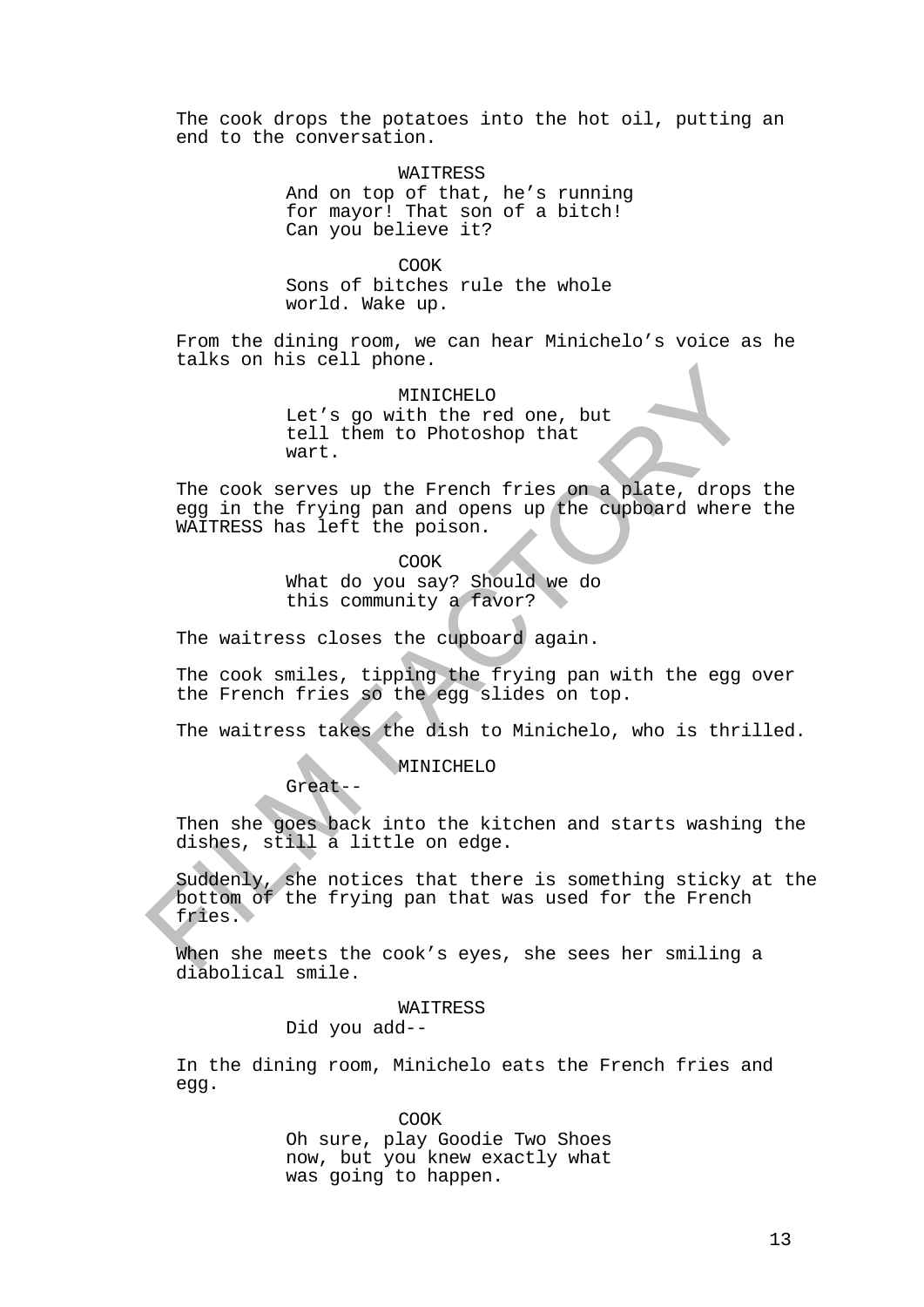#### WAITRESS

What?

# COOK

(imitating her) "What?" The whole country wants these assholes to get what they deserve but no one is willing to lift a finger. Feel proud of yourself, sweetie, for once in your miserable life, you're doing something to make a difference.

# WAITRESS

I'm not doing anything.

#### COOK

Oh sure, you're not doing anything! Instead of running out there and pulling away the plate, you're in here arguing with me.

In response, the waitress heads for the dining room, but the cook grabs her by the wrist and holds her back.

# COOK

Calm down. You've got nothing to worry about. If they investigate, I'll say that I used the poison in the kitchen this morning because I saw a few rats—which is the God's honest truth— and that a little bit of powder must have fallen into the frying pan. What are they going to say?

The waitress, not knowing what to do, glances out into the dining room.

Minichelo stabs the fries with his fork, dips them in the egg yolk and eats them up; he shows no sign of distress for the time being.

#### WAITRESS

This is insane.

# **COOK**

(looking at the tin can) Hey, you don't think this has expired, do you? (turning it over)

There's no expiration date... How does that work, anyway? When poison expires, does it get more dangerous or less dangerous?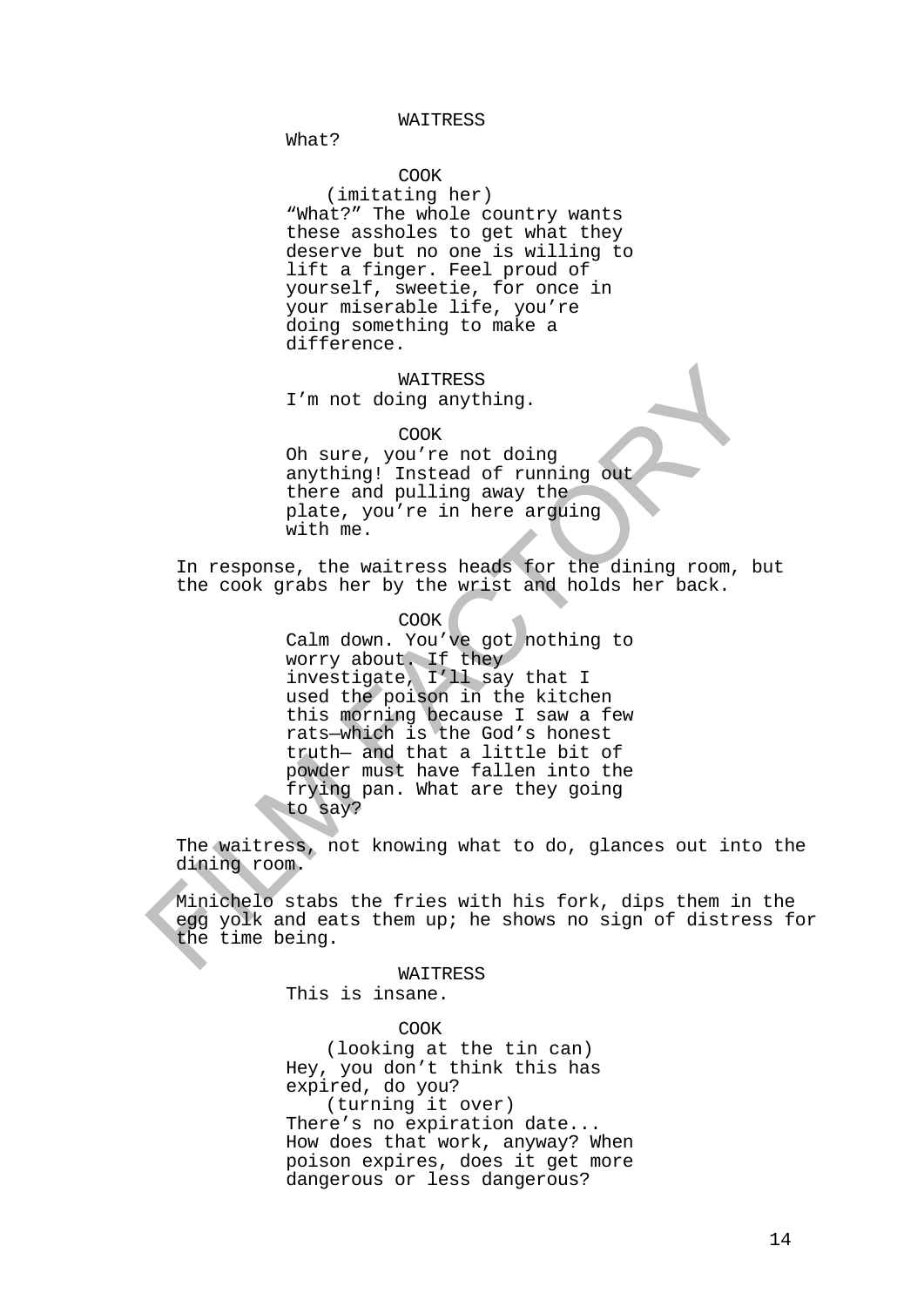Suddenly, a bus stops by the road.

ALEXIS, a 14-year-old BOY, gets off the bus with a large backpack and enters the restaurant.

Minichelo embraces the young man—who is clearly his son and waves to get the waitress's attention.

The waitress, anxious, walks out into the dining room.

WAITRESS

Yes?

MINICHELO What would you like to drink, Alexis?

The boy, who has a birthmark on his forehead, seems like a nice kid.

> ALEXIS I don't know... Fanta.

The waitress sees Alexis eat one of the French fries.

She takes hold of the dish to take it back to the kitchen.

WAITRESS Let me warm that up for you.

MINICHPELO (grabbing onto the dish) If I need it heated up, I'll let you know. Now bring us the soda,

please.

Alexis takes another few French fries and eats them.

The waitress comes back into the kitchen. She is desperate.

WAITRESS We have to do something—both of them are eating now!

COOK Add some more poison?

WAITRESS He's just a boy!

COOK

(taking her wrist again) But he'll grow up and, you know the saying, "like father, like son." Let's wipe out the whole family tree. (glancing at Minichelo with anger) That's one strong son of a bitch--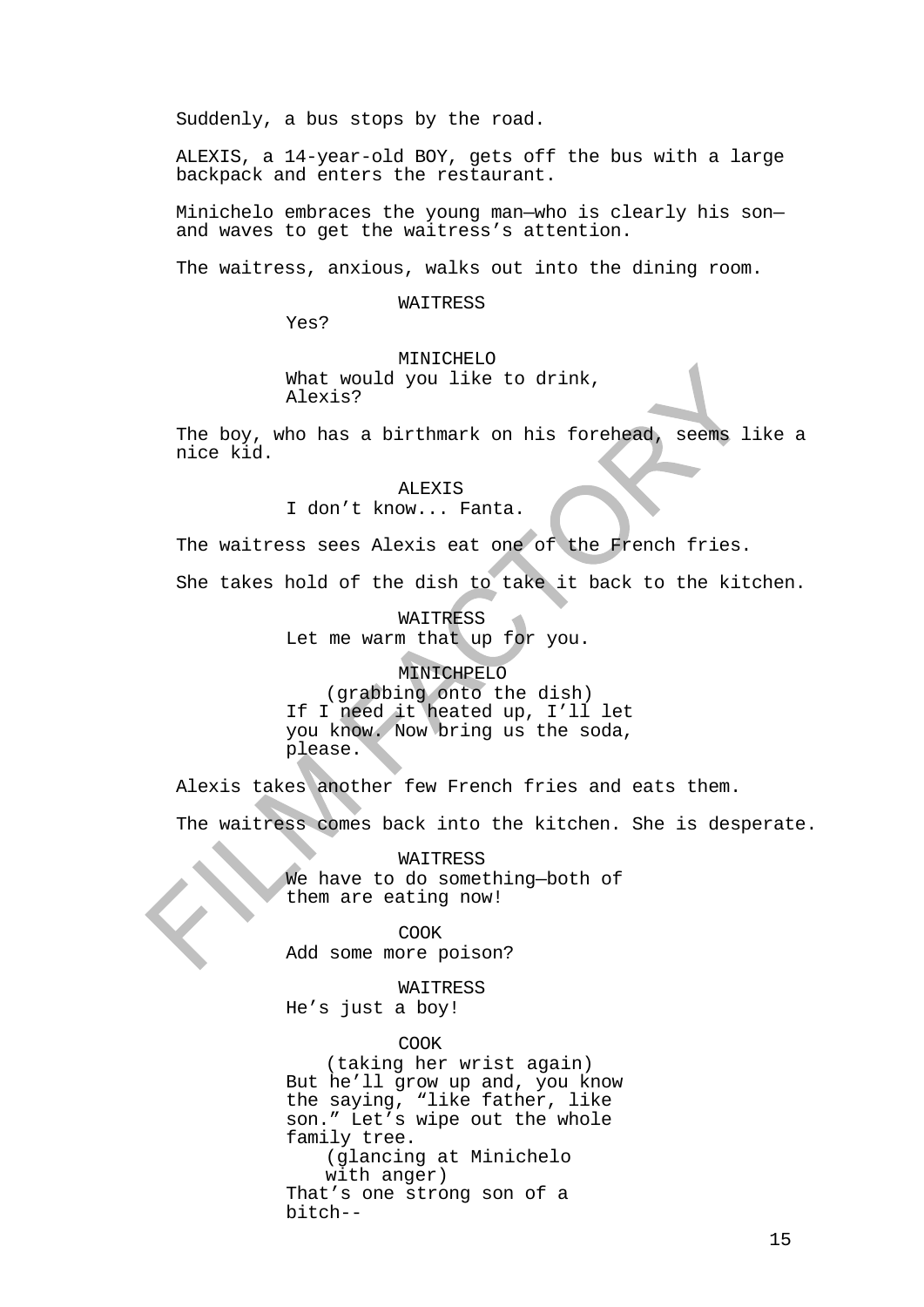The waitress pulls away, goes back out into the dining room and tries to take the dish of French fries away again.

> WAITRESS Excuse me, but that must be freezing cold by now.

> > MINICHELO

(annoyed) Who the hell taught you to wait tables? Can you go away and let us finish?

Minichelo pulls the dish of French fries away from her and puts it back on the table so Alexis can keep eating.

The waitress sees that Alexis, who is about to eat another French fry, looks pale and weak. Feigning annoyance with Minichelo's reaction, she takes the plate and dumps the rest of the food onto his lap.

> MINICHELO You fucking bitch, now you've really ticked me off.

Minichelo grabs the waitress by the hair.

WAITRESS (shouting to the cook) Call an ambulance!

MINICHELO

(forcing the waitress down to her knees) You're going to pick those up one by one and beg me for forgiveness!

Seeing what is happening in the dining room, the cook seems to be reminded of a traumatic event in her own life. She enters a dream-like state and takes a sharp knife, runs out and starts stabbing Minichelo in the back.

COOK

Take that, scumbag!! I'm going to yank out your liver, you chicken shit!!

Terrified, Alexis looks on as blood pours out in all directions.

The scene is so disgusting that Alexis begins to vomit, throwing up all of the poison he has swallowed.

The waitress, crushed beneath Minichelo's lifeless body, calms down when she sees Alexis's color return. He is now breathing normally.

CUT TO: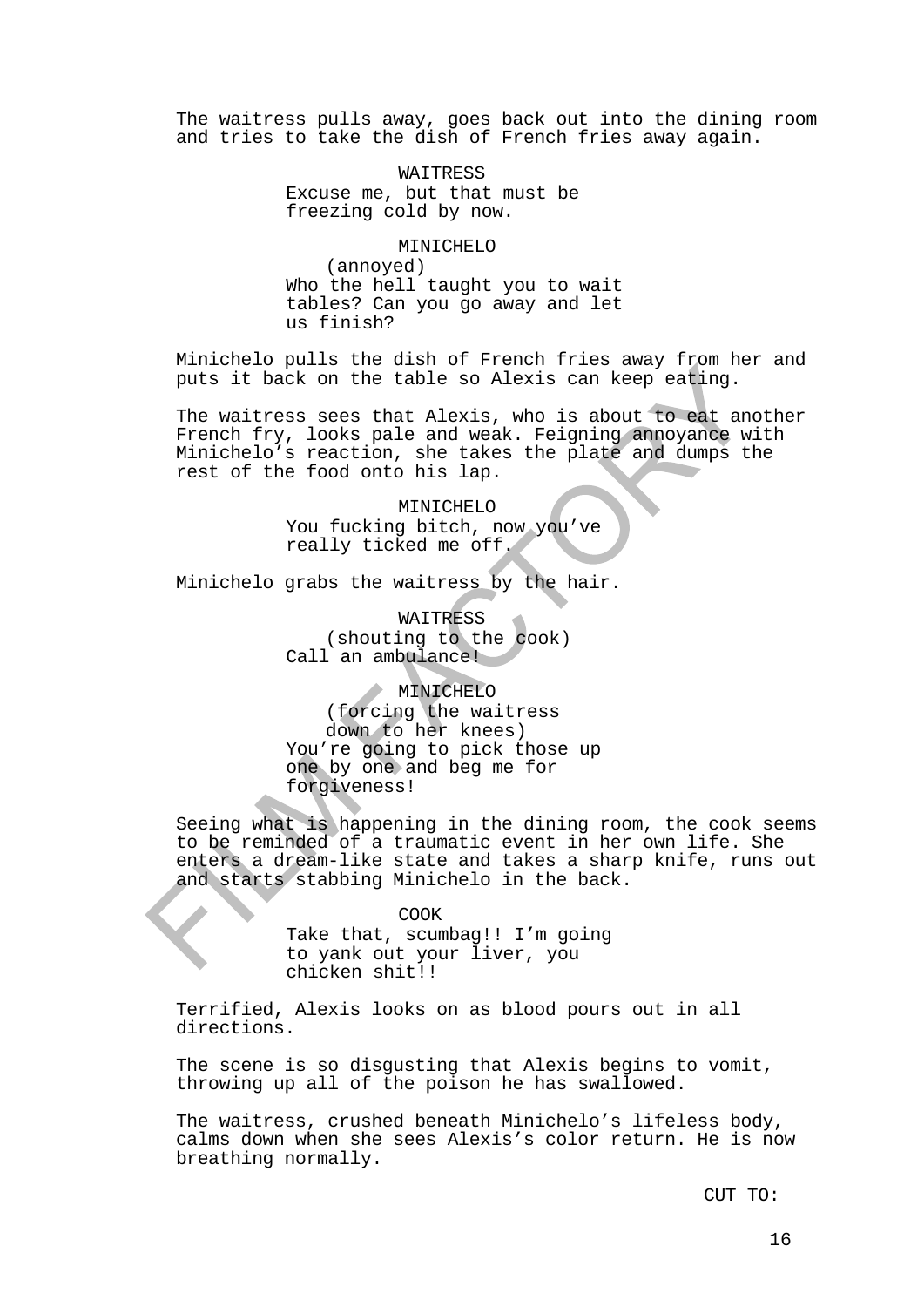# **EXT. ROADSIDE RESTAURANT – PARKING LOT. DAWN.**

Two police cars, an ambulance and a truck from the local TV station are all parked outside.

PARAMEDICS are examining Alexis and the waitress.

Alexis, trembling and upset, watches a POLICEMAN taking pictures of Minichelo's body.

The waitress looks on while two POLICEMEN cuff the cook and put her into a police car.

Before the door shuts, the cook looks over at the waitress and cracks a weird smile.

> FADE TO BLACK.

A TEXT OVERLAY READS: "15 YEARS LATER."

#### **INT. WOMEN'S PRISON - CELL. DAY.**

The scene opens on a picture taped to the wall. It shows the waitress with her husband and a kid at the Iguazú Falls. There is something sad in her eyes, but at least she went on with her life.

In the jail cell, four PRISONERS are playing cards.

The cook—who looks older—plays a card and the prisoner sitting to her left takes the pot.

> COOK Fuck me! (to her girlfried) Give me a smoke.

PRISON GUARD (her voice rings out from across the pavilion) Time to eat, ladies!

COOK

Let's go before the food gets cold. We'll replay that hand later.

The cook throws her cards on the table to end the game; her girlfriend starts laughing and the women they are playing against curse, but all in an atmosphere of warmth and camaraderie.

The camera exits the cell through a window and we move away from the prison.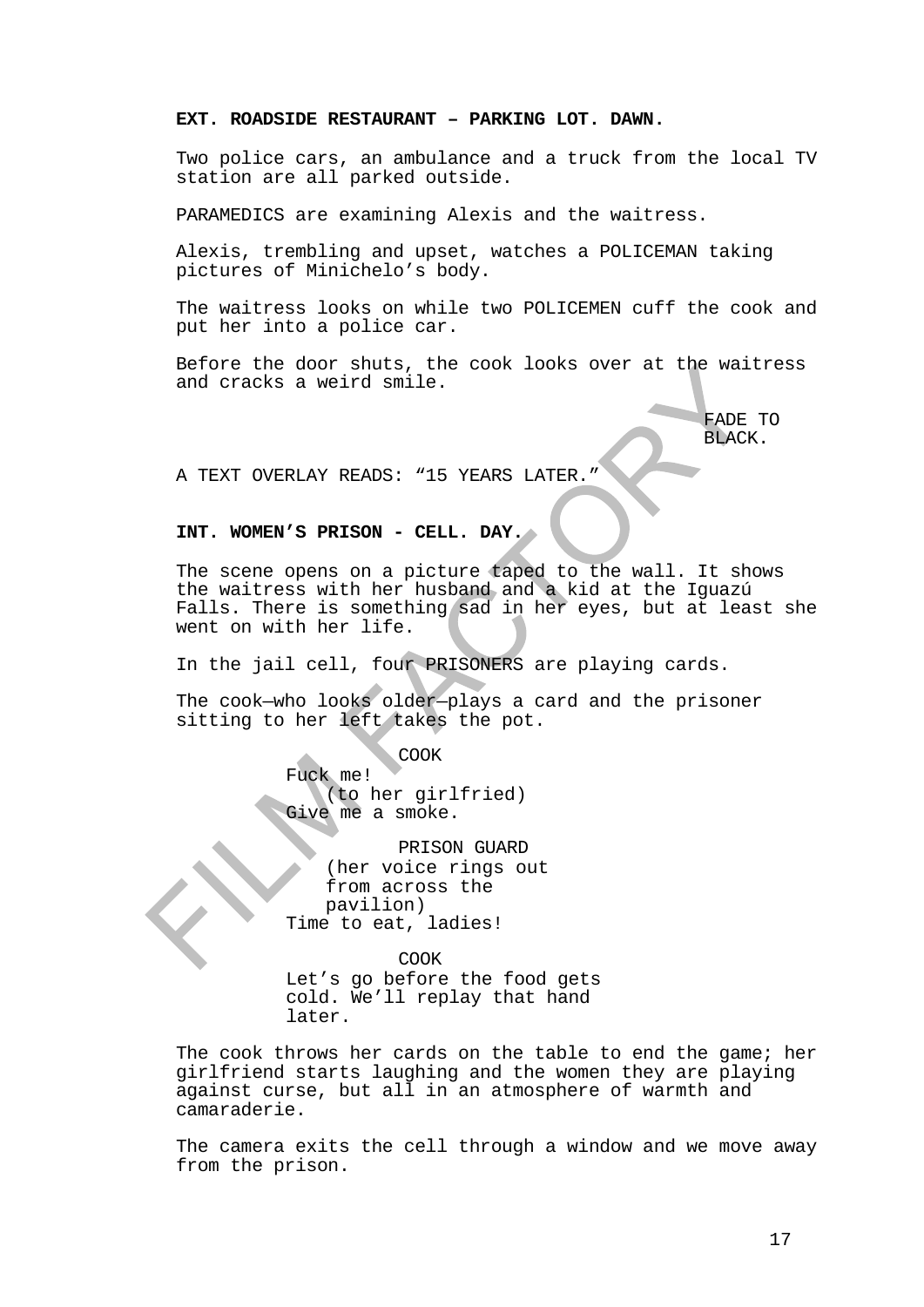The outer wall of the pavilion is covered with posters from a political campaign. Below an image of a young man with a birthmark on his forehead the sign reads:

"MINICHELO IS PROTECTION. ALEXIS MINICHELO, GOVERNOR".

FADE TO BLACK.

A text overlay presents the title of the next tale: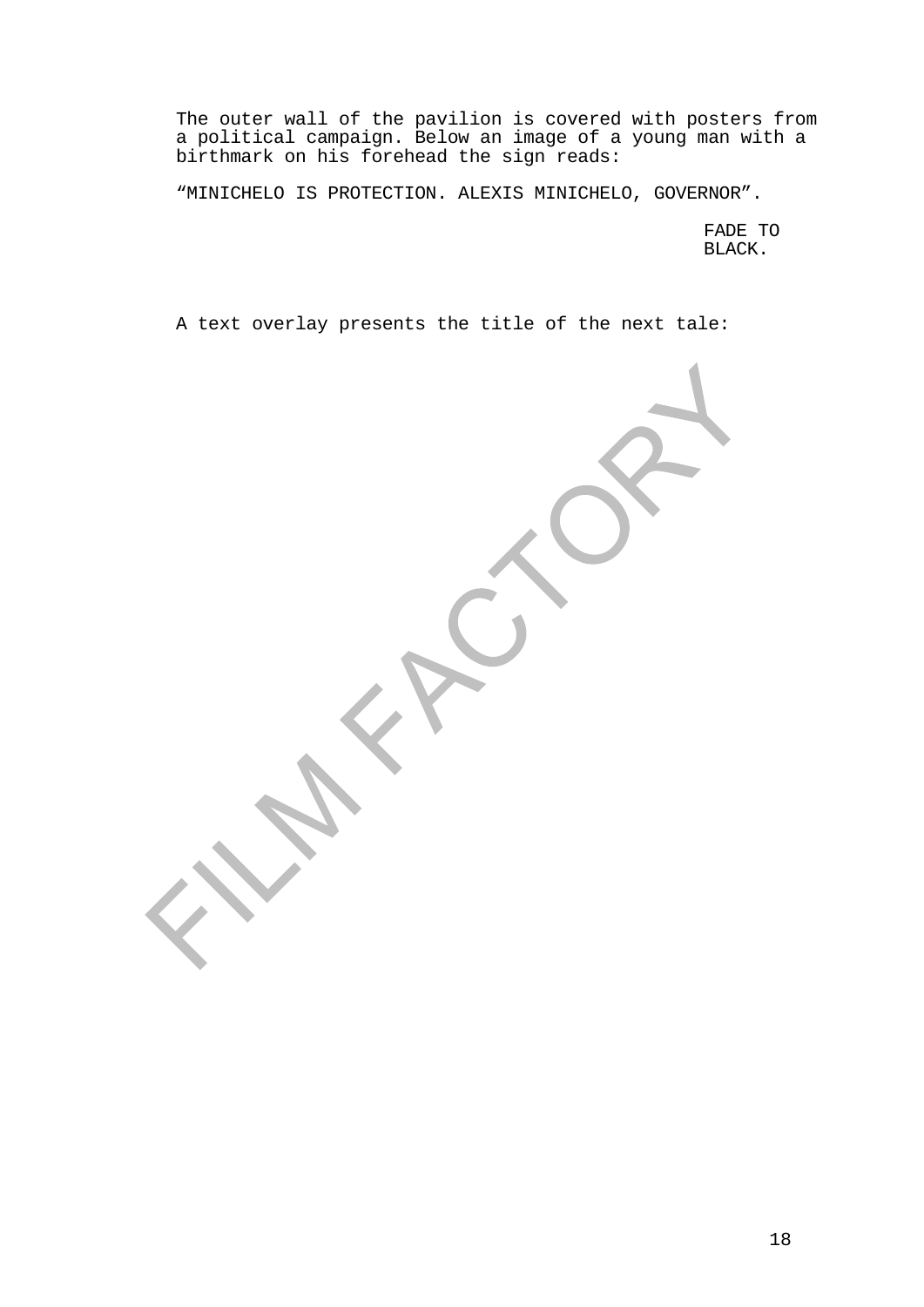# **ROAD TO HELL**

### **INT. AUDI DRIVING DOWN A COUNTRY ROAD. DAY.**

We are driving at high speed in the fast lane of an empty country road as the third track from the Flashdance album plays on the stereo.

We see a sign that reads: "BUENOS AIRES: 270 MILES."

DIEGO—a tall blond man of about forty—is calmly driving his Audi A5.

An old Peugeot 504 sputtering smoke from its muffler is going about 50 mph in the fast lane.

Diego flashes his lights but the driver of the Peugeot doesn't budge.

> DIEGO (murmuring) Come on, asshole, get moving.

Diego, in a cocky move, drives up close to the other car and flashes his lights again; the driver of the Peugeot stubbornly refuses to budge.

Diego swears under his breath and tries to pass him on the right, but the Peugeot veers to the right and blocks him.

When Diego veers back to pass him on the left, the Peugeot veers to the left as well.

Diego slows down, putting about a hundred feet between himself and the Peugeot, and then steps on the gas, speeding up to 120 mph and passing the other driver on the right.

This time, the Peugeot doesn't have enough time to get in his way.

When we pass alongside the Peugeot, we see the driver, MARIO, an overweight, dark-skinned man with a sinister smile.

> DIEGO (yelling) You dumb wetback!

He leaves the Peugeot in the dust, driving off at high speed.

CUT TO: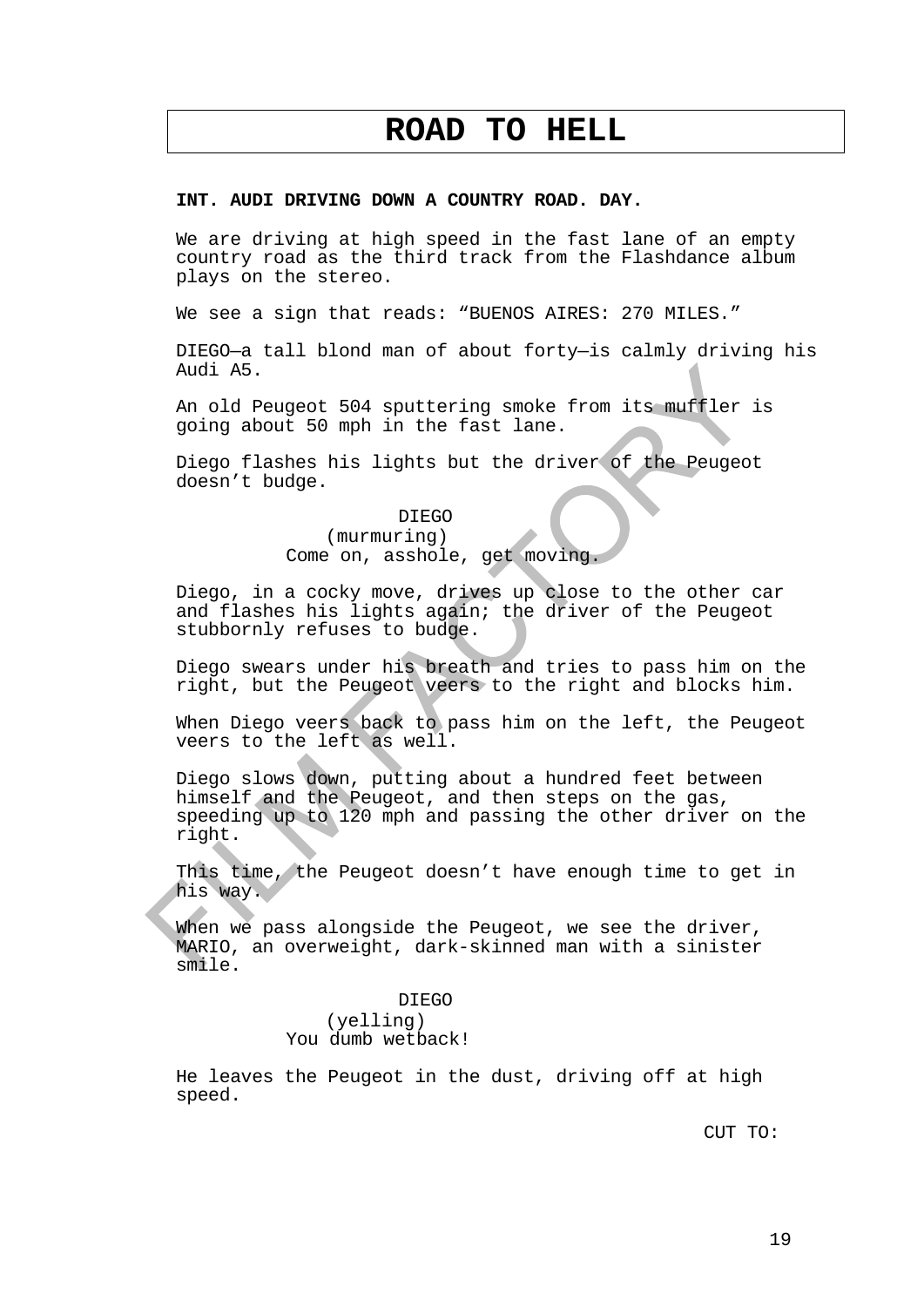# **INT. AUDI DRIVING DOWN THE COUNTRY ROAD. DAY.**

The Flashdance CD has reached track six and we pass another sign the reads "BUENOS AIRES: 205 MILES."

Suddenly Diego notices that the steering wheel is twitching. He lets go of it for a moment and the car swerves to the right.

DIEGO

I don't believe this.

CUT TO:

# **EXT. COUNTRY ROAD. DAY.**

The Audi comes to a stop on the shoulder of the road, which is elevated above the surrounding land. The shoulder ends with a drop-off that leads down to a small stream.

Diego gets out and sees that he's got a flat tire.

Annoyed, he opens the trunk.

The jack is in the nylon pouch it came in. It's clear that it has never been touched before.

Diego opens the pouch and studies the jack.

He crouches down alongside the car and tries to put the jack in the right position but finds that it doesn't fit. He turns it over and it seems to be in place, though he is not entirely sure.

Before continuing, he takes out his insurance card and dials the number of the road assistance on his Blackberry.

After Diego has typed a series of numbers on the keyboard, an agent picks up.

#### DIEGO

Hi. I'm at mile 205 on Route 3 and—oh yeah, my license plate is U-I-A 719. Diego Iturralde. So I was saying... I'm at mile 205 on Route 3, on the side towards Buenos Aires, and I've got a flat. How long will it take you to get here? It's a new car and I can't figure out how to use the jack. OK, so please send someone out and if I can work this out on my own, I'll call back. Thanks.

Diego hangs up and checks out his surroundings.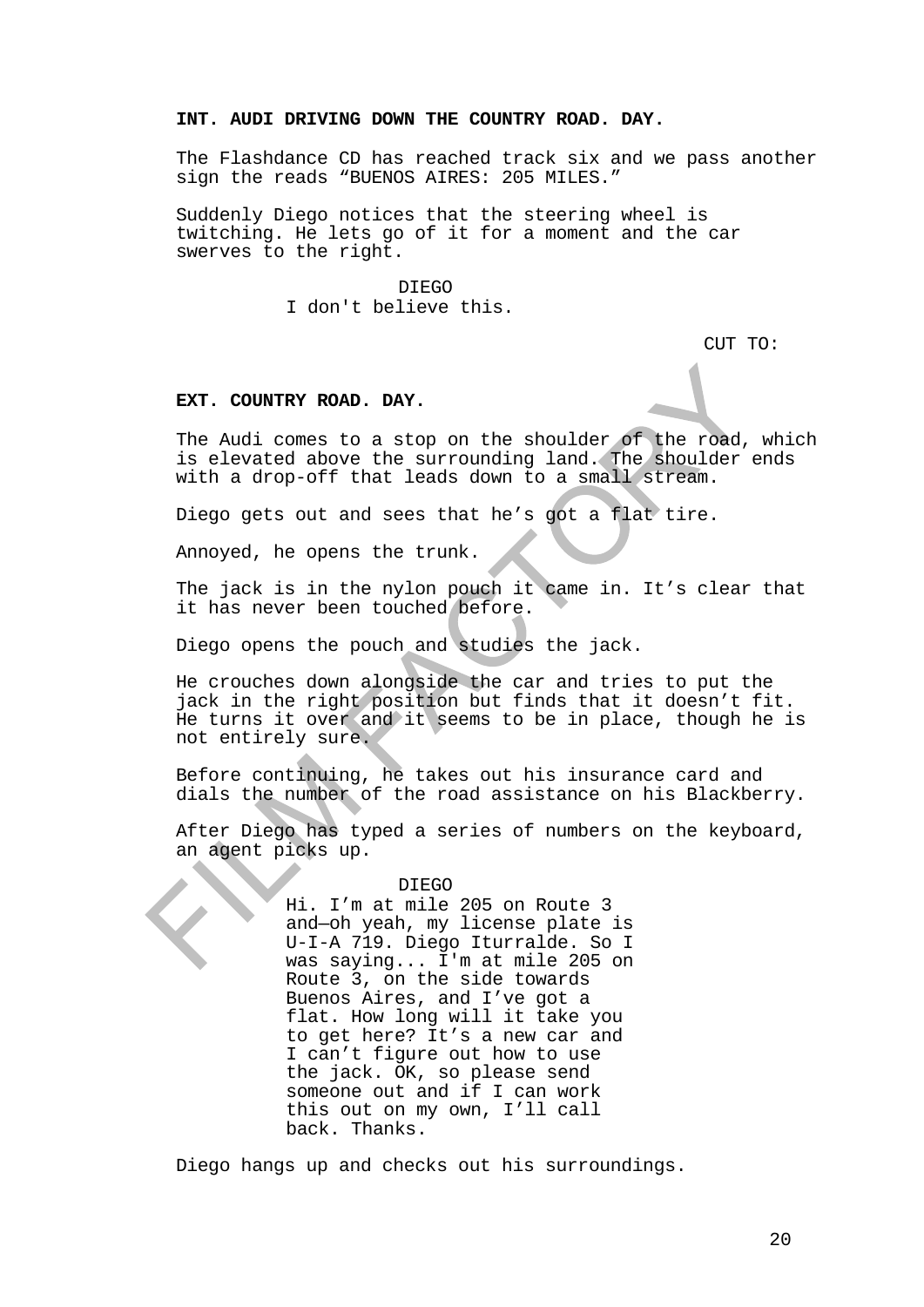The road is deserted and it doesn't seem likely that anyone will show up to help. He crouches down again, puts the jack in place and manages to crank up the car. Suddenly things aren't looking quite so bad.

He loosens the screw with the cross wrench, removes the flat tire, takes the spare out of the trunk, puts it on and starts screwing in the first screw.

Hard at work, he notices that the Peugeot 504 is approaching.

Diego finishes with the first screw and hurries to screw on the other three.

Closer now, the Peugeot's flashers come on and the vehicle slows down.

Diego is on the third screw but since the Peugeot has almost reached him now—and the flat tire and all of his tools are still on the ground—he leaves everything and jumps into the Audi.

Mario comes to a stop right next to him and rolls down the window.

> MARIO What's a matter? Did 1 scare you?

DIEGO (cocky) Just drive on by, man--

Mario sees the tools lying on the ground. He smiles and parks in front of the Audi.

Then he backs up until his car is almost touching the Audi.

Diego locks the doors.

Mario gets out of the Peugeot, rests his hands on the hood of the Audi and looks Diego straight in the eye.

> DIEGO Seriously man, let it go. I'm not looking for trouble. Sorry if I offended you.

Mario gives him a provocative look and spits on his window.

DIEGO (feigning a smile) OK, then. You done?

Mario smiles back and then takes hold of one of his windshield wipers and rips it off the car.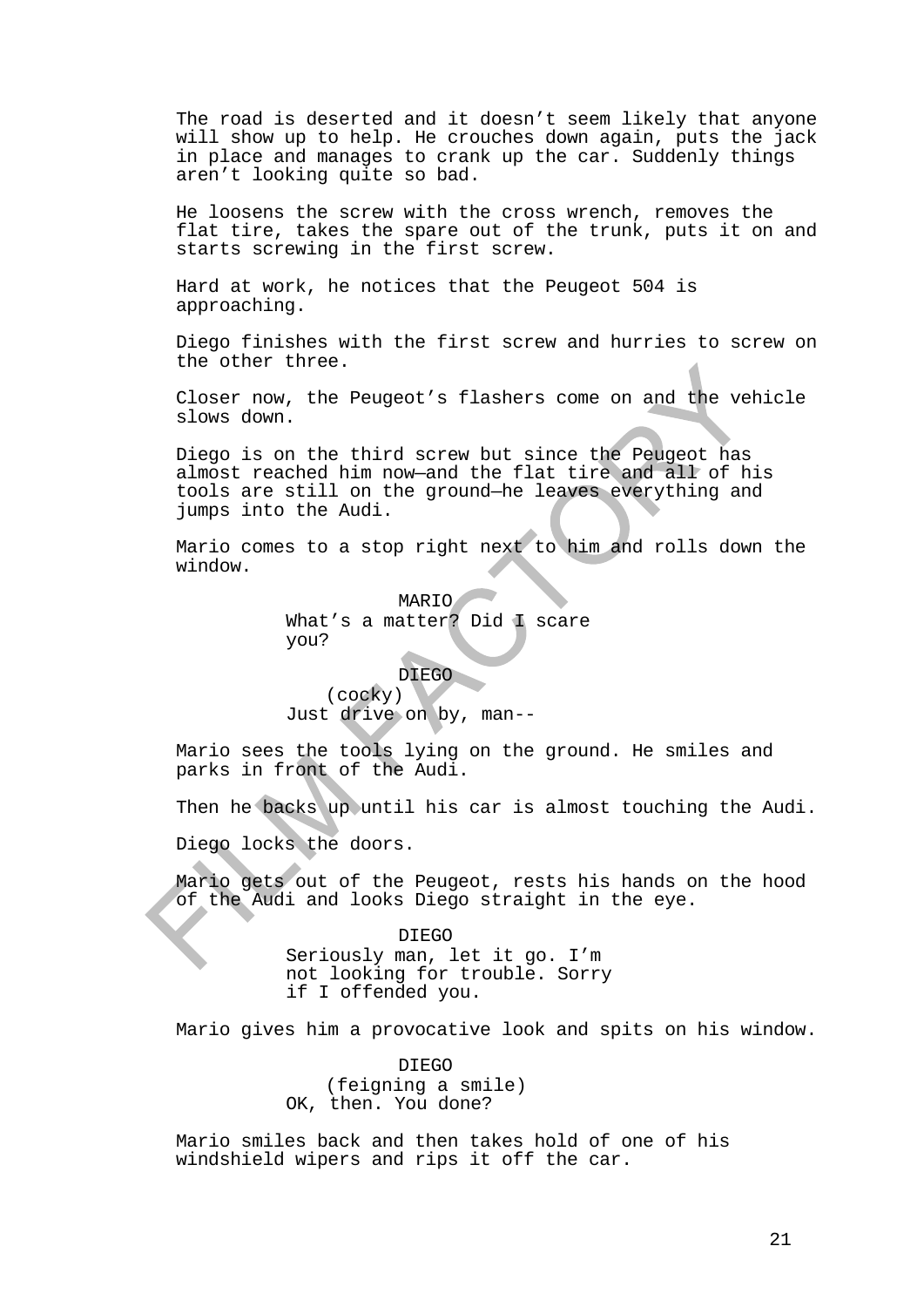#### DIEGO

What are you doing?? Calm down, I didn't do anything to you--

MARIO Why don't you yell at me the way you yelled before? What was it that you said back there?

Diego sees a truck driving by and honks his horn several times. But Mario waves to the TRUCK DRIVER and gestures for him to continue on his way.

The truck driver flashes his lights and continues down the country road.

Once the truck is out of sight, Mario walks around the Audi, picks the cross wrench up off the ground and holds it pensively.

#### DIEGO

I already told you I was sorry. I don't know what else you want me to do... If I have to get out of the car, I'll get out, but I think we can just let the whole thing go.

Mario bursts out laughing.

Seconds later, he brings the wrench crashing down against the front window, which cracks.

Diego, who is now truly frightened, dials 911 on his Blackberry but a recording picks up letting him know that all of the operators are busy.

He pretends to be talking to the police anyway.

DIEGO Listen, I'm at mile 205 on Route 3 and this guy is attacking me--

Mario hits the window again.

# DIEGO

(to Mario) It's reinforced glass, you're not going to break it!

#### MARIO

Chicken.

DIEGO (on the phone) The license plate number is--

Mario smiles. Mario's car is parked so close that Diego can't see the license plate.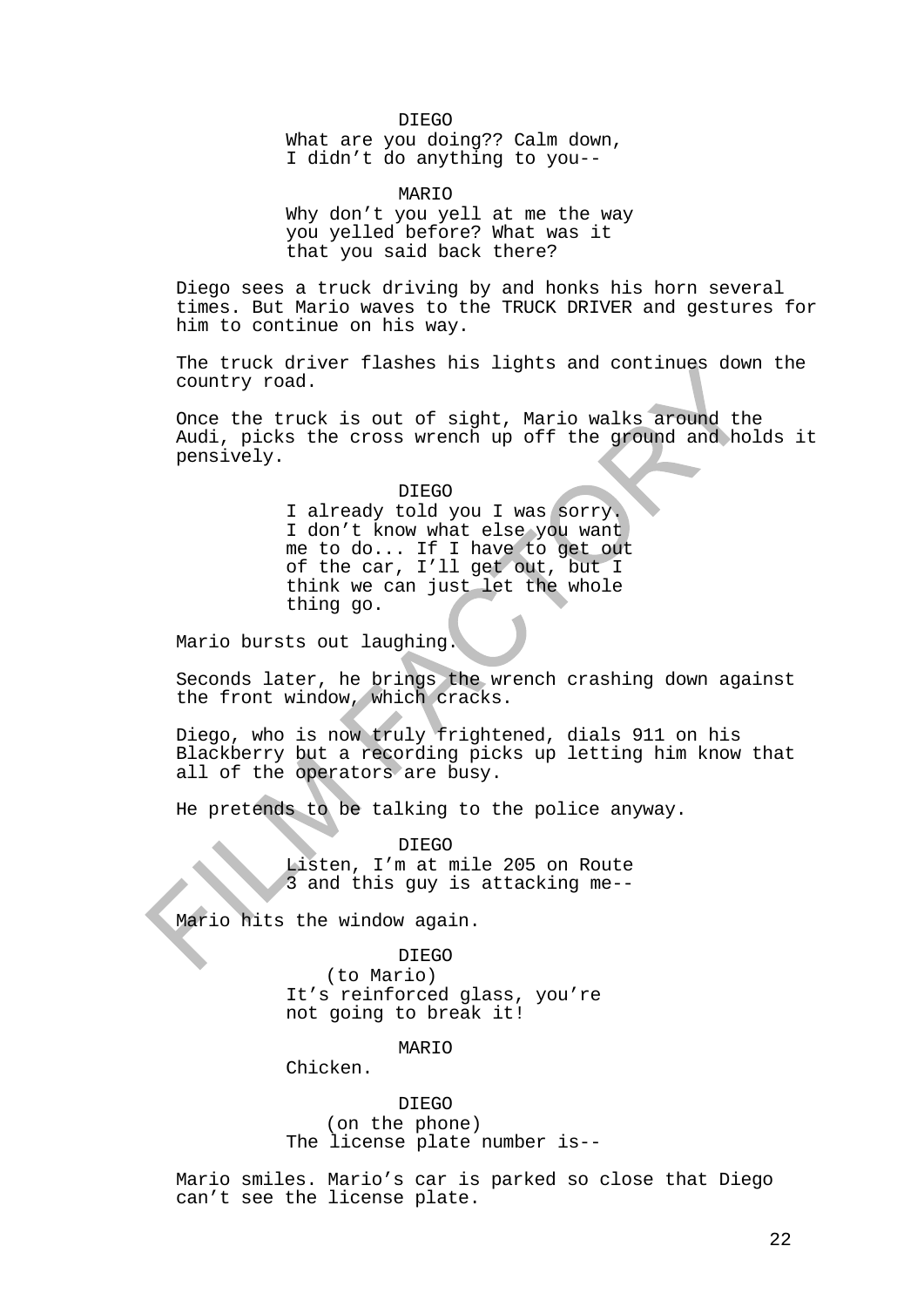#### DIEGO

I can't make it out, can you send a car as quickly as possible, please? That's fine. Please hurry, he's out of control.

Mario looks at his watch, sarcastically.

# MARIO

I'm sure they'll be right over.

Diego nods and pretends to hang up but leaves the phone open in the hope that someone will actually answer.

Mario, still not satisfied, thinks about what else he can do to him.

#### DIEGO

Look, you've ruined my car. That's enough. Just get out of here.

Looking pleased with himself, Mario climbs up on the hood of the Audi and undoes his belt.

Diego has no idea what Mario has in mind until he turns around, lowers his pants, crouches down and defecates on his front window.

Diego can't believe it.

When he's done, Mario climbs off the car, takes the tool pouch and uses it to wipe his ass.

Finally he glances at Diego through the window and smiles sadistically.

### MARIO

See ya, chicken shit.

He turns around and gets into the Peugeot, ready to drive off.

But Diego can't take the humiliation anymore and, in a fit of rage, he turns on the Audi, hits the gas, and rams into the Peugeot, pushing it to the edge of the shoulder.

Mario, desperate, steps on the brakes as hard as he can, pulls up the hand brake and tries to turn but the Audi is so heavy that it pushes the Peugeot over the edge and down into the gully. Mario's car goes head first into the stream.

Diego then backs up, gets out of the Audi, adjusts the last screw on the spare and tosses the tools and the flat into the back seat.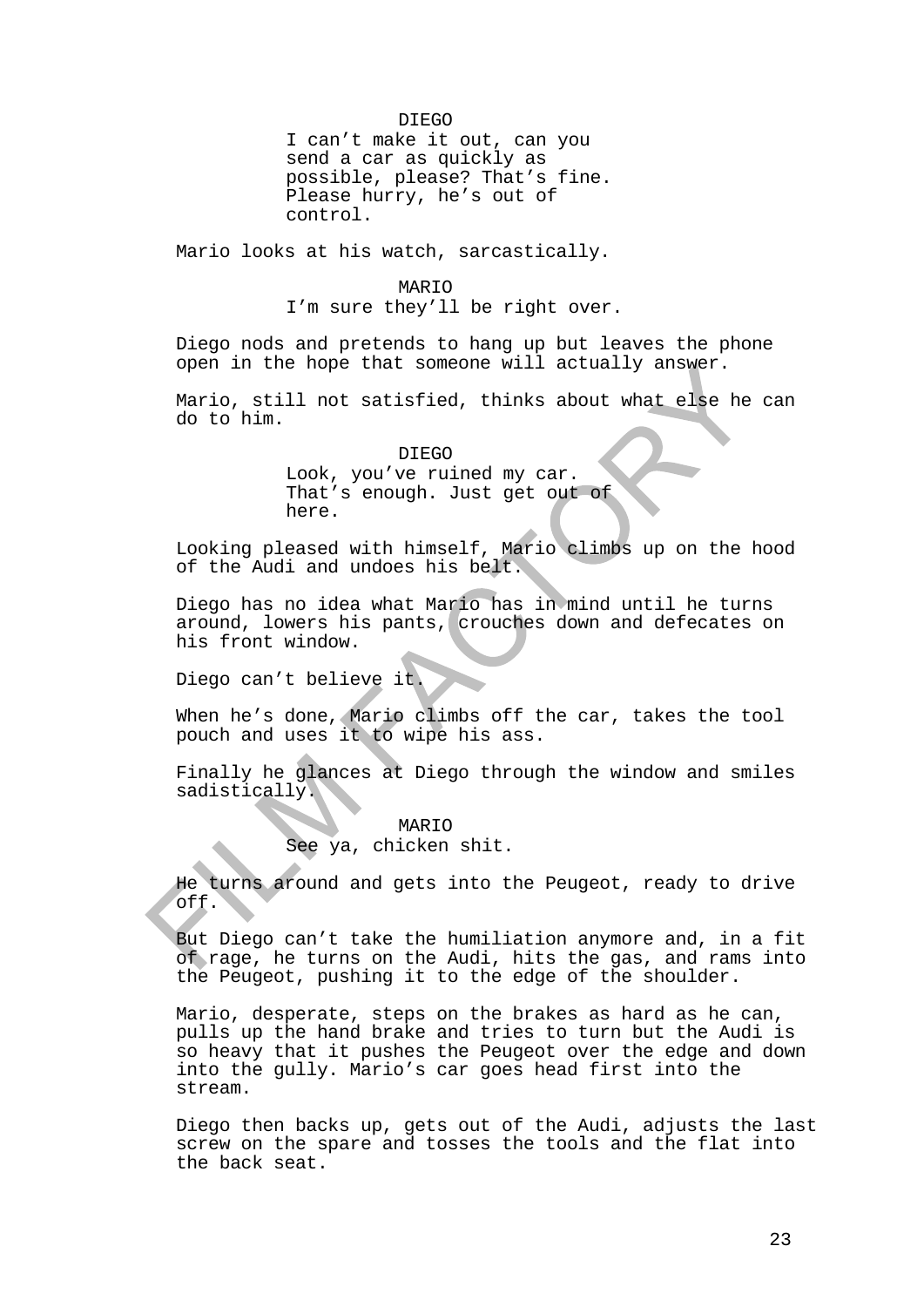Mario, furious, climbs out of the window of the Peugeot. He makes his way up the gully, but when he gets back to the road, he sees Diego inside his Audi, driving off.

#### MARIO

(running after him) I've got your license plate number, you son of a bitch! You're dead! Did you hear me, U-I-A? I'm going to kill you! No one can protect you! When I find you, I'll crack your head open!!

Diego continues to drive, hitting the windshield-wiper button. But then he thinks about Mario's threats: after what he just did, this psycho might actually come try to kill him.

So he makes a U-turn and drives the wrong way along the shoulder to run Mario over.

Mario can't believe it. He jumps off to the side and just barely avoids getting hit by the Audi.

Like a bull in a rodeo, Diego makes another U-turn and speeds up again to hit Mario with the car.

But the Audi is heavy and when Diego drives over a less firm section of the shoulder, the ground caves out from under the car, which slips down the gully and comes crashing against the Peugeot.

The Audi airbag opens in the crash and Diego is trapped in the car; he can barely see.

The chaotic scene contrasts with the music from Flashdance, which continues playing on the stereo.

After a second of quiet, a noise is heard: crack, crack, crack.

Diego looks in the rearview mirror and sees that Mario is atop the trunk of the Audi, wedging a metal bar under it.

Diego's phone, which has fallen onto the floor of the car, begins to ring.

Diego can see that it's 911 calling, but he is trapped by the airbag and can't reach the phone.

Mario works the metal bar in and manages to open the trunk. He climbs in and starts kicking the backseat of the car to get inside the vehicle.

Diego reclines his seat and pushes back with his legs to keep Mario from getting in but Mario is kicking hard and Diego can't stop him.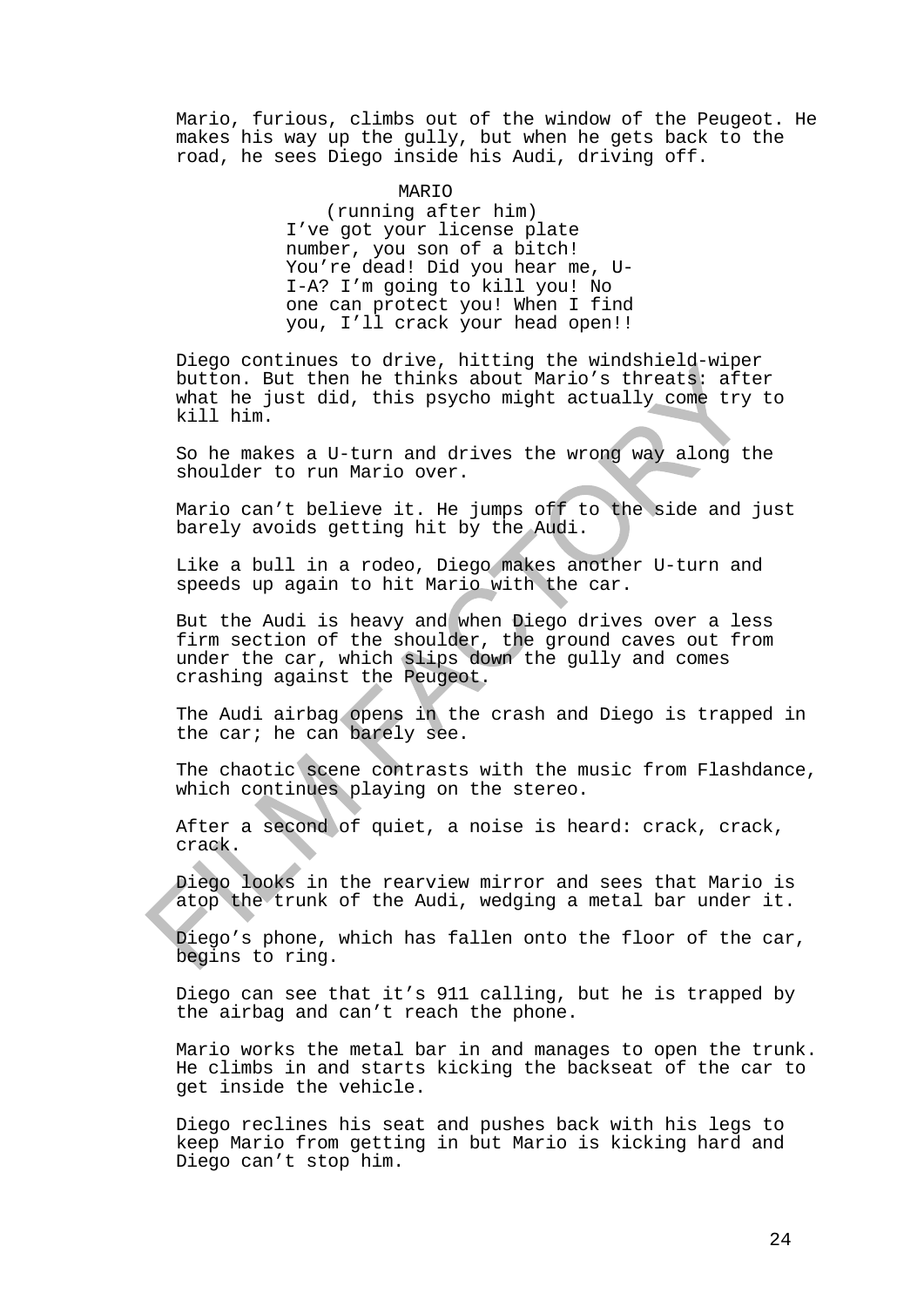Desperate, Diego starts honking the horn and doesn't let up. A car or two drive down the road but since the ditch is so far below the road and both cars are down there, no one can see them.

Mario is almost in the car and a brawl now appears inevitable.

Diego grabs the fire extinguisher and readies himself to hit Mario with it. With his free hand, he hits the lever to lower the backseat.

Mario comes crashing into the vehicle and Diego begins striking him on the head with the fire extinguisher over and over again.

But Mario won't give up. Using the metal bar, he bursts the airbag and both men fall forward.

Diego's face hits the dashboard and Mario starts hitting him on the back and neck with the metal bar.

Diego manages to pull the pin from the fire extinguisher and empties the gas into Mario's face. The shouts of both men merge in a sort of macabre ritual.

Diego takes advantage of Mario's temporary blindness to open the door. He tries to climb out but Mario manages to get the seatbelt around his neck and Diego hangs from the belt.

Diego tries to kick himself free but he can't. Little by little, he runs out of air and begins to lose consciousness.

Mario takes a few deep breaths, lowers the back window and looks outside, where all that can be heard is the sound of the birds singing.

To do away with any incriminating evidence, Mario rips a sleeve off his shirt, opens the gas tank and dips the sleeve inside.

He then takes his lighter, gets ready to get out of the car and, before he jumps, he lights the sleeve.

But the smell of gas revives Diego. When he sees the flames and understands what is happening, he locks Mario in a tight embrace.

Mario struggles to jump from the car into the stream, with or without Diego, but he can't get the seatbelt to move.

Desperate, Mario tries to blow out the flame, which advances fatefully towards the gas tank.

CUT TO: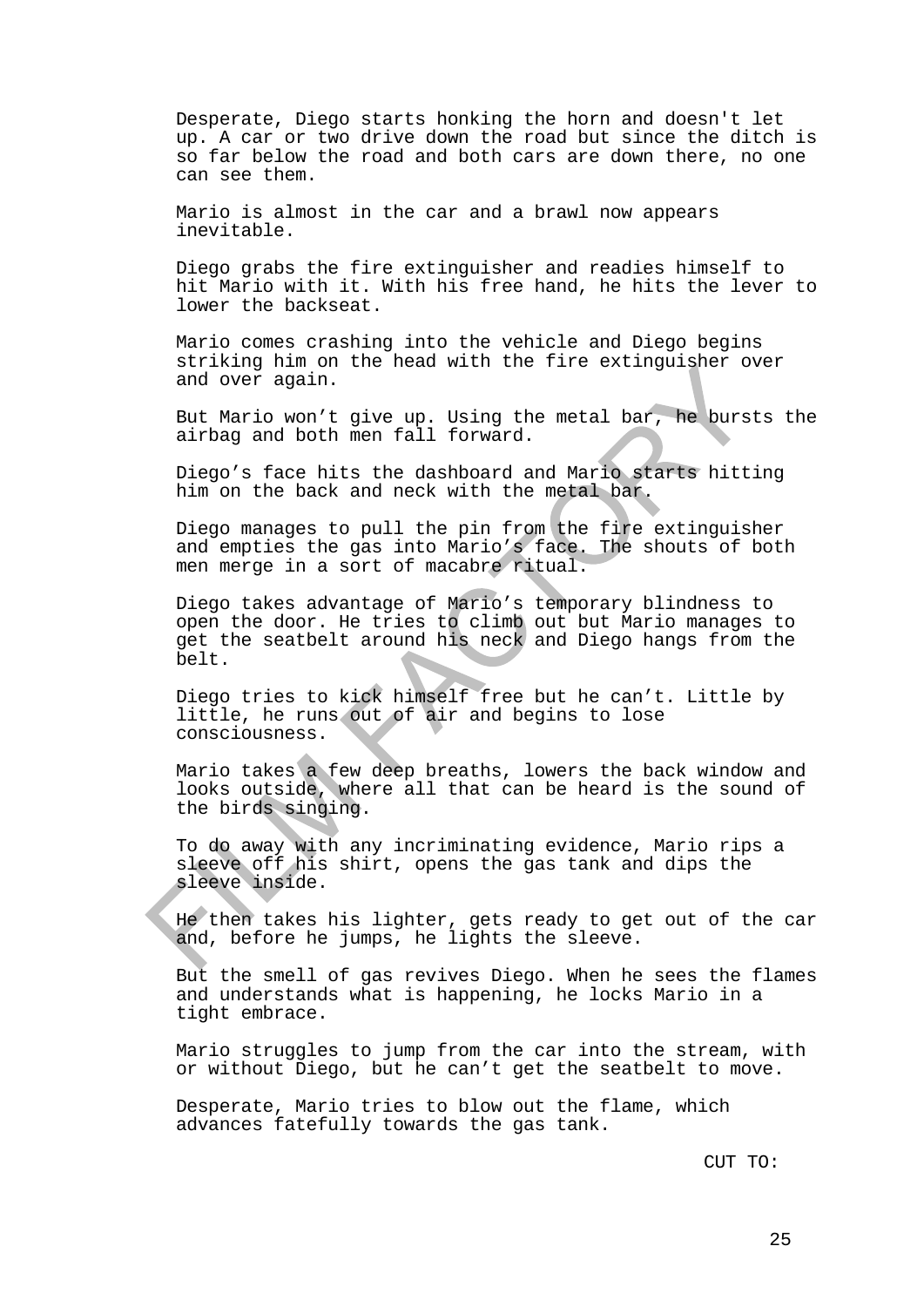# **INT. TOW TRUCK ON THE ROAD. DAY.**

The TOW TRUCK DRIVER drives leisurely, drinking mate and listening to folk music on the radio.

When he reaches mile 205, he doesn't see any car on the shoulder so he picks up the handheld:

> TOW TRUCK DRIVER Attention, station, this is unit 29, confirm mile number please.

Right then, a tremendous explosion from the gully below blows a cloud of smoke up onto the road.

TOW TRUCK DRIVER

Whoa!

The tow truck driver slams on the brakes and gets out to see what has happened.

CUT TO:

# **EXT. COUNTRY ROAD. DUSK.**

Several cop cars are parked alongside the road and FIREMEN are putting out what is left of the fire.

The POLICE CAPTAIN, astonished, walks around what remains of the cars.

A YOUNG DETECTIVE takes a picture.

YOUNG DETECTIVE What do you think, Chief? A crime of passion?

Mario and Diego's skeletons are there, locked in an embrace.

Since there is almost no skin or muscle left on the skulls, they even appear to be smiling.

The detective takes another picture and the image freezes.

This time, when the page turns to lead us into the next tale, volume is added to the skeletons and they become almost three-dimensional, as if they were part of a pop-up book.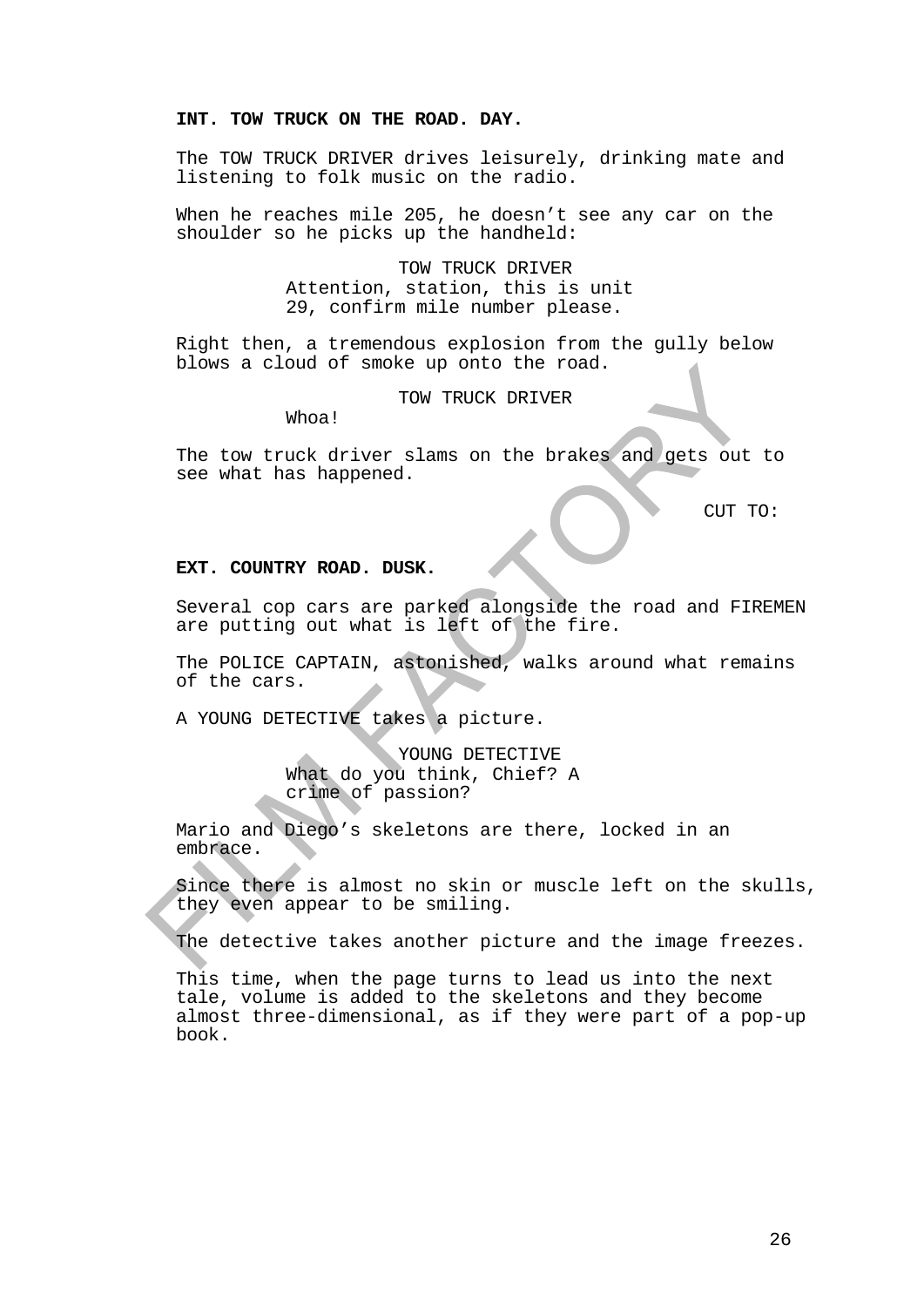# **'TIL DEATH DO US PART**

#### **INT. HOTEL – WEDDING RECEPTION. DAY.**

We are in a reception room on the 20th floor of a fancy hotel. Music plays in the background, guests are sitting at tables, and a screen shows photos of Romina and Ariel, the bride and groom, who have yet to arrive at the party.

The GUESTS smile and talk about the different phases of the bride and groom's relationship. The photos show scenes like:

The couple as teenagers at the country club where they met.

Their first vacation together at the beach in Punta del Este, Uruguay. They are posing with the famous statue of a hand.

With their arms around each other next to Bocha and Marga (Romina's parents) at a barbeque at a campsite.

With their arms around each other next to Isidoro and Cuca (Ariel's parents) at Disneyland.

Lastly, we see an image of Romina and Ariel from just a few moments ago, showing their rings off to the camera.

A smoke machine fills the party with smoke and we hear the DISC JOCKEY announce:

> DISC JOCKEY *Everyone stand up and give a round of applause for our beloved Romina and Ariel!*

# LUIS MIGUEL'S SONG *"SUAVE"* BLASTS

Holding hands, the radiant ROMINA and ARIEL descend on the party, triumphant.

Romina is strikingly thinner than in the early photos.

Ariel has a tan, clearly from a tanning salon.

The bride and groom's PARENTS and RELATIVES, all of whom are dressed to the nines, are the first to greet them with an embrace.

A KLEZMER BAND starts playing traditional Jewish songs.

The FRIENDS OF THE BRIDE AND GROOM quickly whisk them to the middle of the dance floor.

CUT TO: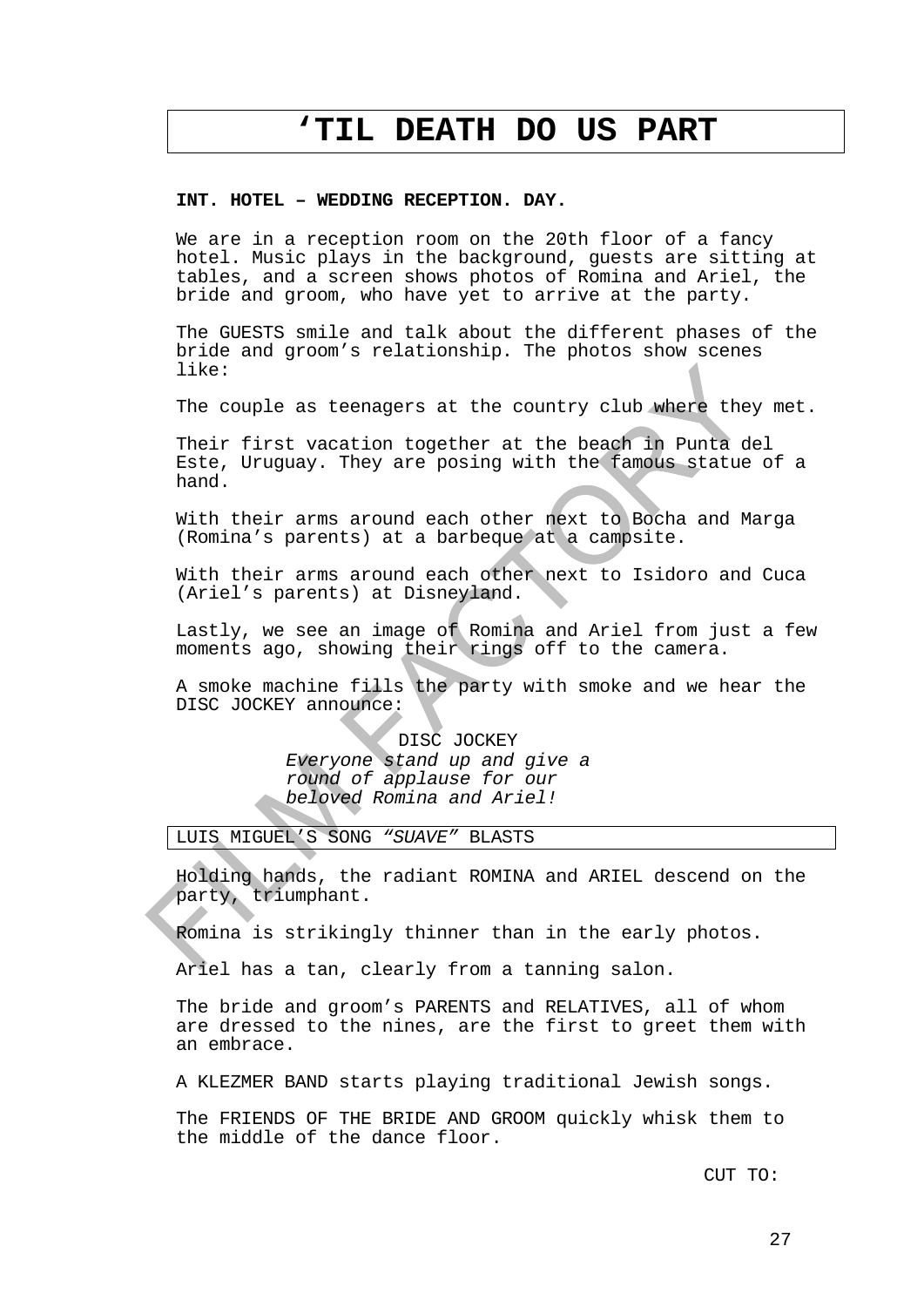# **INT. WEDDING RECEPTION. DAY.**

The bride and groom and the guests are still dancing euphorically, but now to another kind of music; the end of the song *"Call me"* by Blondie marks the close of the set and the lights go on.

The guests applaud and return to their tables.

ARIEL'S AUNT AND UNCLE, who have come from Israel to attend the wedding, walk up to Romina and hand her an envelope with money in it.

> ROMINA Thank you... You shouldn't have. Your being here is such a wonderful gift. Are you having a good time?

ARIEL'S AUNT (she speaks a little Spanish, but her husband, who just smiles, does not) Lovely. You very pretty and family kind. Too bad country so unsafe. Last night, Roni's wallet stolen in restaurant. He didn't realize.

Her husband nods.

ROMINA

That's too bad. It's true, the situation is awful, but little by little--

ARIEL'S AUNT (pointing to the tables of young people) Nice people, all friends?

Romina looks around and, to be polite, keeps talking to them.

#### ROMINA

Yes... That's the table of friends from the country club. We hadn't seen each other since we were like 13, but what with Facebook and all, we have gotten back in touch. Those are my friends from college and their boyfriends...the ones that have boyfriends, that is. And those are Ariel's coworkers--

Romina is referring to one of the tables farthest away, where Ariel is seen talking happily with his COWORKERS.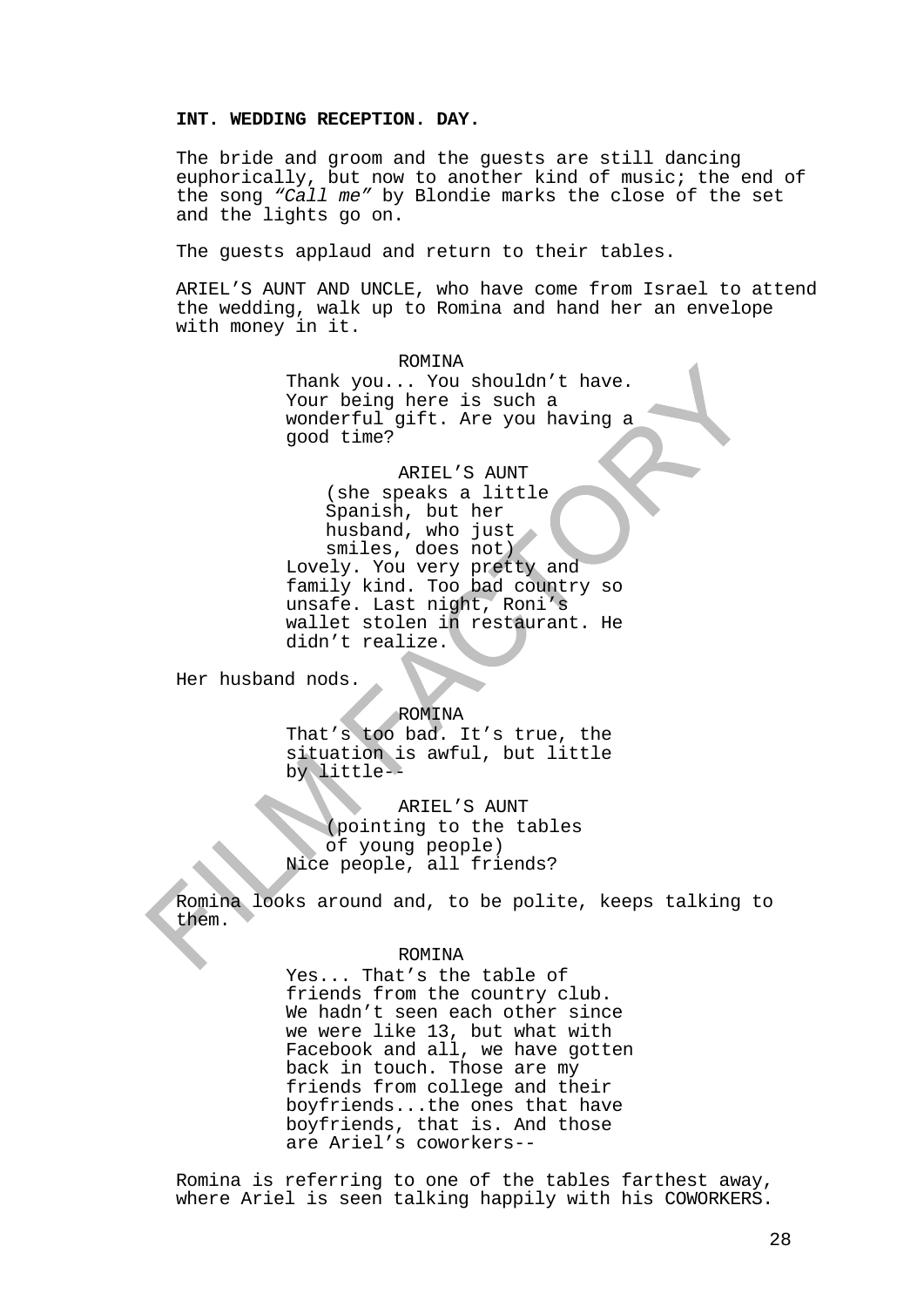Suddenly, Romina sees Ariel patting LOURDES's hand as if to say "that's just the way it is"; Lourdes (age 27) has short hair and considerable cleavage.

Romina keeps talking to Ariel's aunt and uncle, who do not seem to notice that she is clearly distracted by what she has just seen at the table of Ariel's coworkers.

A WAITER walks by with a tray with champagne glasses.

Romina picks one up and drinks from it.

ARIEL'S AUNT You know place to learn the tango?

ROMINA I don't, but I'm sure my cousin does. I'll introduce you.

Romina walks away from Ariel's aunt and uncle and goes to the head table. She opens her tiny purse and takes out her cell phone.

She scrolls down her contact list looking for a number that she had once saved under the name "??????" (that is, a series of question marks). Tense and unsure of what she is doing, yet determined to test her suspicion, she calls the number.

Just seconds later, Lourdes's phone rings.

Romina crumbles inside.

Lourdes glances at the screen on her cell phone, but since it is an unknown number she doesn't answer.

Upset, Romina hangs up.

Ariel is now at another table.

Romina reads Lourdes's lips as she says to one of her coworkers: "Who is this jerk that keeps calling but never leaves a message?" She then puts her phone away.

Romina gulps down the champagne and grabs another glass.

She calls again.

This time, Lourdes picks up.

LOURDES

Hello? Hello?

Romina doesn't say anything, but due to the background noise Lourdes can tell that the call is from someone at the party. When she looks around, she sees Romina at the far side of the dance floor, phone to her ear.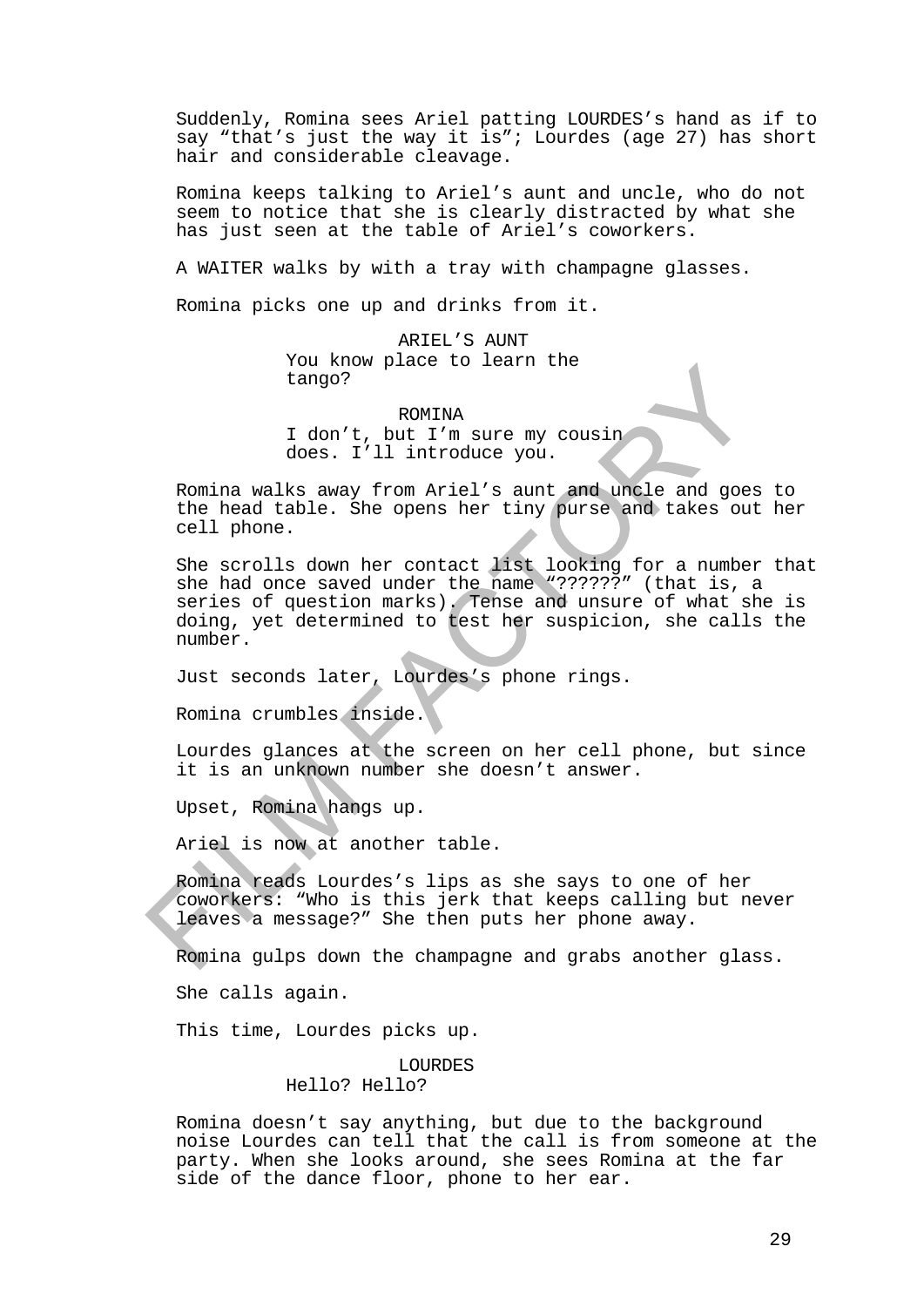Lourdes hangs up and focuses her attention on her coworkers once again. She laughs nervously, as if everyone at the table knew that something had happened.

STAUSS'S *THE BLUE DANUBE* IS SUDDENLY HEARD

The wedding PHOTOGRAPHER and CAMERAMAN circle around Ariel as he gallantly walks towards Romina to dance the classic wedding waltz with her.

The guests applaud as they look on.

Romina, hiding how upset she is, dances in silence for a few measures, but finally gives in to her emotions and asks:

> ROMINA What's the name of that girl with the short hair?

> > ARIEL

Which one?

ROMINA That one, from work.

ARIEL Oh. Lourdes. Why?

ROMINA

No reason.

Though they dance and smile for the camera, Romina and Ariel are both tense.

ROMINA

And how does Lourdes know your guitar teacher?

ARIEL

My guitar teacher?

#### ROMINA

Yes, your guitar teacher. A few months ago I asked you who was calling that time that I answered your phone and they hung up. You told me it was your guitar teacher. Since that seemed strange, I saved the number. And I called it just now and that girl Lourdes picked up. Weird, right?

#### ARIEL

Honey, I don't know what you are talking about. I really don't.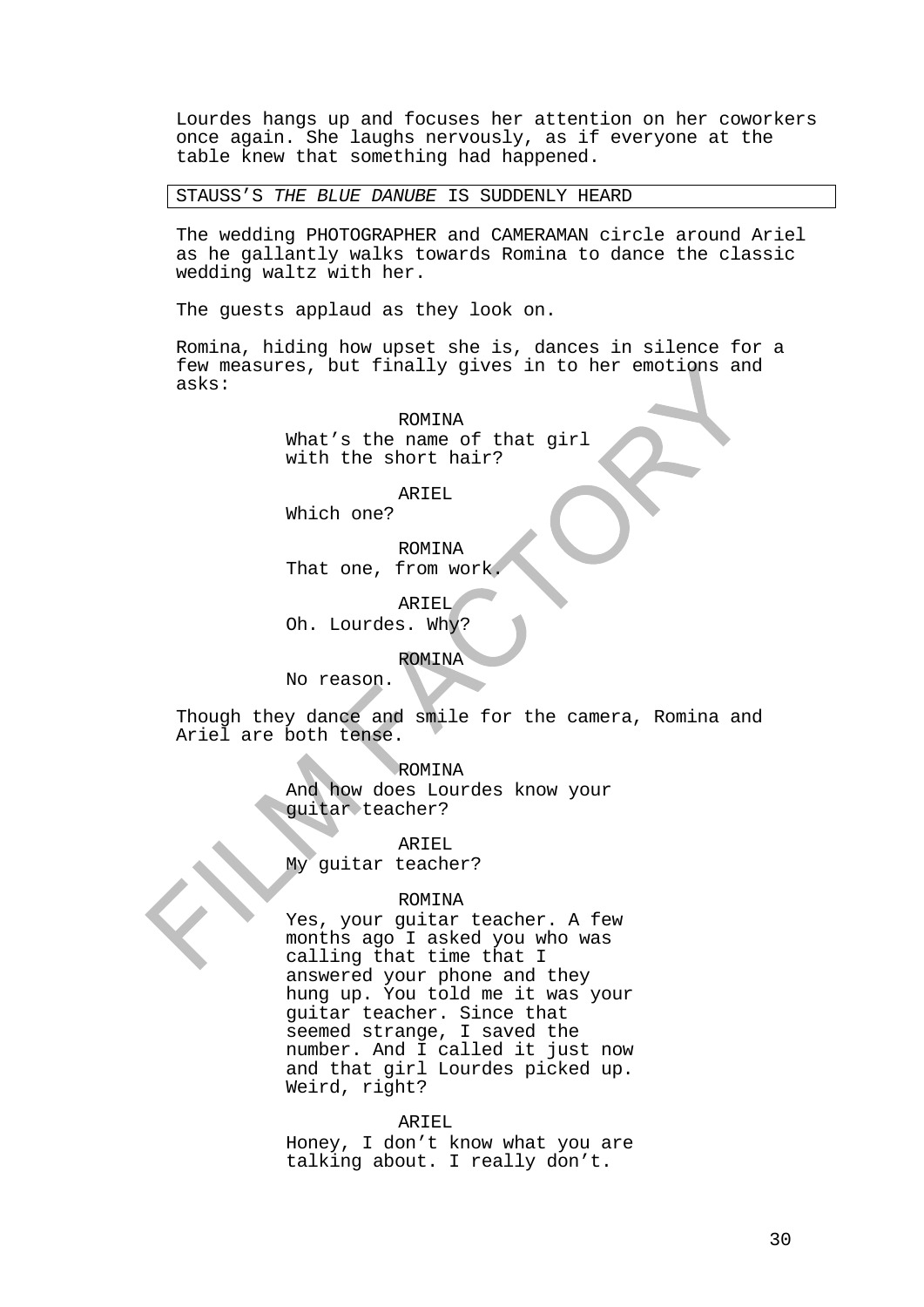#### ROMINA

Just seems strange. With all the cell phone companies and special deals out there, it seems pretty weird that that girl would have bought your guitar teacher's phone line, especially if you never introduced them. What a coincidence, huh?

Ariel doesn't say a thing. He thinks and thinks, but he can't come up with a response.

#### ROMINA

So?

#### ARIEL

What?

# ROMINA

Say something. If you don't, I am going to ask her.

Ariel's coworkers look strikingly serious, as if they were hiding something they all knew about.

ARIEL

Romi, please--

#### ROMINA

Don't you "Romi" me! Answer my question. Does everyone at table 27 know that you screwed that girl? You invited all those assholes to our wedding?

At this moment Cuca, Ariel's mother, appears. She has no idea that there is an argument underway.

# **CUCA**

(overjoyed, to Romina) Can I dance with my prince for a moment?

#### ROMINA

(ironically) But of course, queen. He's all yours--

Ariel dances with Cuca, and Romina with her father, Bocha, a tall, broad man.

Ariel, who is upset, looks on as Romina's eyes fill with tears. She rests her head on Bocha's hefty chest.

Afraid that Romina will tell her father something, Ariel apologizes to Marga, Romina's mother and his next dance partner, and returns to Romina, who is about to burst into tears.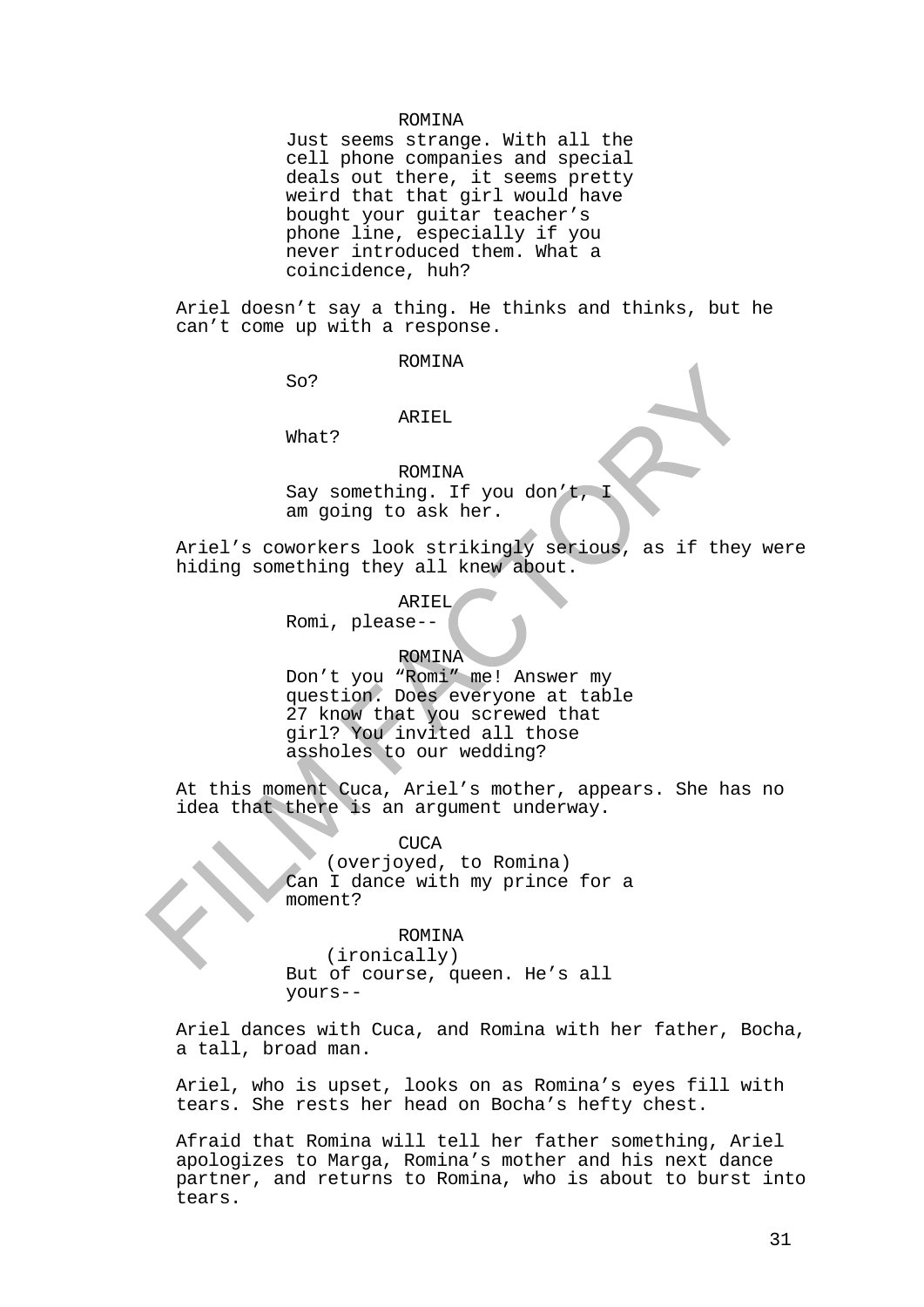The other guests think that she is overwhelmed with joy.

ARTEL (turning to the rhythm of the waltz) Honey, let it go. Let's enjoy our wedding. Let's not ruin it for some stupid reason, not after all we put into organizing  $it--$ 

ROMINA Did you or did you not sleep with that girl, Ariel?

Ariel furrows his brow and shakes his head, but he doesn't say anything.

#### ROMINA

(sad as she looks him in the eye) Please tell me the truth. I need to know.

Despite enormous reservations, Ariel decides to tell the truth.

ARIEL

Yes, I did.

Romina looks extremely upset.

ARIEL But it didn't mean anything, I swear.

Romina, about to pass out, stalks away from Ariel and walks out of the reception.

Confused, the guests who were hoping to dance with her look on, wondering if everything is all right.

With a series of awkward gestures, Ariel motions that everything is fine and he walks out behind Romina.

ARIEL

(whispering) Romi, let's not make a scene in front of everyone, OK? It was nothing, I swear that--

ROMINA

Don't touch me!

ARIEL All right, sorry. I made a mistake. I admit it.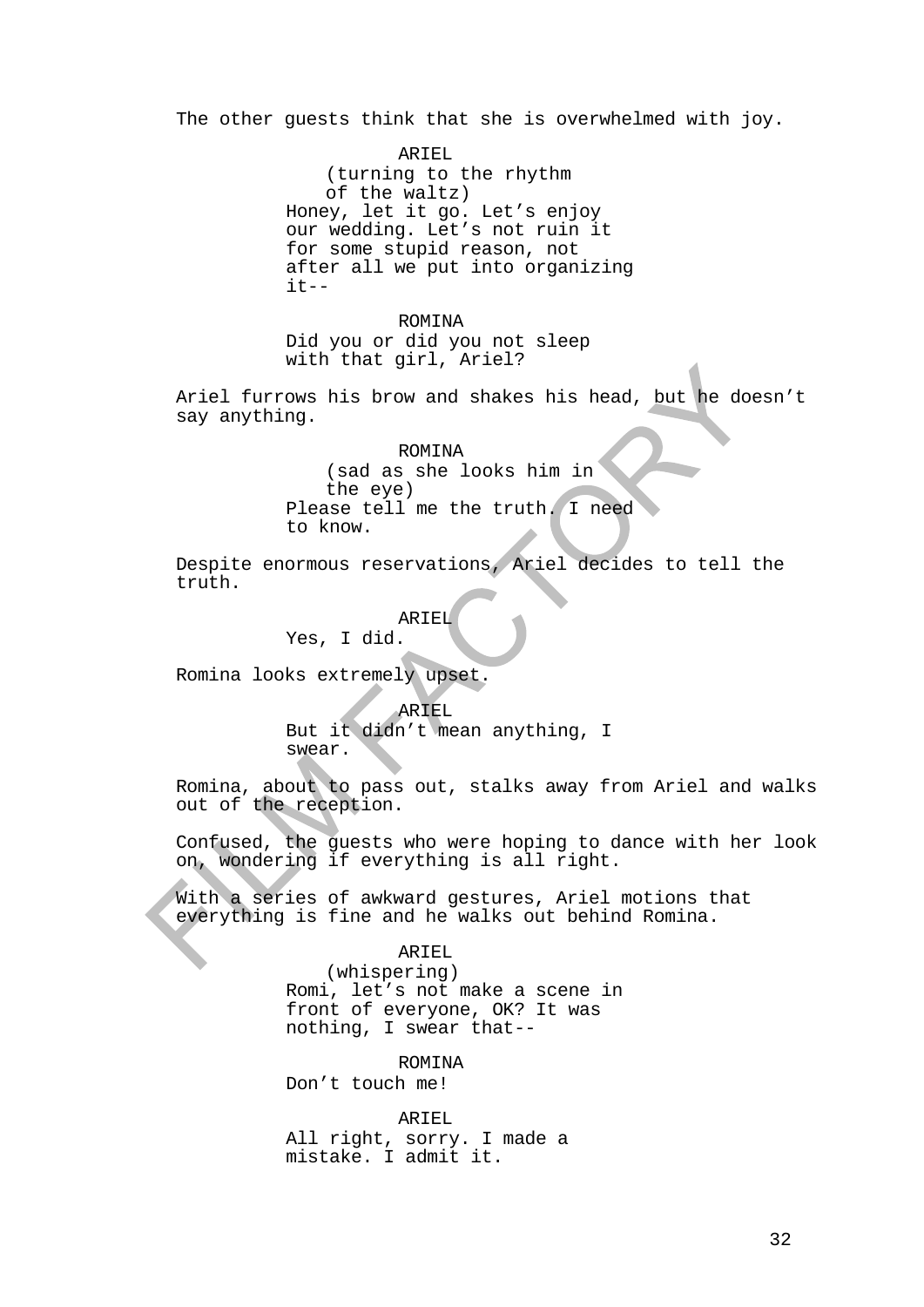# ROMINA

(seriously) Get your hands off of me. I want to be alone!

Romina shakes Ariel off and walks out of the party.

CUT TO:

# **INT. HOTEL – 20TH FLOOR HALLWAY. DUSK.**

We can see the city through the large bay windows.

Romina rushes over to the elevators but, since Ariel's aunt and uncle are getting their coats from the checker near the elevator and the last thing she wants to do is talk to them, she goes the other way.

On the other side of the hallway is the door that opens to the backstairs.

Romina walks up to the building's rooftop terrace. No one sees her go.

Ariel walks out into the hall, looks around and, assuming that Romina has gone downstairs, pushes the button for the elevator.

CUT TO:

# **EXT. HOTEL – ROOFTOP TERRACE. DUSK.**

Romina comes through the door to the terrace and walks towards the edge.

She rests her hands on the railing and looks down at the cars driving along the avenue far below.

Ashamed and extremely humiliated, Romina cries. She moves closer and closer to the edge. Suddenly she hears a voice.

# VASALLO

# Everything all right over there?

Romina turns around and sees VASALLO (a tall and gawky man of 45). He is an assistant in the kitchen who has come up to have a smoke.

> VASALLO Do you want me to call someone?

Romina shakes her head.

VASALLO But are you all right? I mean, obviously you aren't but--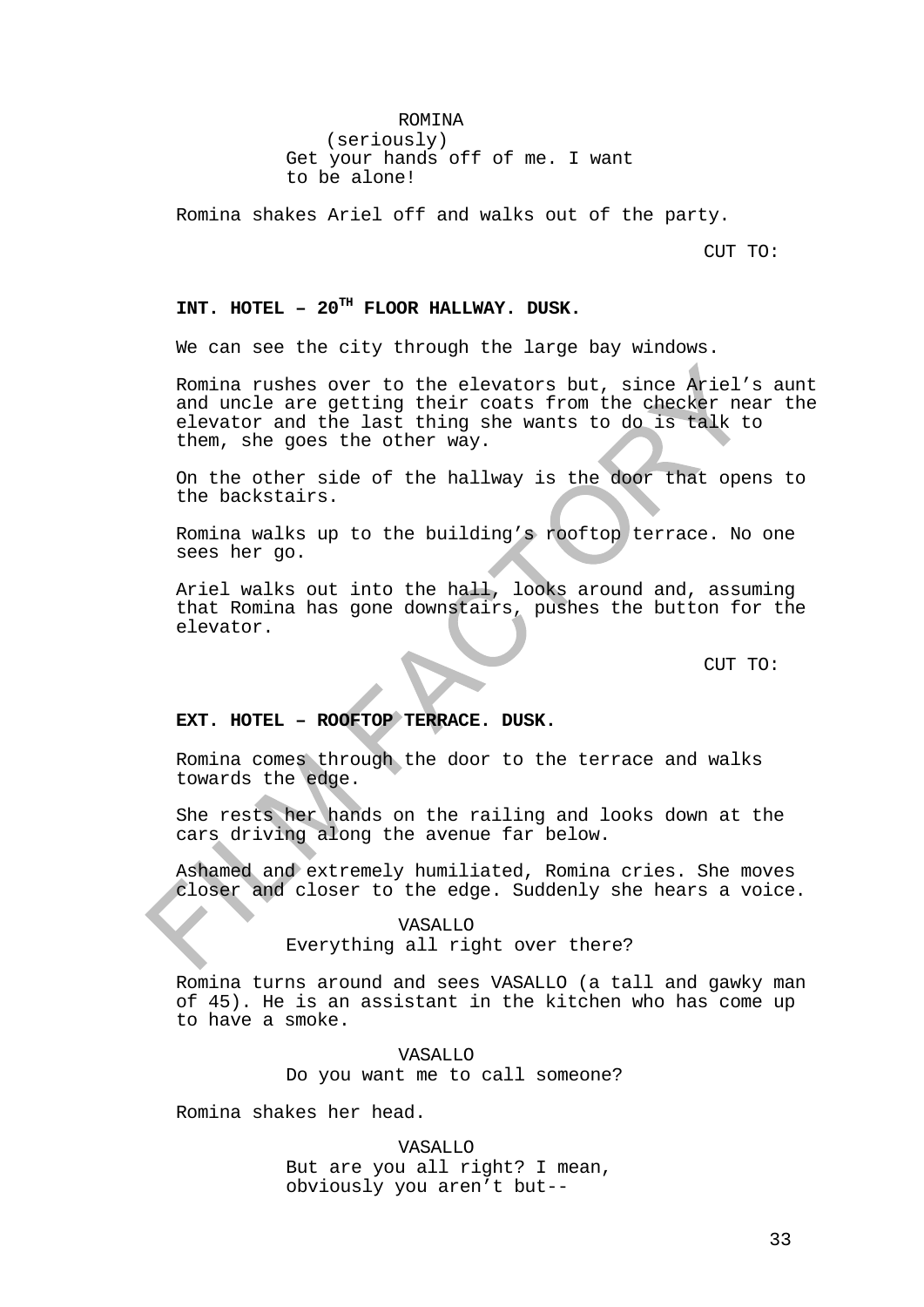Romina starts sobbing even harder.

VASALLO

(walks over and puts his hand on her shoulder) Calm down, what happened?

#### ROMINA

My boyfriend... I mean my husband... I just found out that he cheated on me with another guest.

#### VASALLO

Oh, that's awful.

#### ROMINA

(in a sea of tears) And now I don't know what to do, there are so many guests down there--

Romina cries inconsolably.

VASALLO

Hey, you'll be OK. These things happen; time heals all wounds.

Romina shakes her head.

Vasallo offers her a handkerchief.

#### VASALLO

If you love him, you will eventually forgive him. If he is really the man for you, you will--

# ROMINA

(blowing her nose) I don't know if I love him, I don't know if he is the man for me... He's an asshole.

#### VASALLO

Well then, to hell with him, you get on with your life. End the party and send the guests packing. I'm sure you're not the first person down there who has been cheated on. Besides, you can't spend so much time worrying about what other people think.

Romina nods.

VASALLO Feeling a little better?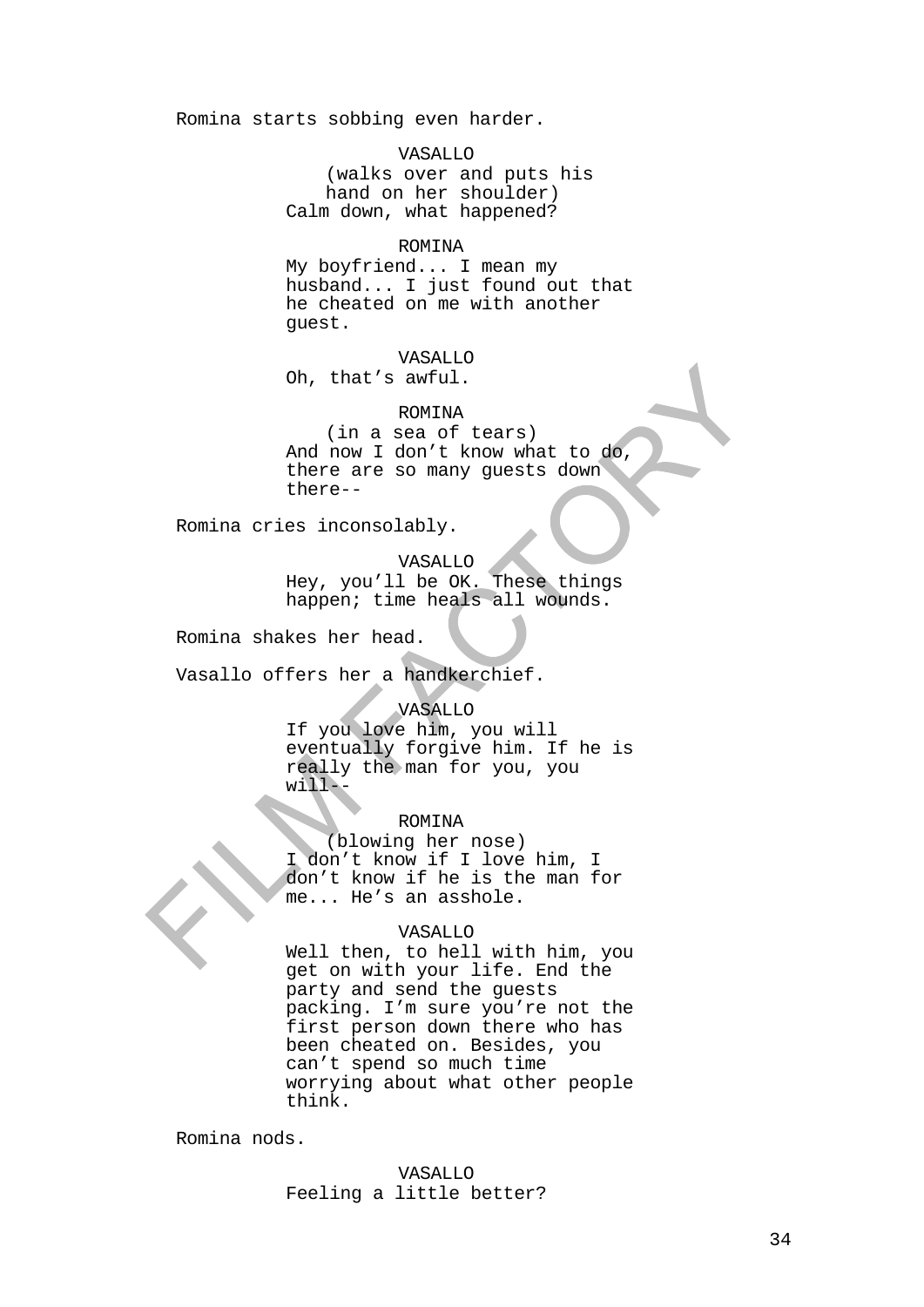Romina nods again as she calms down.

VASALLO Listen, if I were you, I would go down there and try to put on a poker face for a few more hours and then, when you get home, tell him it's over. It's a shame, I'm not going to deny it, but you have to get on with your life.

Romina nods again.

Vasallo pats her on the back to cheer her up, but soon the friendly gesture of support turns into an embrace which Romina finds comforting.

When they move away from one another, Romina looks at Vasallo and finds him handsome, like a sort of prince charming whose figure stands out against the sky as dusk settles over the city and the first stars come out.

Vasallo smiles and winks at her.

Because what Vasallo has just done for her is so simple yet so valuable, Romina gives him a kiss on the lips.

Vasallo, for whom Romina is a stunningly beautiful woman beyond reach, doesn't move an inch.

Romina takes Vasallo in: he is shy and modest in his apron, the large city looming in the background. She finds his noble face moving. She kisses him a second time.

Vasallo, blushing yet full of passion, kisses her.

CUT TO:

# **INT. HOTEL – 20TH FLOOR HALLWAY. DUSK.**

The elevator doors open.

Ariel and his BEST FRIEND, who has been helping him on his fruitless search for Romina, return to the party.

Some friends and relatives who are also looking for her walk up to Ariel and his friend.

ROMINA'S FRIEND

So?

ARIEL She's not downstairs. At least, no one saw her there.

ROMINA'S RELATIVE But what happened?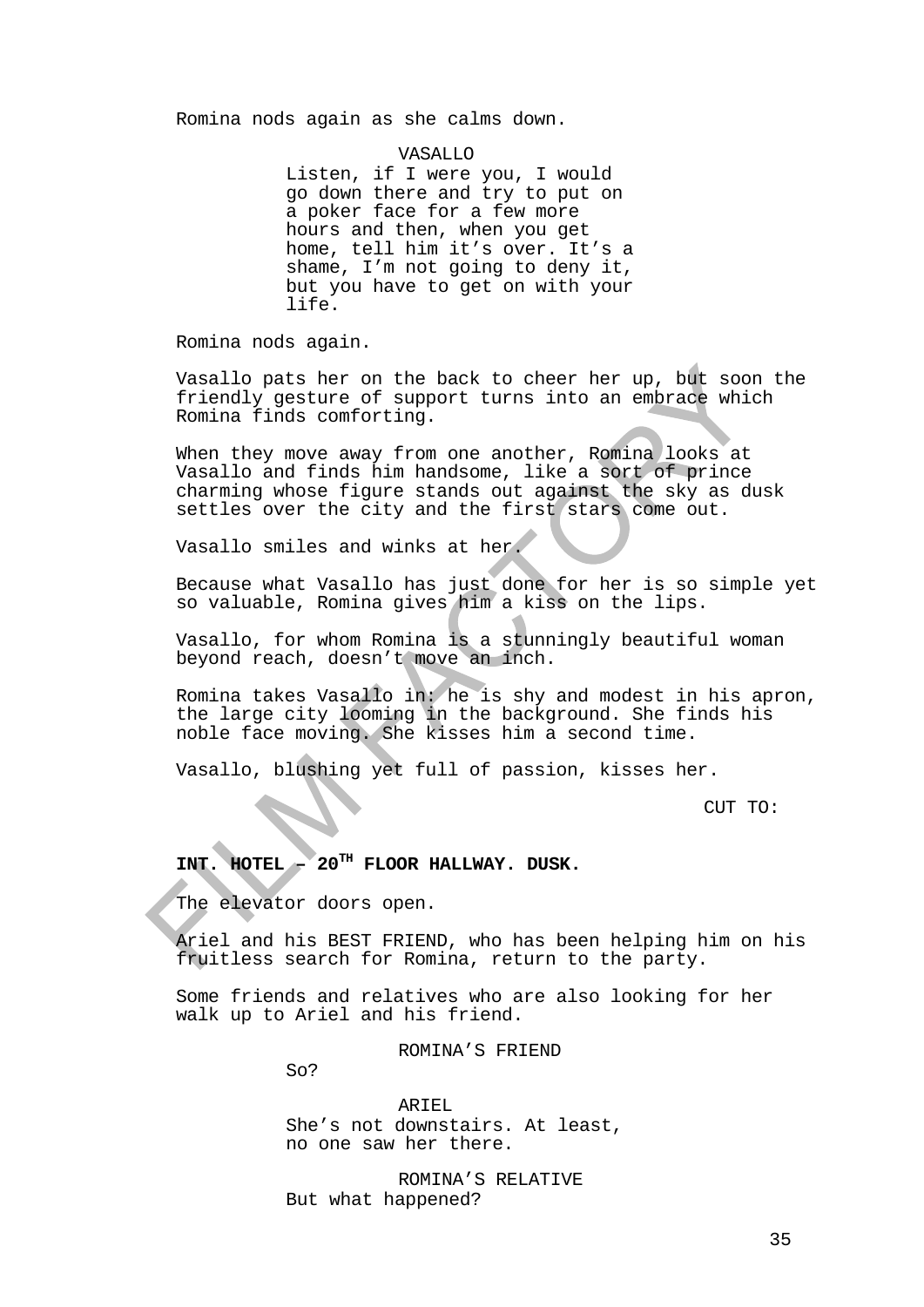ARIEL

Nothing, she had a headache... She must have gone to buy some aspirin. But don't worry, I'm sure she'll be right back.

Ariel's best friend looks around and finds the door to the backstairs ajar.

CUT TO:

### **EXT. HOTEL – ROOFTOP TERRACE. DUSK.**

What Ariel and his best friend see as soon as they reach the terrace leaves them in a state of shock.

Romina and Vasallo are having sex against a wall.

Romina's dress is lifted up and Vasallo's pants are around his ankles.

### ARIEL

Romina?

Startled, Vasallo jumps back and pulls up his pants.

### ROMINA

(pointing to Ariel) You turn around and walk out of here. Don't say a fucking word.

Vasallo pulls up his fly and acknowledges Ariel with an awkward gesture.

# ROMINA

You have no idea who you just fucked with. I'm going to get you for every last dime. Every property your dad put in your name to get around taxes will be mine too.

(showing him her ring) So now we're married, legally married. I am going to spend my days sleeping with every goddamned person who lays an eye on me, anyone who shows me the slightest sign of affection. And when you want to get a divorce, I am going to take acting classes so I can sit in front of the judge with a sweet little face and say, "Your honor, I'm doing everything I can to make this work." That way, our marriage will last forever. I'm going to post all your secrets on Facebook. I'm going to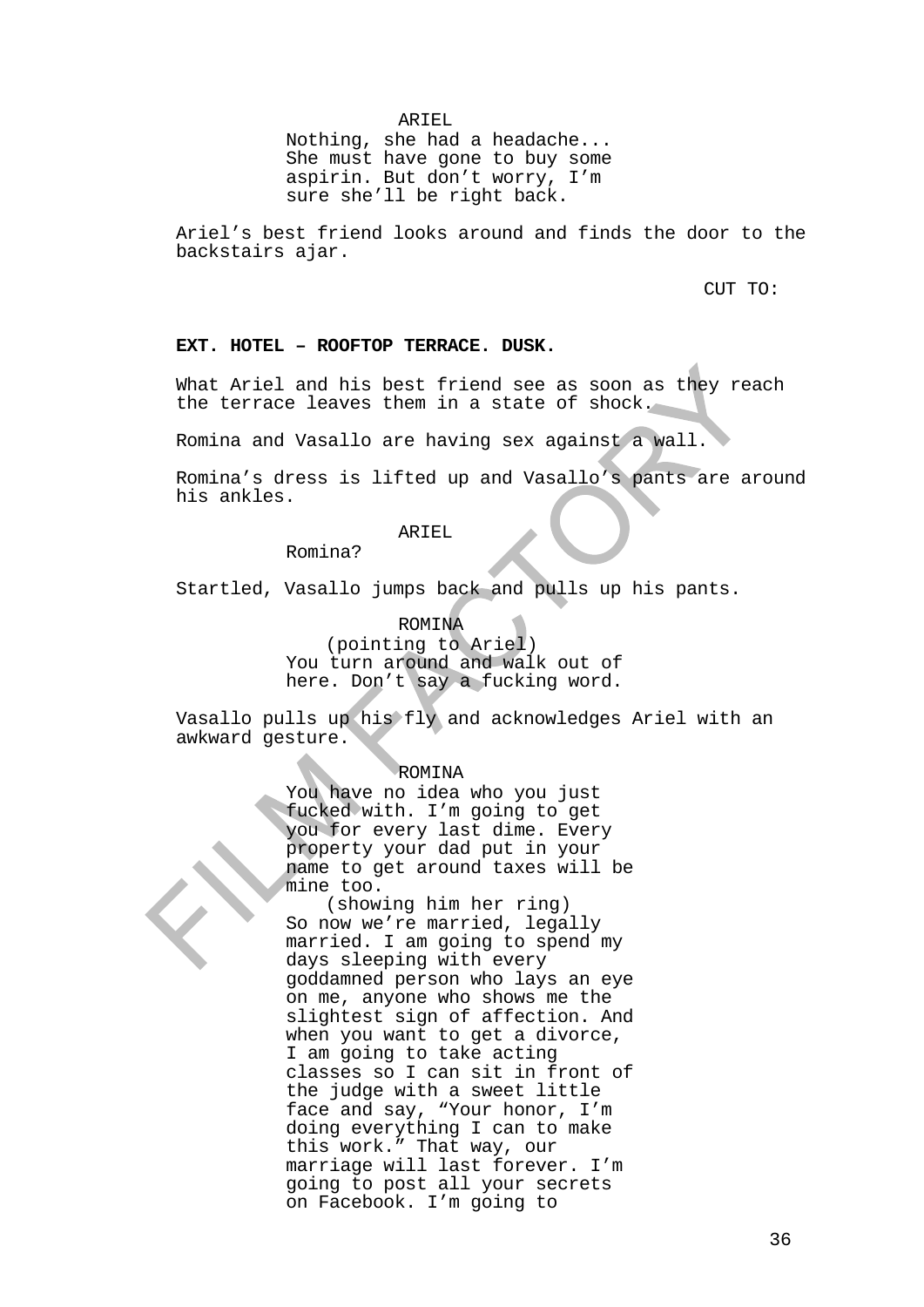torture you until you beg me to stop; you are going to be so humiliated that your only way out will be jumping off a bridge. And then when death does us part, when YOUR death does us part, I'll have it all.

Ariel turns around and vomits.

Vasallo stares at Romina. He is stunned. He never imagined how crazy she was.

Romina strides past Ariel and his best friend and goes back down to the reception.

Vasallo, who still has a visible hard on, leaves as well.

When he walks by Ariel, he lifts his fists to protect himself, as if he thought Ariel might hit him, but Ariel is too much of a wreck to do anything like that.

CUT TO:

# **INT. HOTEL - WEDDING RECEPTION. DUSK.**

The Disc Jockey—who is falling behind schedule—sees Romina come back in and starts the next set.

### THE SONG *"MASHIAJ"* (MESSIAH) STARTS TO PLAY

Romina's friends, who couldn't find her anywhere, all cheer when they see her.

> ROMINA'S FRIEND Where the hell were you?

Romina gestures as if to say, "Tell you later" and starts dancing euphorically.

Ariel, pale, comes back into the reception and sees Romina flying up in the air. She is being tossed up and down by the guests.

Ignoring the look on his face, Ariel's friends pick him up and carry him to the middle of the dance floor.

# ARTEL

Let me down, assholes!

The classic Hebrew song *Mashiaj* sparks euphoria among the young Jewish guests; Ariel's friends push him this way and that, grabbing at his genitals.

The cameramen, amused, get it all on tape.

The women sit Romina down in a chair and lift it up in the air to carry her around the room.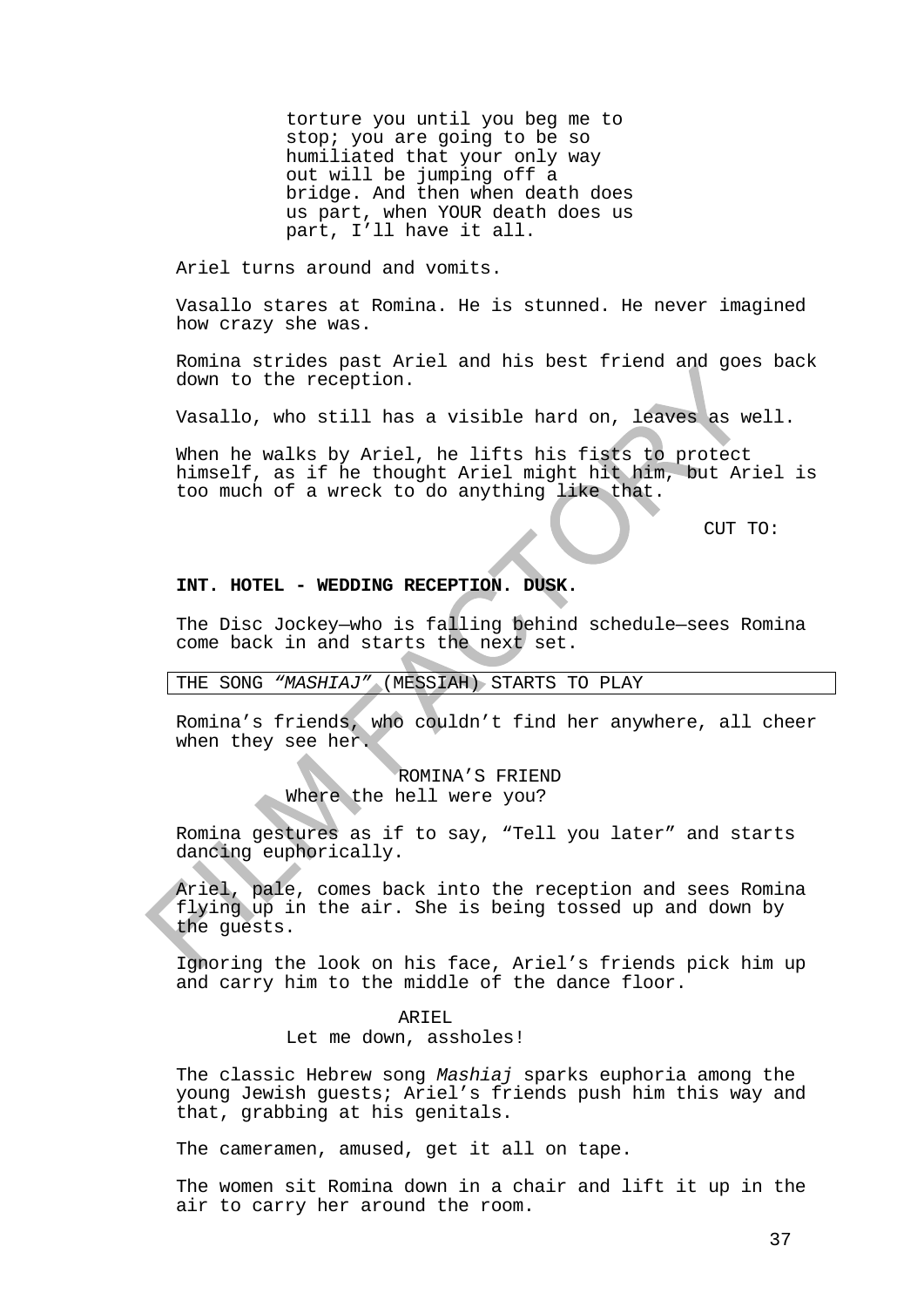The men do the same with Ariel.

ARTEL. (to his best friend) Tell them to let me down!

Ariel's best friend tries to persuade the others, but because of the alcohol and loud music, they totally ignore him.

Romina and Ariel, up on their chairs, are brought close together and then moved apart by their friends and relatives.

Romina smiles a huge smile at Ariel. She looks psychotic.

From his perch, Ariel sees Vasallo through the swinging door that leads into the kitchen as he tells the WAITERS and COOKS what happened.

Meanwhile, in yet another unbridled act, Ariel's friends start pulling off his clothes.

> ARIEL No, please stop, this is serious!

The guys think that Ariel is trying to trick them into stopping and, laughing, they keep on removing his clothes.

Cuca, Ariel's mother, intervenes.

"They're just having fun."

CUCA Boys, careful, please! David!

Mariano! Isidoro, Ariel's dad, stops her, gesturing as if to say,

While Ariel struggles to keep on his boxers, Romina's best friend takes her by the hand and they start twirling in the middle of a circle that forms around them.

When they stop spinning, it's Romina's turn to pick a new partner. She walks right over to Table 27 and picks Lourdes.

Lourdes and her coworkers have their jackets on and are all ready to leave.

> ROMINA No, no, stay, everything is fine! Seriously, I want you to stay. Come on, *Lour*.

Ariel's coworkers are absolutely stunned at this turn of events.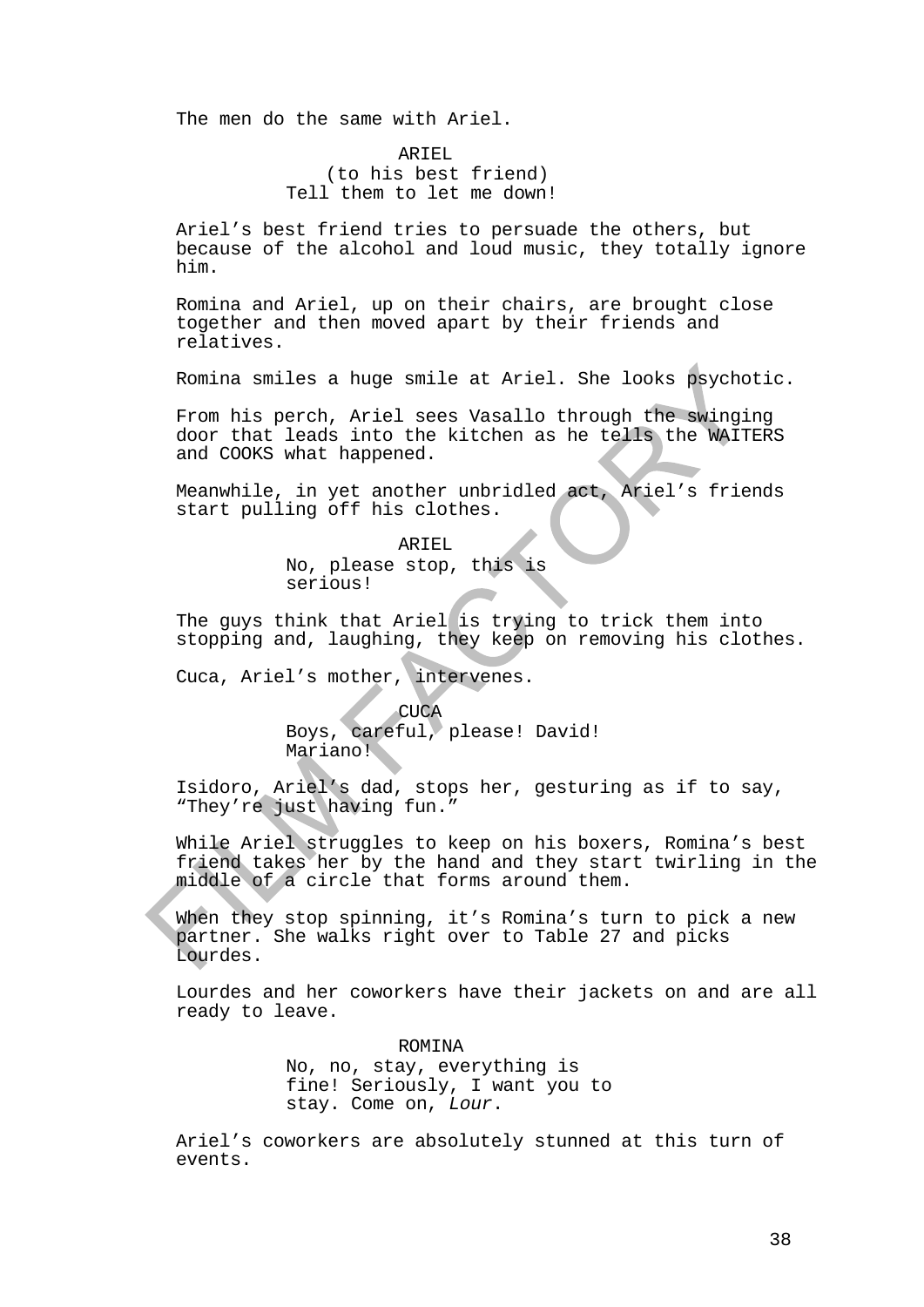Lourdes, blinded by the light of the camera that is following Romina around, can't say no.

Romina takes her by the hands and starts spinning her around the center of the dance floor.

Lourdes starts to feel ill.

LOURDES Please stop! I'm getting dizzy.

ROMINA

(grabbing onto her wrists so she won't break free) Relax. This is fun.

Keeping pace with Romina and Lourdes, the camera spins faster and faster.

Lourdes starts to panic.

LOURDES Stop! For real!

ROMINA

(yelling) Did you hear about the amusement park they closed because a rollercoaster flew off the tracks--

Suddenly Lourdes smashes into a mirror against the wall, which shatters into a million pieces.

The music stops.

All of the guests are stunned.

CUT TO:

# **INT. HOTEL – 20TH FLOOR HALLWAY. NIGHT.**

Lourdes is covered with blood and can't stop crying.

A NURSE disinfects and bandages her wounds.

Another NURSE comes out of the elevator with a STRETCHER.

The DOCTOR that is in charge—a 40-year-old man from Ecuador—talks to Lourdes's coworkers. Ariel is also there.

> DOCTOR The wounds appear to be superficial, but we are going to take her in just to make sure she hasn't torn any tendons.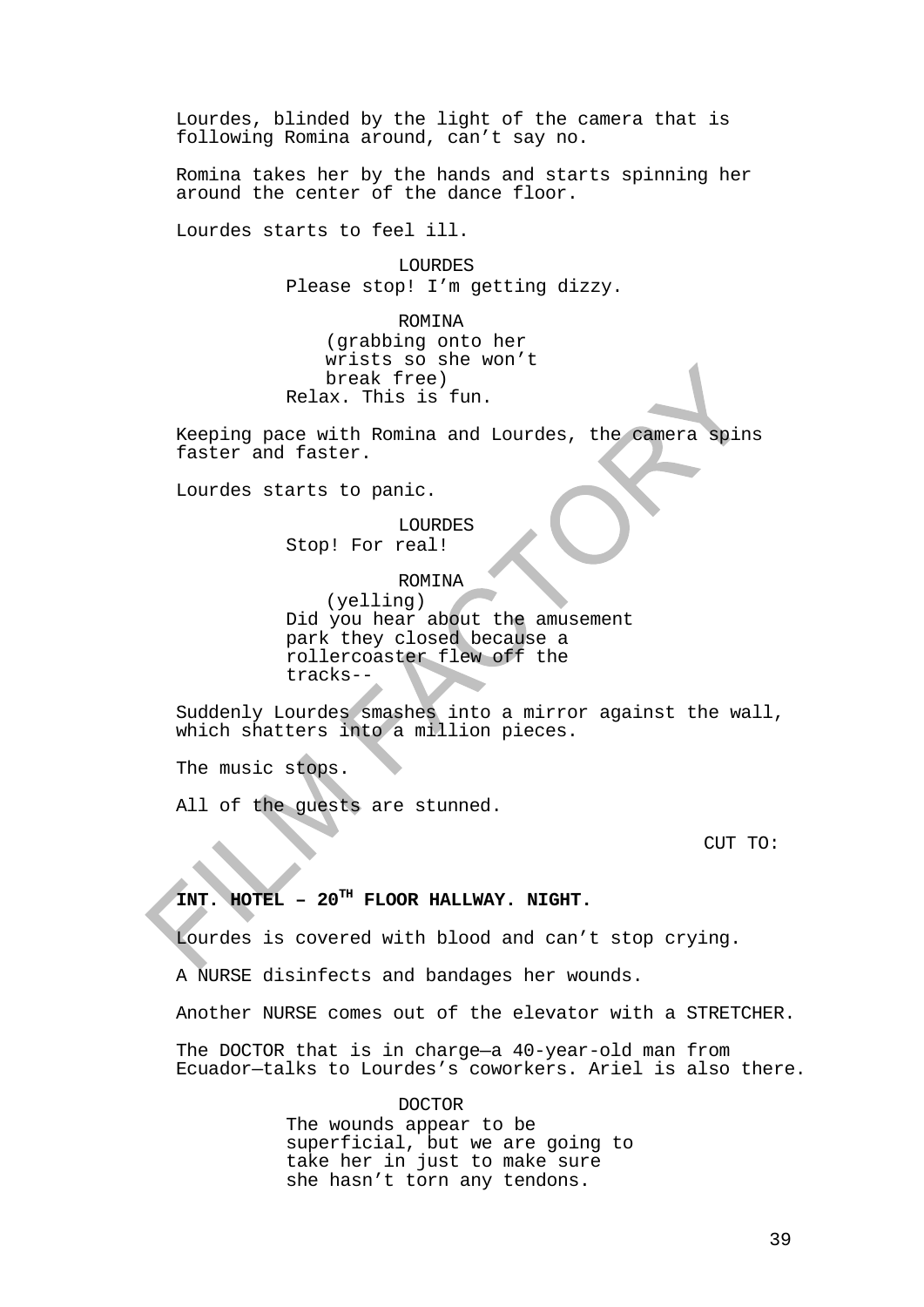Romina, who also has small cuts on her face and arms, struggles to get past Ariel's best friend—who has clearly been appointed to keep an eye on her—and then comes over to the group.

ROMINA

Listen, Lourdes, do you have a good health insurance policy? Otherwise I can talk to--

ARIEL'S BEST FRIEND Let's go back to the reception, Romina, please.

Ariel's best friend speaks courteously but his body language is clear: he pulls her out of the room.

CUT TO:

### **INT. HOTEL - WEDDING RECEPTION. NIGHT.**

While two MAIDS sweep up the broken glass, Bocha and Marga, Romina's parents, are dancing to *New York, New York* in the middle of the dance floor along with a few other older couples; rumors have been spreading among the guests and no one looks very happy but a few try to keep up the party spirit.

Cuca and Isidoro—Ariel's parents—talk with a LAWYER FRIEND. All three look worried.

Romina breaks away from Ariel's best friend, takes another glass of champagne and walks over to her friends, making a gesture as if to say, "Let's keep the party going!"

ROMINA

Wasn't it hilarious when the mirror smashed to pieces? I can't believe it.

ROMINA'S FRIEND I don't know if "hilarious" is the word, Romi. She's really hurt...

The WEDDING PLANNER comes over to Romina with the schedule.

WEDDING PLANNER

Romina, it's time for you to toss the bouquet, do the garters, cut the cake, I'm not sure what you want to do... Whether you want to go ahead with it or call it quits--

ARTEL

(decisively) Let's call it off.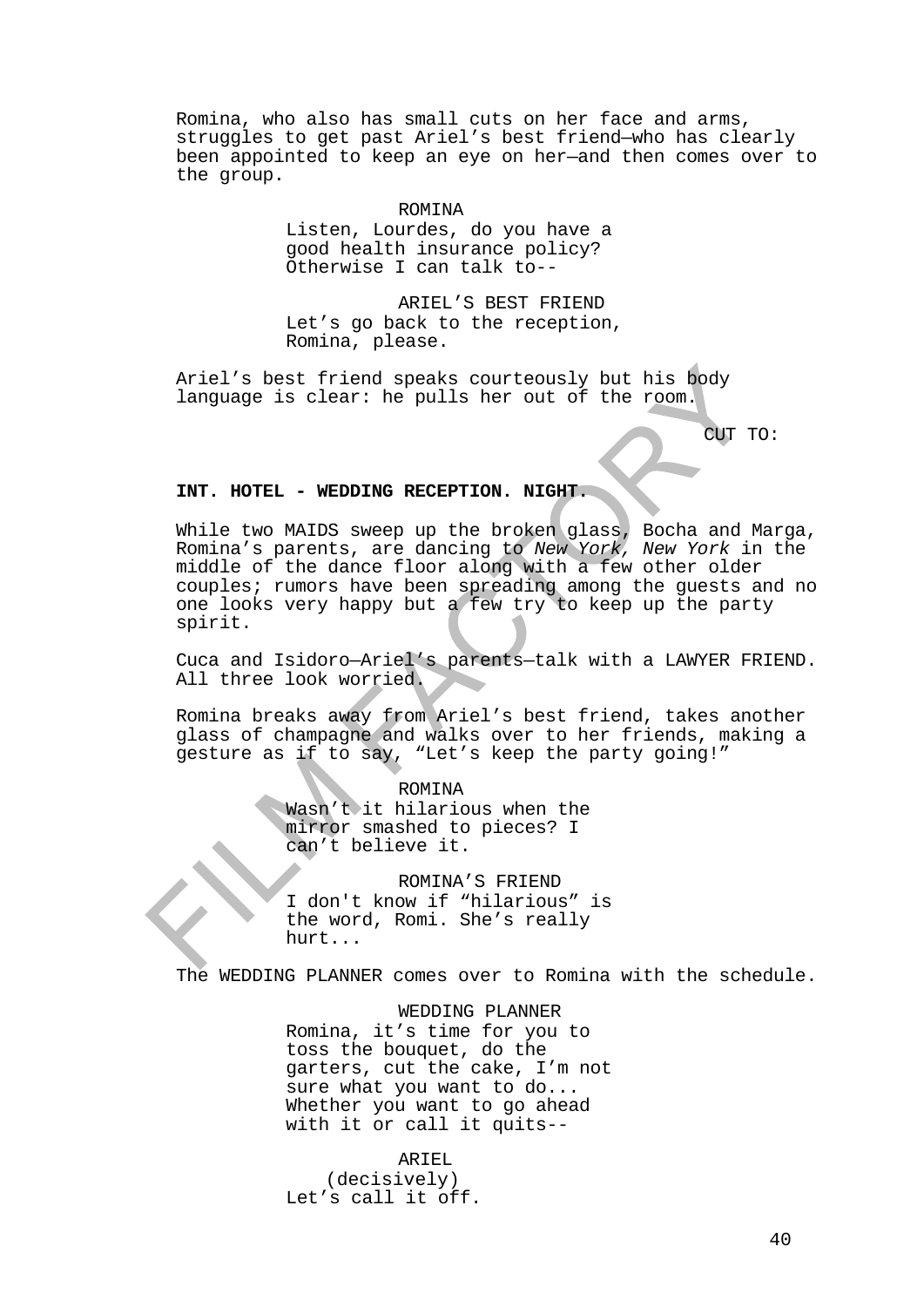### ROMINA

But why? What a party pooper!

ARIEL

I've had enough, Romina. This ends here. Let the people finish eating and go home. I already told the disc jockey that this was the last set.

Romina sees Cuca—Ariel's mother—standing behind the groom. She seems to be aware of the situation and is supportive of her son's decision to end the reception.

> ROMINA Don't tell me this is mommy's idea.

Romina starts to laugh.

#### ARIEL

That's enough, Romina, for real. This is no joke. To give you an idea how serious this is, my family's lawyer has recommended that I go to the police station to report the threats you've made.

### ROMINA

Wait a minute—she made a plan? I get it... your mom is a real (she exaggerates the phrase) "Wedding Planner!"

ARIEL

(exploding) That's enough! What did I do to you?! (he looks teary eyed) Nothing I did to you justifies this!!

Ariel falls to his knees and starts to sob.

The guests come over to listen in. They are wondering what has happened and want to help but they are not sure what to do.

> ARIEL Crazy bitch!! That's what you are!

Cuca leans over and embraces her son. They cry together.

ROMINA

Oh God...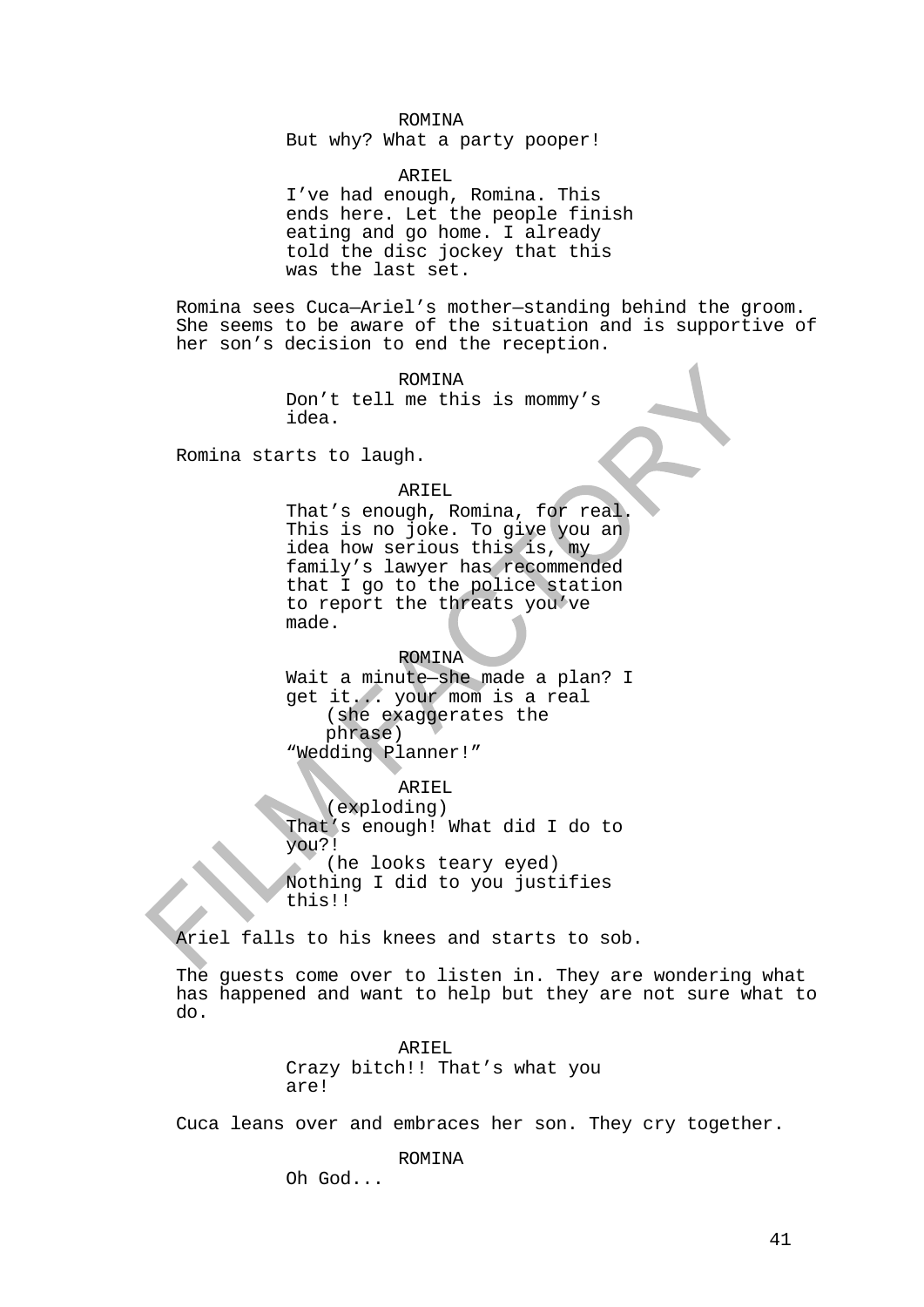(gesturing to the cameraman) Get this on tape, Nestor, please.

The cameraman makes a face.

ROMINA

(nodding) Shoot this... (to the photographer) You too, come on.

The two cameramen, clearly uncomfortable with the task, get the moment on film.

### ROMINA

I am going to be watching this one...

(to the guests)<br>When I get married next time when I find a guy who's really worth it—I'm going to put this blooper on the big screen. What a riot... I'm going to watch this one with my kids. Instead of *Dora the Explorer* and that other crap, I'll put this DVD on... Oh hold on! I'll slip this into one of those digital picture frames and have it on all day, and when--

Cuca explodes with anger. She jumps up and grabs Romina by the hair.

Bocha, Romina's father, grabs hold of Cuca's jaw and starts twisting her face to force her to let go.

Isidoro—Ariel's father and Cuca's husband-comes over to intercede on Cuca's behalf, but Bocha stops him in his tracks.

> BOCHA Stay right where you are or there'll be hell to pay.

ISIDORO I was going to help you out, Bocha.

Bocha, Isidoro and other guests that come over to help, manage to get Cuca off of Romina and drag her out of the reception.

Ariel is surrounded by sympathetic friends and relatives. The WEDDING PLANNER brings Romina a glass of water.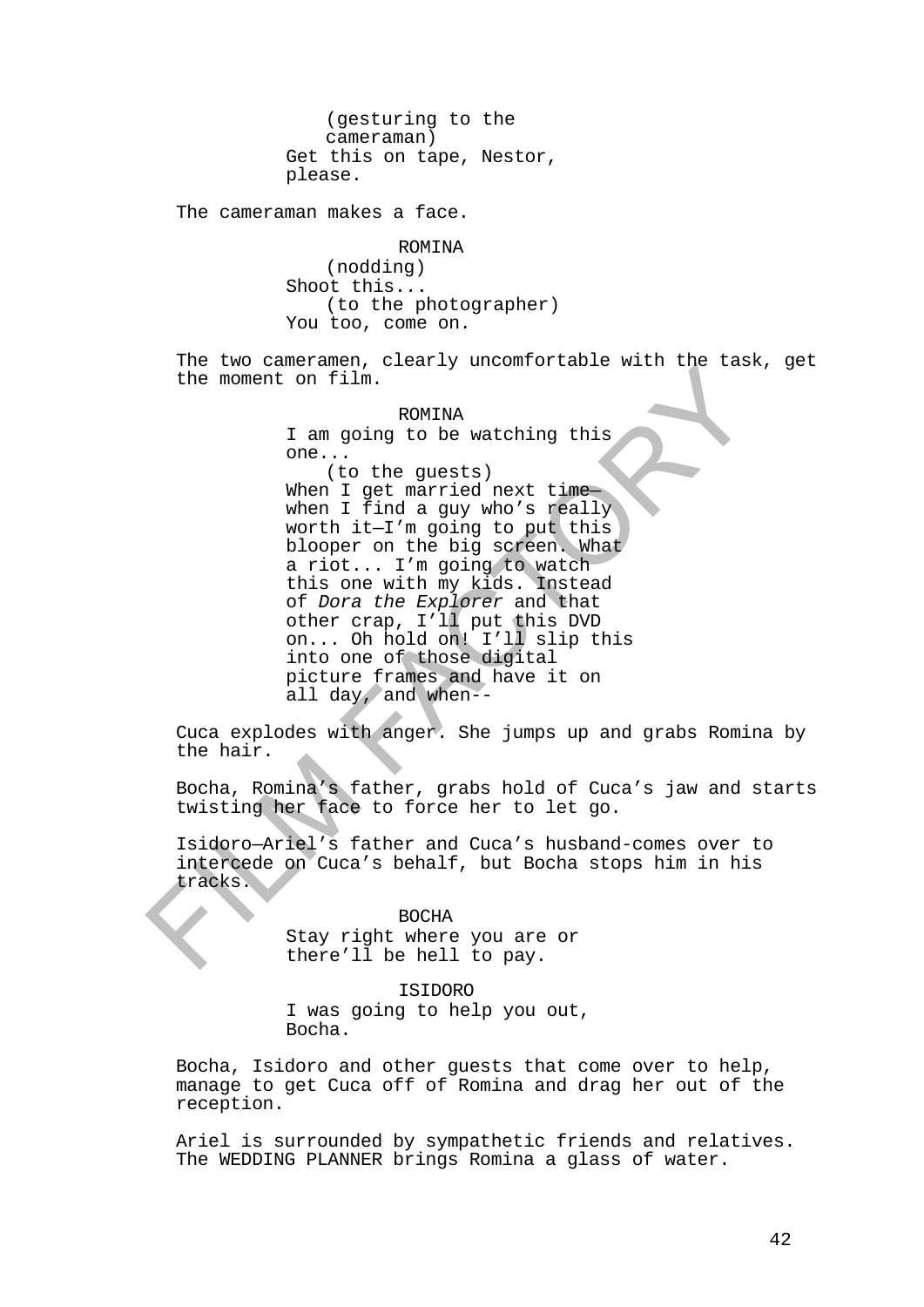ROMINA Hold on, let's do the bouquet toss!

Romina goes running towards the dance floor, takes hold of the bouquet and tosses it in the air, but it hits the disco ball on the ceiling, which sways from side to side, and falls to the floor.

Romina's friends look horrified; they love her but at this point, she's like a stranger to them.

> ROMINA Come on, girls! Don't leave me alone on this one.

MILLIE, Romina's cousin (age 20, thin and still in braces) grabs the bouquet.

> ROMINA Oh, Millie, you got it!

Ariel's relatives walk into the reception along with the Ecuadorean doctor who has just been with Lourdes.

> DOCTOR Romina, I'd like to ask you to--

**ROMINA** Wait a sec. A picture with Millie!

The photographer shoots a few pictures.

The doctor gestures at the photographer to stop.

DOCTOR (to Romina) I'm going to ask you to calm down so I can take your blood pressure, OK?

**ROMINA** What a nice accent. What's your name?

DOCTOR (putting the arm band on Romina) Gastón.

Someone brings over a few chairs.

When she sits down, Romina looks down and sees the garters on her legs.

> ROMINA Oh the garters! Hey everyone, the garters!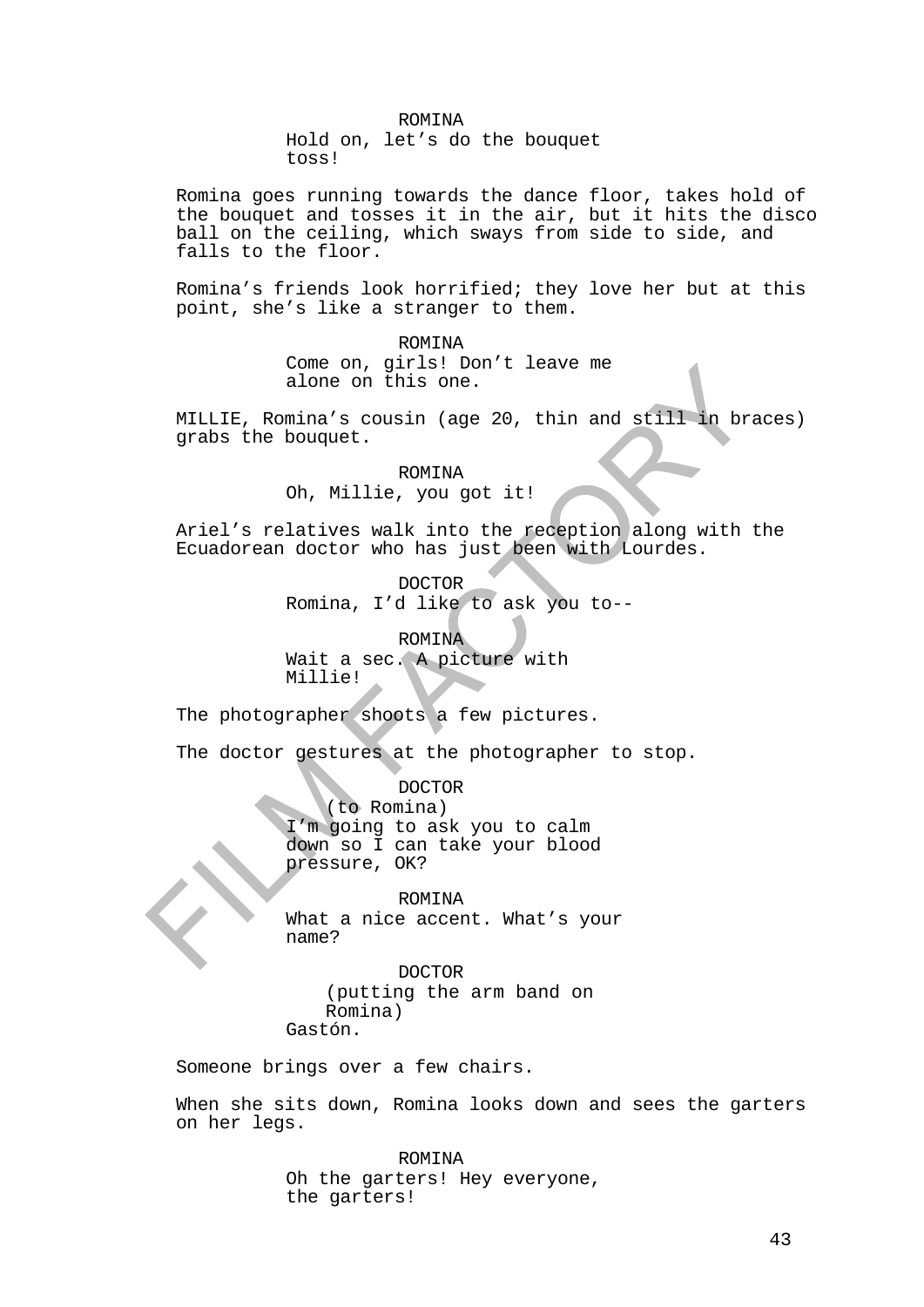(she starts taking them off) One for you--

Romina puts a garter on the doctor's head and he can't help but laugh.

Some of the guests laugh too.

ROMINA Hey Gastón, wouldn't you like to marry Millie?

Millie bursts out laughing.

### ROMINA

Come on, let's prove this bouquet thing is true! Everything else might be a lie, but not the bouquet thing! Wouldn't that be lovely? (taking Millie by the hand) Come on, Gastón, see how Millie looks at you... Get her now because when those braces come off, she's going to be fighting off the guys. (singing) *Kiss, kiss--*

# DOCTOR

(shaking his head but still laughing) Romina, your loved ones have told me that we need to end the party and that--

### ROMINA

My loved ones? No. My loved ones are you, Millie and anyone else who wants to stay and dance... (to her friends)

Come on girls, I need your help. I had this really terrible thing happen but now I just want to relax and enjoy this wedding. I don't think I'll ever get married again... Do you know what the catering cost? And the hot pastrami hasn't even come out yet! Tell the truth, Ariel, we were arguing for weeks. No to the hot pastrami! Yes to the hot pastrami! We finally paid for it, and I want some!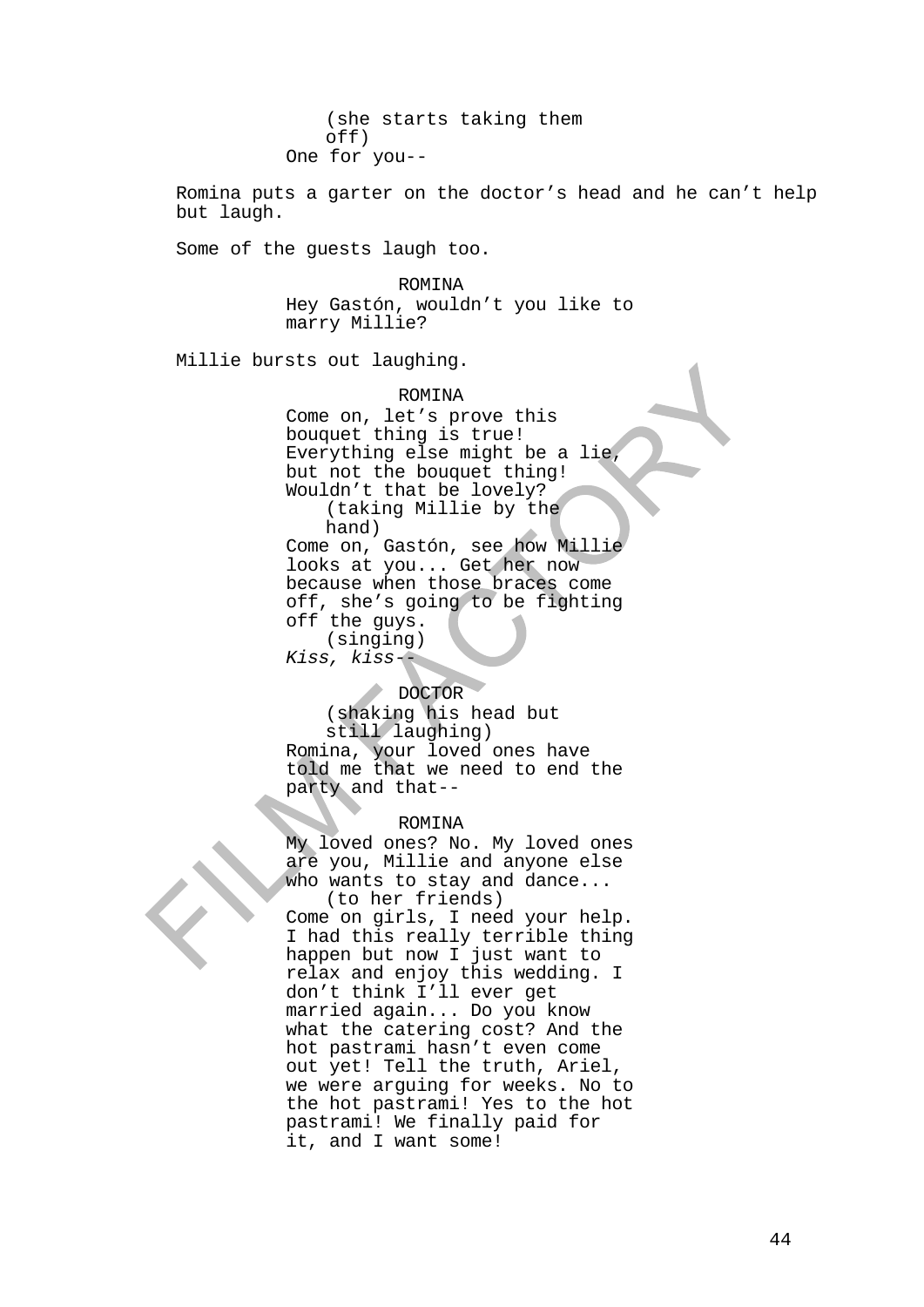ARIEL

(screaming) You are out of your fucking mind!

DOCTOR Her blood pressure is normal.

The doctor takes the band off Romina and looks at Ariel's relatives as if to say, "There is nothing I can do."

> **ROMINA** (to the waiters) Can you bring out the pastrami?

The waiters, who all know what happened between Romina and Vasallo and are very amused by the situation, start moving.

> WAITER (heading into the kitchen) Hot pastrami and beer, boys! Let's go, the party's not over!

ROMINA (to the gests, while gesturing to the Disc Jockey for a new set of songs) Stay if you want, and if you don't, off you go!

Several of Romina's friends along with Ariel's uncle (who doesn't seem to understand what is going on) seem to be on Romina's side.

THE SONG *"LUNA DE MIEL EN TU MANO"* BY VIRUS, STARTS TO PLAY

Many guests leave, but many stay and dance.

Vasallo glances out at Romina through the swinging door that leads into the kitchen.

Romina gestures at him to come out and dance.

Vasallo smiles, shaking his head, but his fellow waiters push him out towards the dance floor.

Other waiters bring out the hot pastrami.

Ariel, on the verge of a nervous breakdown, runs towards the bay windows and tries to throw himself out, but he slams up against the glass and falls back onto the floor instead.

The only ones who seem to notice are his best friend and a distant relative, who come over to help him.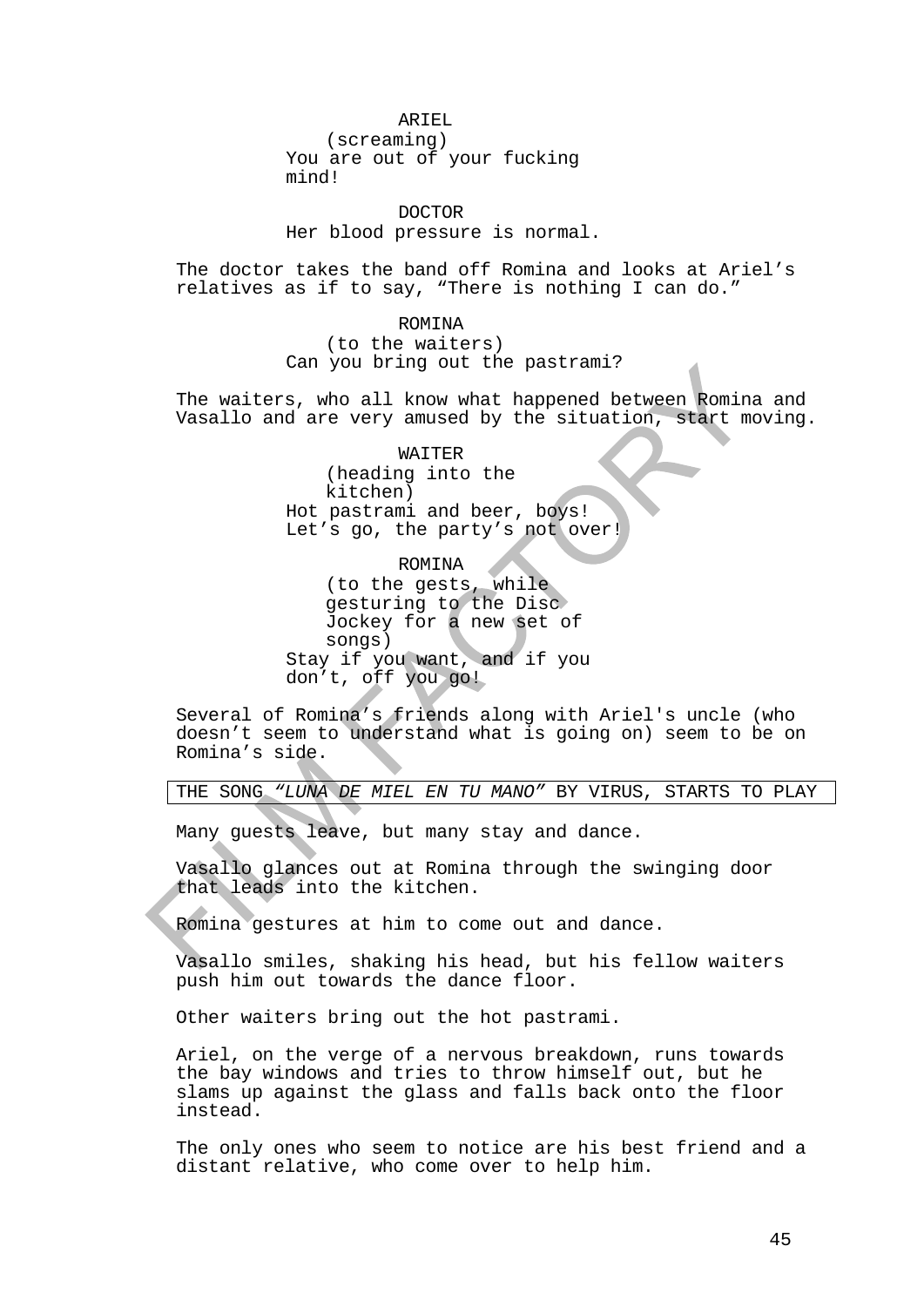A few of the guests who are leaving come back to grab a pastrami sandwich for the road.

The music and lively chatter of the wedding reception shifts to a deathly, almost dramatic silence, that leads us into our next story.

46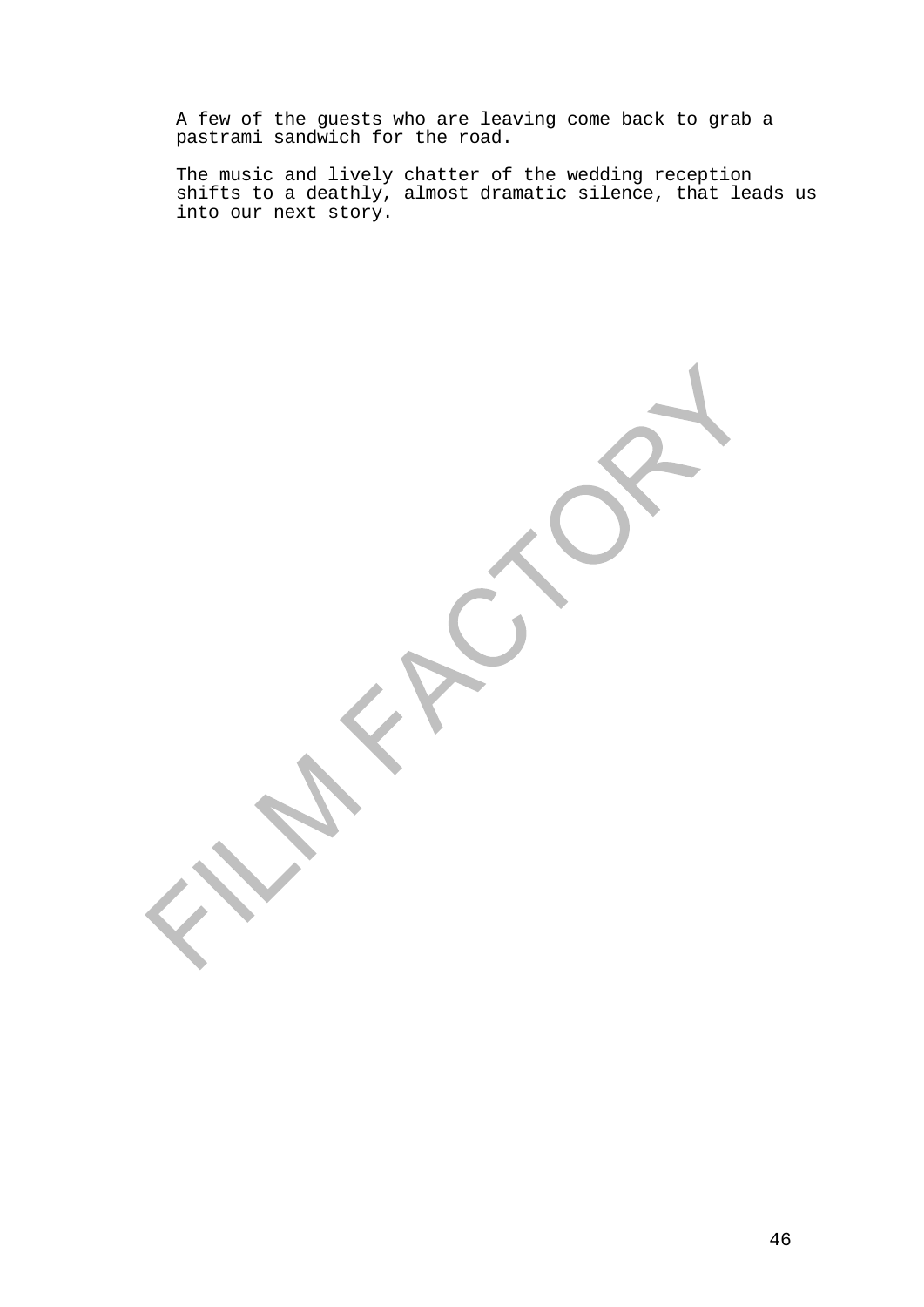# **THE DEAL**

# **EXT. STREETS OF AFFLUENT NEIGHBORHOOD. DAWN.**

A black Volvo drives up a slope in a peaceful neighborhood.

It veers this way and that as if the driver were not in his right mind.

The driver clicks the remote control to open the gate to a mansion.

The Volvo runs into a trash can, which is dragged with it as it drives into the garage.

CUT TO:

# **INT. HOUSE IN AFFLUENT NEIGHBORHOOD – MASTER BEDROOM. DAYBREAK.**

MAURICIO (55) is asleep next to his wife HELENA (50).

A tearful voice wakes them up.

SANTIAGO

Dad... Dad.

Mauricio wakes up with a start to find SANTIAGO (18), their son, extremely upset.

> MAURICIO What's the matter?

Helena wakes up as well.

HELENA What's the matter, Santiago? Tell us.

CUT TO:

# **INT. HOUSE IN AFFLUENT NEIGHBORHOOD – ENTRANCE AND LIVING ROOM. DAWN.**

An imported 4x4 parks in front of the house.

Devastated, Helena greets the family LAWYER (a robust man of 60) and takes him into the living room.

> HELENA Promise me he won't go to jail. I'm begging you.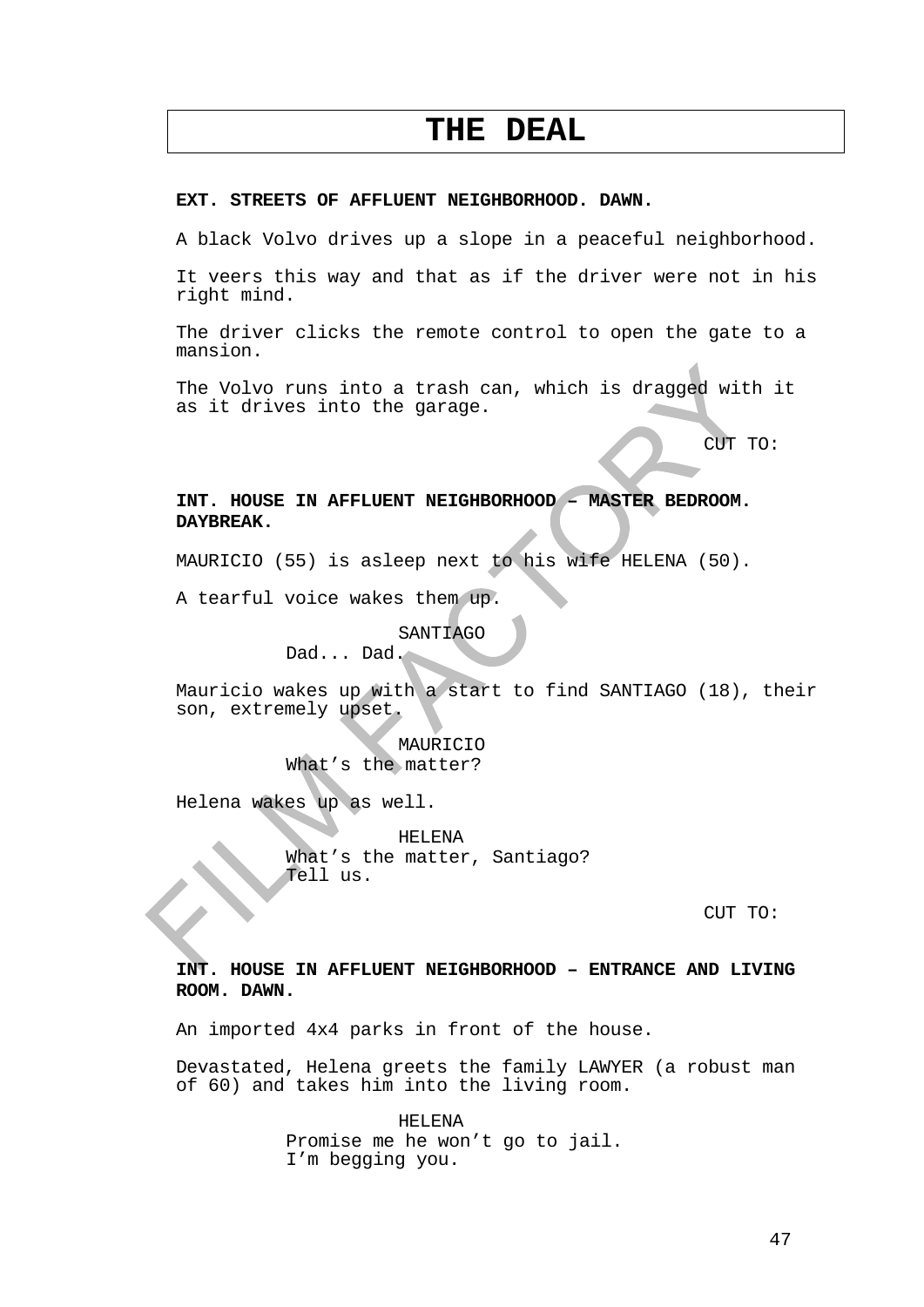LAWYER We'll do everything we can for him.

On a television tuned into a news channel we see images of what has happened.

> REPORTER (V.O.) *Once again, on Libertador Avenue a runaway driver has hit a pregnant woman.*

Stern, Mauricio questions Santiago.

MAURICIO Tell me the truth, Santiago. Were you drunk? Had you smoked marijuana?

Overwhelmed, Santiago can't stop sobbing. When he sees the lawyer, Mauricio stands up and embraces him.

> REPORTER (V.O.) *Witnesses say that it was an expensive black car, though they were not able to identify the model or make out the license plate number. The police are currently examining the images taken by security cameras in the area in order to locate the owner of the car.*

LAWYER Is the car registered under your name?

MAURICIO

Yes.

LAWYER And this is the address on the registration?

Mauricio nods.

SANTIAGO

(stammering) What have I done? What have I done?

### MAURICIO

(furious) What have you done?? You've ruined all our lives. That's what you've done!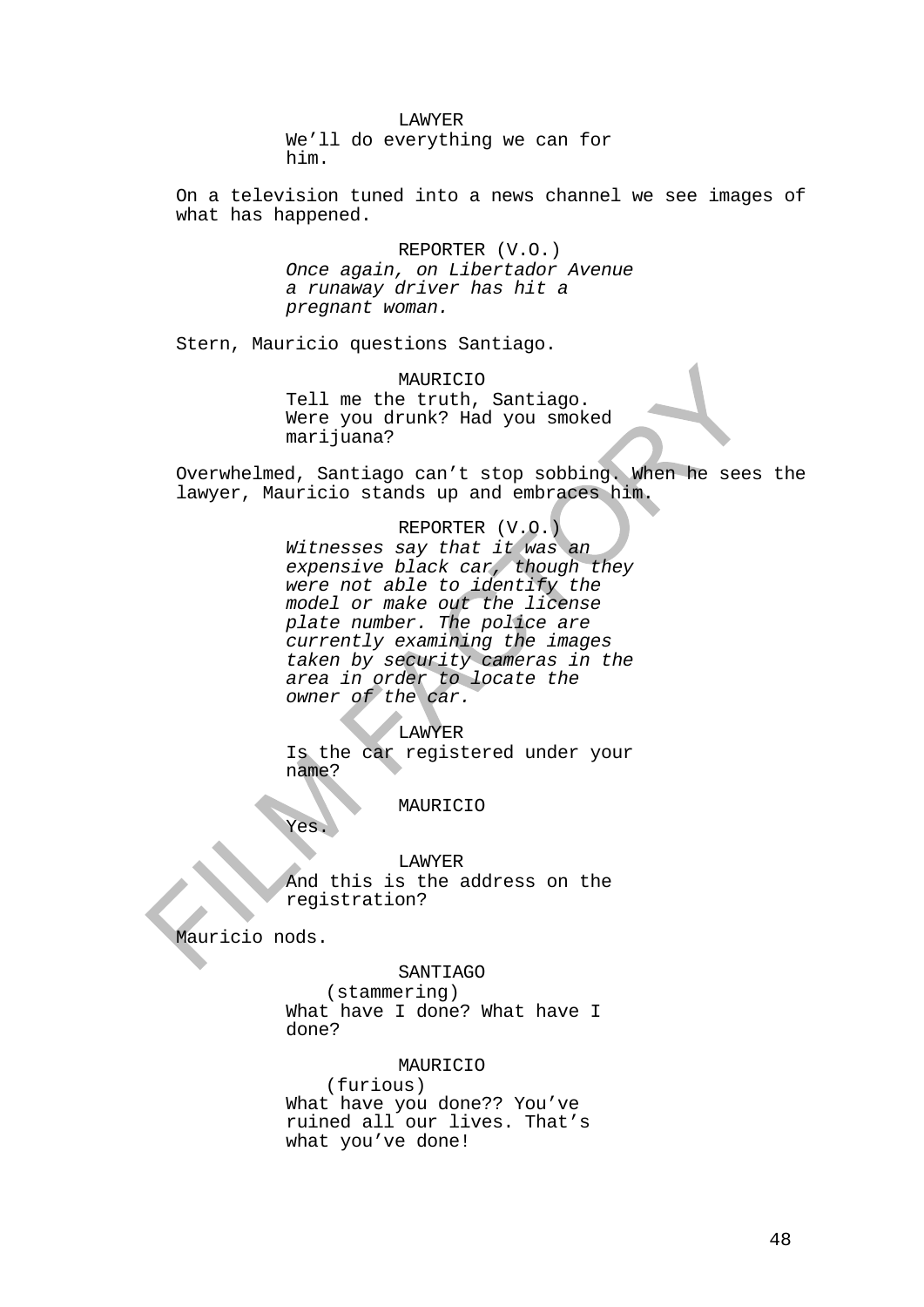HELENA

(preventing Mauricio from hitting him) Help him, Mauricio. For God's sake, help him!

LAWYER Let's try to calm down and act swiftly, shall we?

Mauricio takes a tranquilizer.

LAWYER Santiago, I need you to answer some questions for me. Was there anyone else in the car?

Santiago shakes his head.

LAWYER Did you tell anyone what happened?

SANTIAGO

No, no--

Good.

LAWYER

(to Mauricio) Shall we take a look at the car?

CUT TO:

**INT. HOUSE IN AFFLUENT NEIGHBORHOOD – KITCHEN AND GARAGE. DAY.**

Mauricio, the lawyer and Santiago walk into the garage through the kitchen.

The hood of the car is dented and there are blood stains on the bumper.

LAWYER

It has tinted glass windows. Do you remember whether or not the windows were rolled up?

SANTIAGO I think they were.

LAWYER Try to remember.

SANTIAGO

Yes.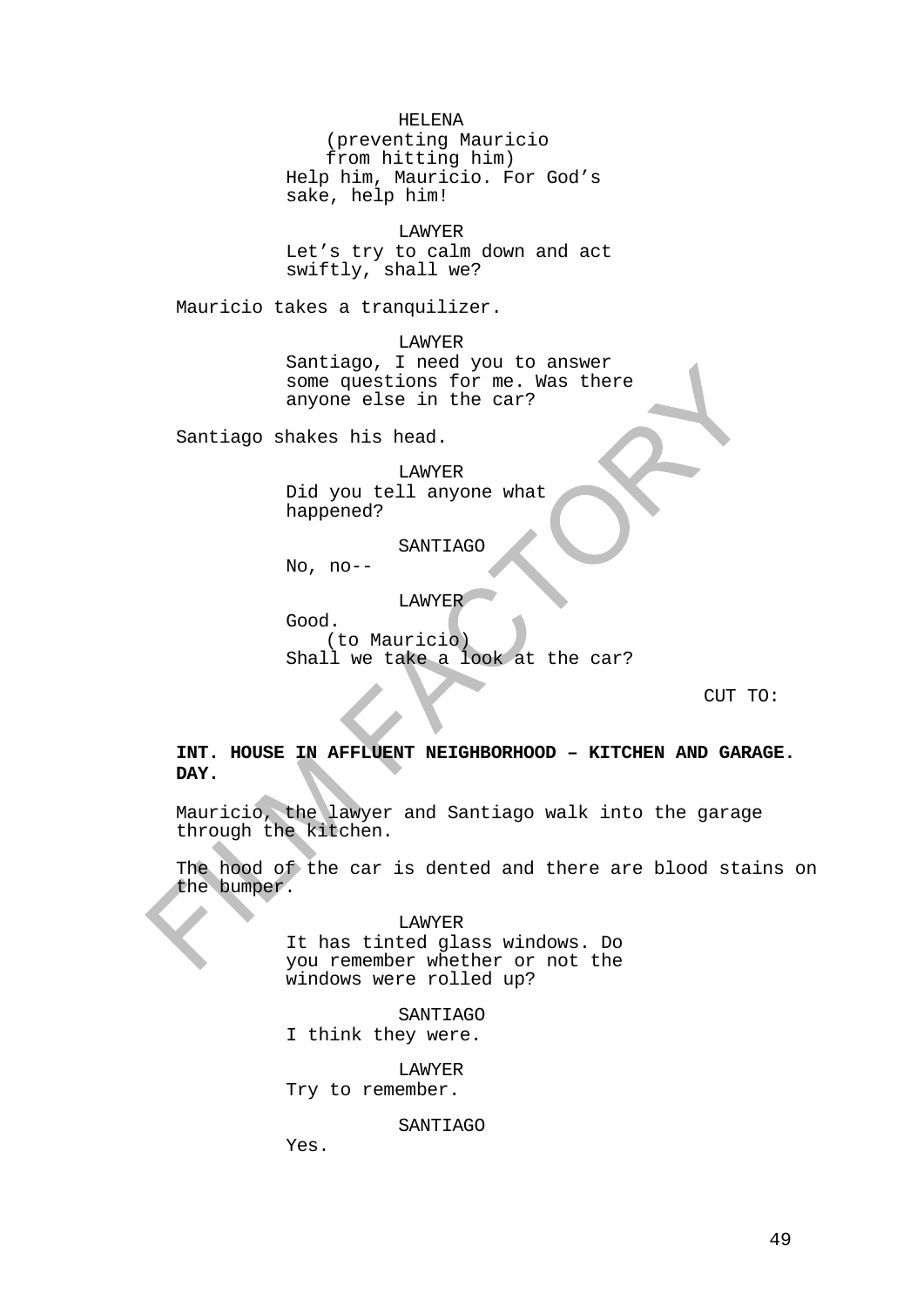#### LAWYER

Did you get out of the car to see what had happened or did you just keep going?

SANTIAGO (shaking his head guiltily) I kept going.

LAWYER Where were you coming from?

SANTIAGO From a bar downtown.

LAWYER Did anyone see you arrive or leave in the car? Your friends? A girl?

SANTIAGO No... I don't know. I can't remember.

We continue to hear the news broadcast from the television set in the kitchen. Mauricio walks over to hear better.

> REPORTER(V.O.) *We have just been informed that both the woman and her unborn baby died in the ambulance on the way to the hospital.*

Overwhelmed, Helena starts sobbing even louder.

Furious, Mauricio throws his cup of coffee into the kitchen sink, breaking it in pieces.

Suddenly, through the window that opens onto the yard, the GROUNDSKEEPER (a 40-year-old man with Indian features) walks out of his quarters near the grill area and starts filtering the pool as he does every day.

CUT TO:

### **INT. HOUSE IN AFFLUENT NEIGHBORHOOD – MAURICIO'S STUDY. DAY.**

Behind closed doors, Mauricio and his lawyer speak to the groundskeeper.

#### MAURICIO

I feel deeply ashamed by what I am about to propose. But we have known each other for years and I think I can trust you. You are a father. I know that you, like I, want what is best for your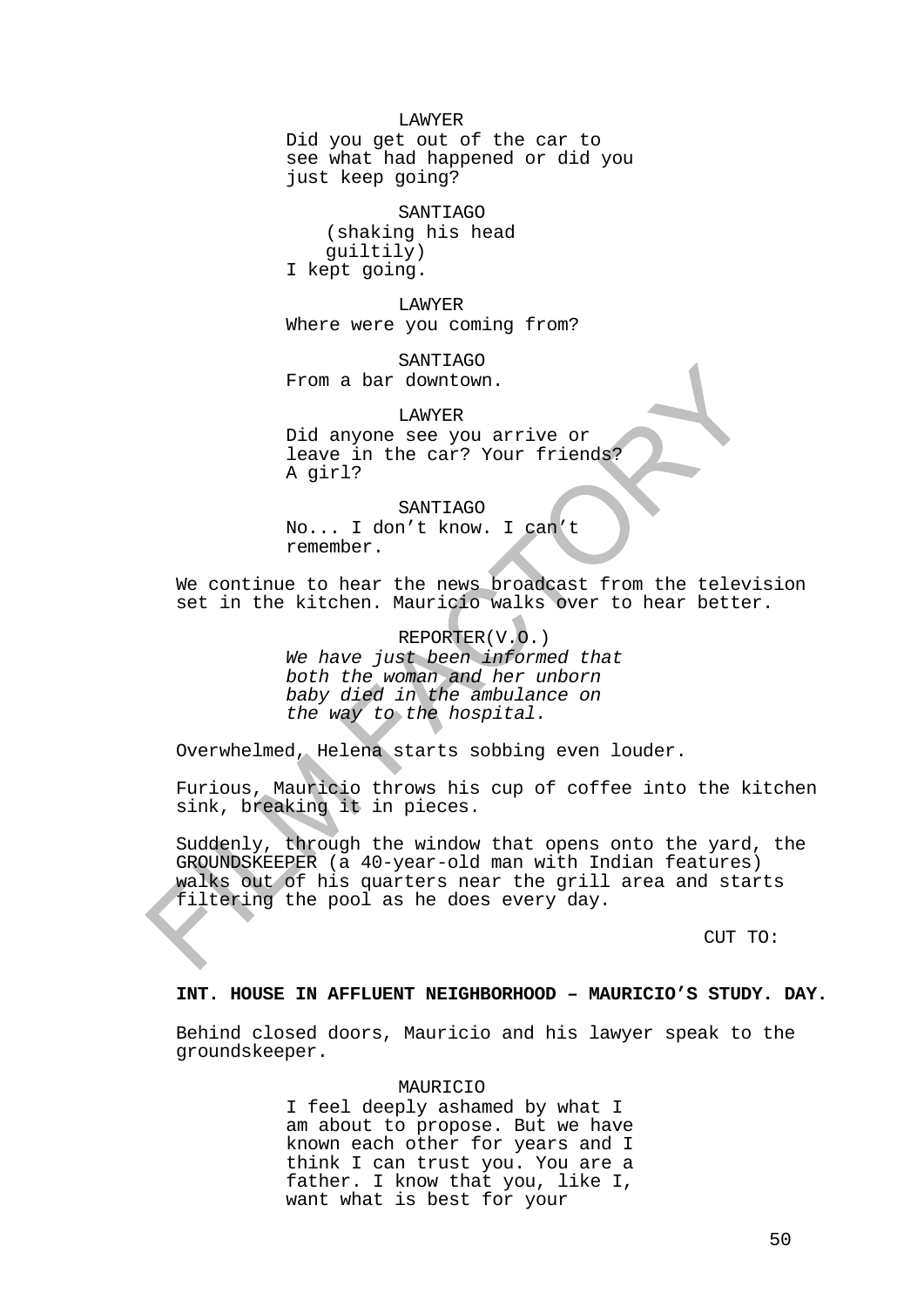children. An arrangement like the one I am about to propose might be good for you.

The groundskeeper nods.

### MAURICIO

If you say that you took our car out for a drive while we were asleep, that you were the one driving it at the time of the accident, I will provide you with the best lawyer (gesturing towards his lawyer)

so that you get the shortest sentence possible--

### LAWYER

(butting in) With good conduct, you'll be out in less than a year and a half.

### MAURICIO

...and for that enormous favor, I would give you five hundred thousand dollars.

The groundskeeper sighs.

### MAURICIO

That's more than you could earn in a lifetime's work. It will ensure a home and education for your family for the rest of their lives. You know Santiago. There is no way he could survive in prison. He wouldn't be able to take it.

groundskeeper nods, disgruntled.

CUT TO:

### **INT. HOUSE IN AFFLUENT NEIGHBORHOOD - GARAGE. DAY.**

The lawyer, wearing a pair of kitchen gloves, takes out anything that might incriminate Santiago from the car: cigarettes, a plastic cup and so forth. He wipes the dashboard, the windows and the CDs to remove fingerprints.

LAWYER

(to the groundskeeper) Grab onto the wheel with both hands please.

Obedient yet hesitant, the groundskeeper grabs the steering wheel and the car keys to leave his fingerprints on them.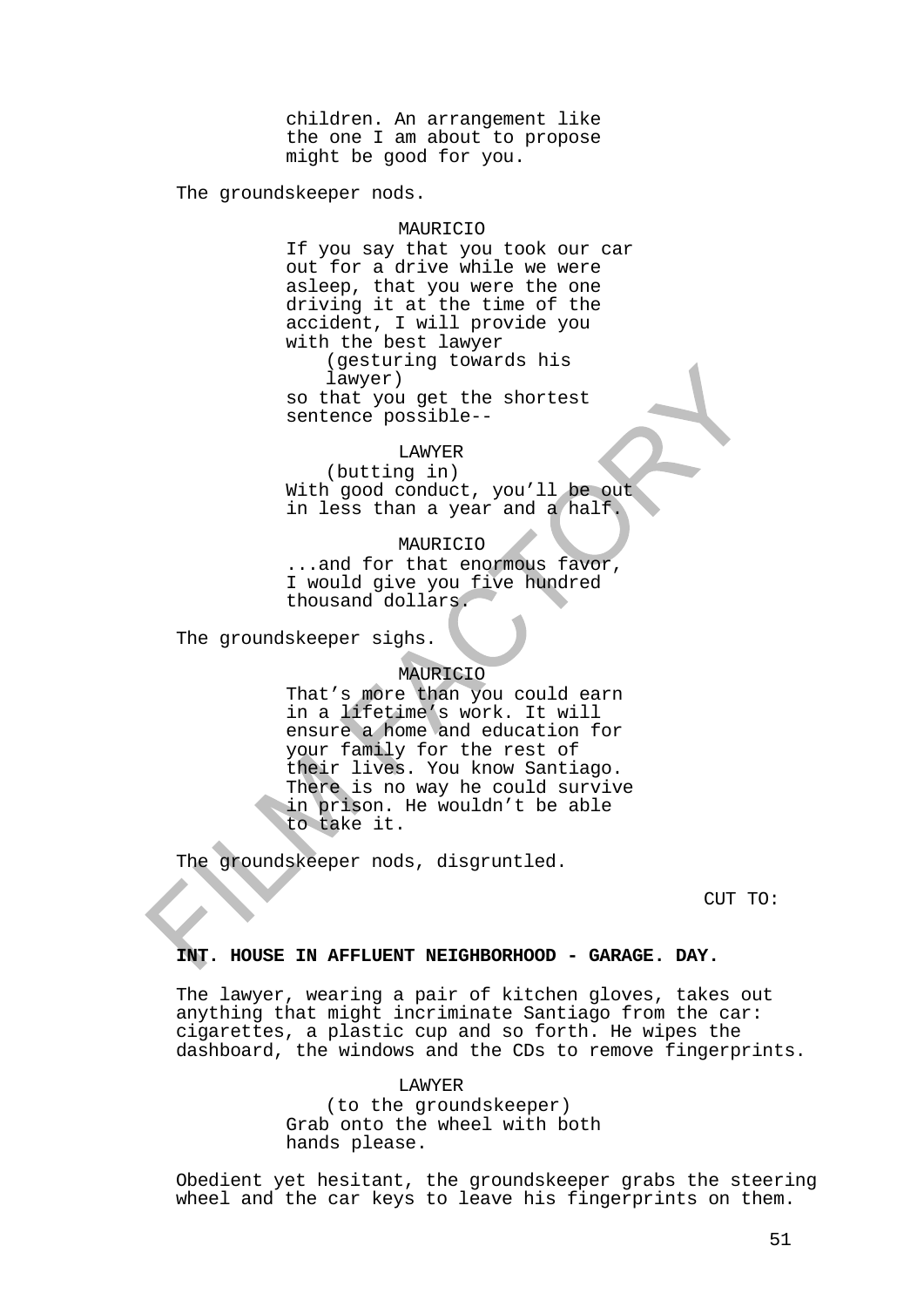### LAWYER

(instructing him) So you had had a little whisky, the owners of the house were asleep and when you went to put the car in the garage, as you do every night, you felt the urge to go out for a drive. If they asked, you were planning to tell them that you had gone to put air in the tires.

The groundskeeper nods.

Helena brings a glass of whisky in from the kitchen.

The lawyer gestures for him to drink it.

### LAWYER

Out of nowhere something crossed your path. You felt the impact and that's all you remember until you woke up in the car. Got it?

The groundskeeper nods, though he appears unconvinced.

# HELENA

(to the groundskeeper) Thank you, Jose. My gratitude is beyond words.

Helena is going to embrace the groundskeeper, but the lawyer intercepts her.

# LAWYER

No physical contact please. It's not advisable.

### GROUNDSKEEPER

(drinking the whisky) I think I'd like to discuss this with my wife.

### LAWYER

She can't know a thing about this, Jose. At least not for the time being. We can't take the risk that she'll talk. And if she does, the deal will be off and you'll go to jail anyway for perjury.

The groundskeeper nods.

Santiago walks in from an upper floor of the house carrying a bag. He has just taken a shower, but he still looks a wreck.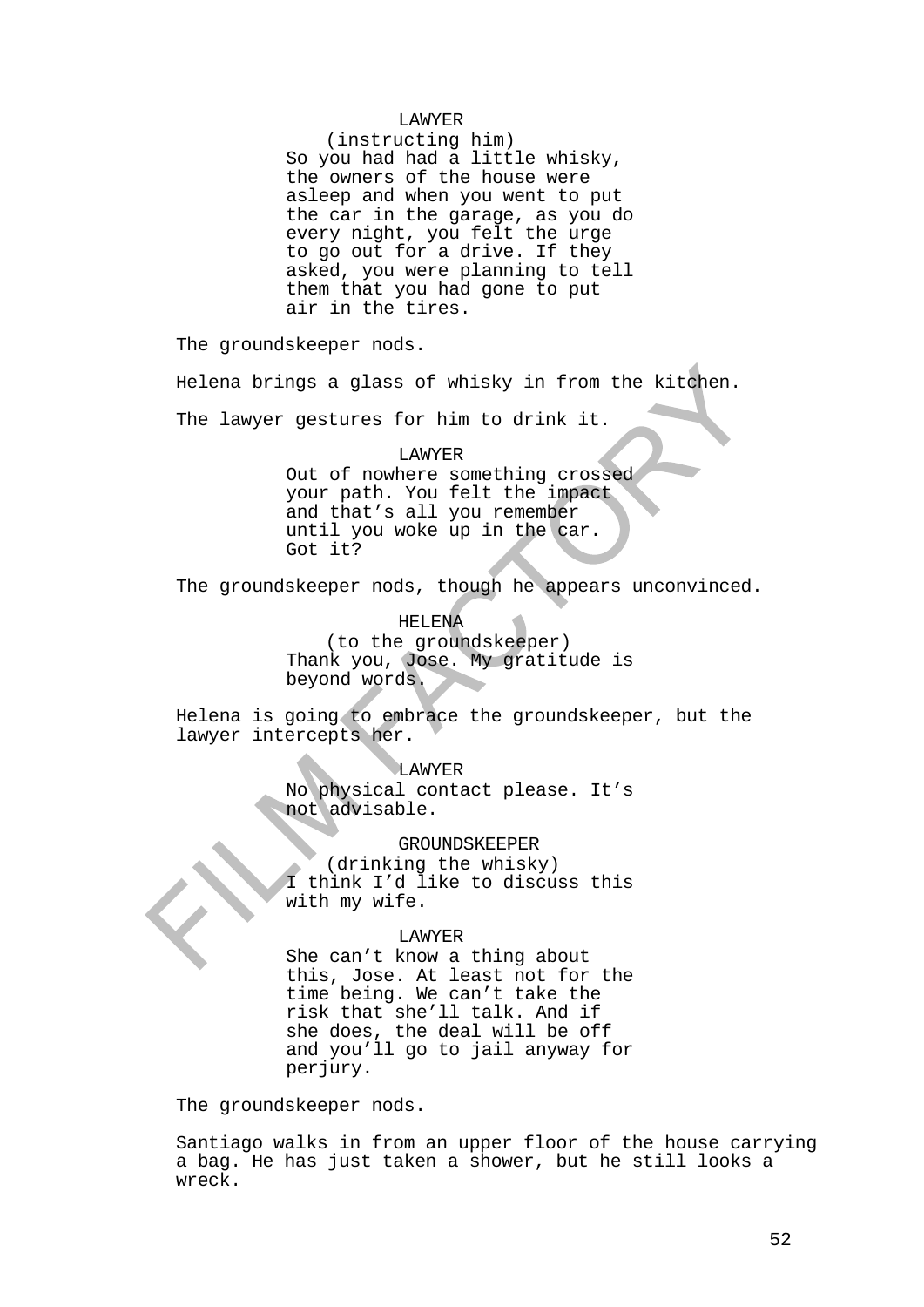### LAWYER

(to Helena and Santiago) You two are going to take my 4x4 and head to the estate. Look down every time you go through a toll, don't go inside any gas station, and if you buy anything along the way, pay cash. Don't use a credit card anywhere.

The lawyer hands Helena the key to his 4x4.

Helena nods.

The lawyer looks at Santiago again and notices that the groundskeeper is much shorter.

### LAWYER

(to the groundskeeper) Let's see, Jose, please sit in the car for a minute.

The groundskeeper sits down in the driver's seat.

The lawyer moves the seat forward several notches.

Suddenly, we hear the sound of sirens approaching the property.

### LAWYER

(to Helena and Santiago) There's no time. Go to your rooms and lie down. You know nothing about this. Get going.

Nervous and frightened, Helena and Santiago head upstairs.

Mauricio lets out a cry, unable to handle the stress.

LAWYER

Take it easy and don't say a thing. I'll take care of everything.

Mauricio nods and tries to pull himself together.

The lawyer nudges the groundskeeper to finish the glass of whisky and he takes the glass into the kitchen.

CUT TO:

### **EXT. HOUSE IN AFFLUENT NEIGHBORHOOD – SIDEWALK. DAWN.**

A number of police cars surround the house.

The lawyer opens the front door and greets the DETECTIVE, who arrives with the POLICE CAPTAIN.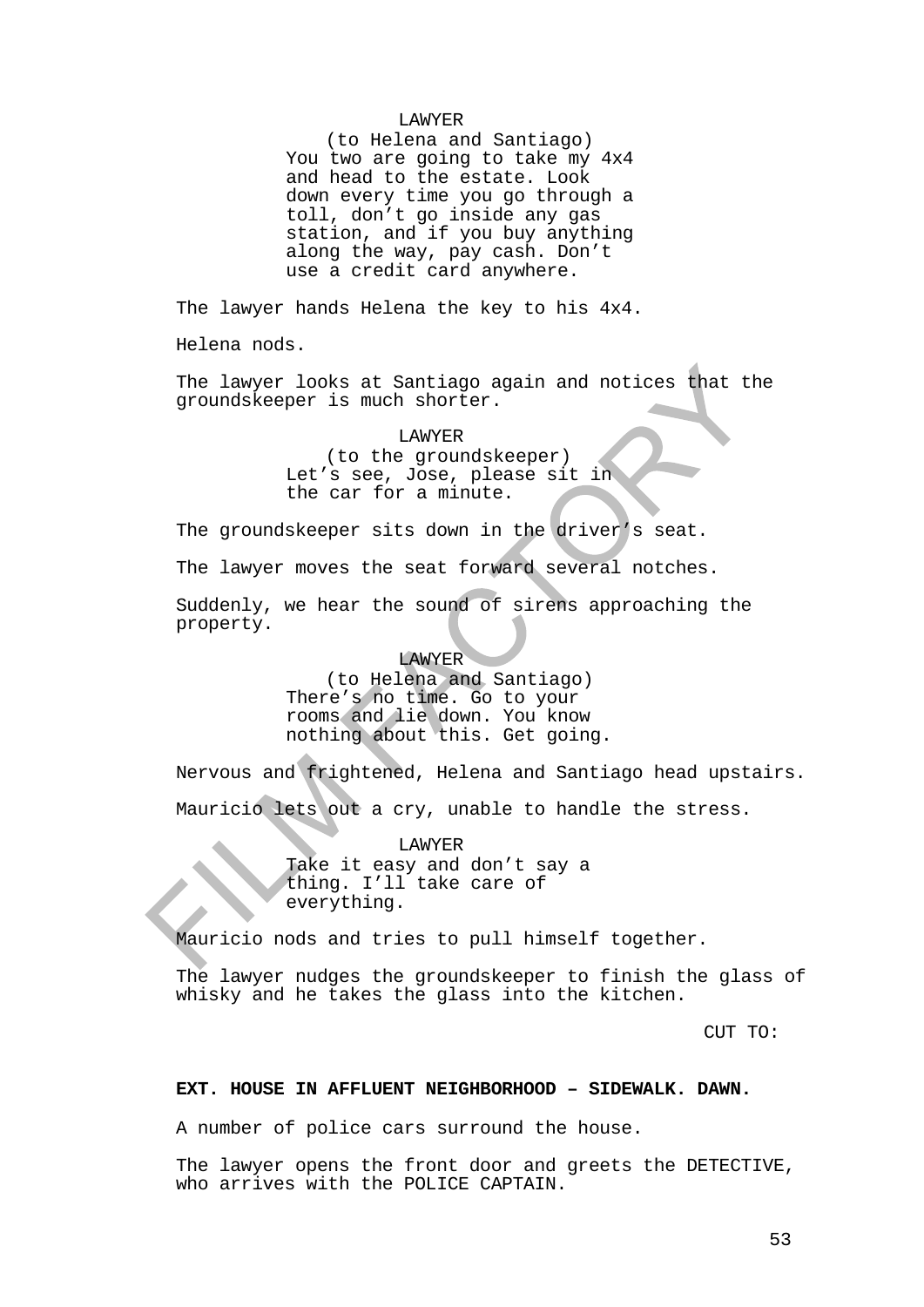### DETECTIVE

Mauricio Pereyra Hamilton?

LAWYER (offering him his hand gravely) His lawyer. How do you do? I was about to call the police station. Come right in. What a terrible tragedy.

The detective gestures to the police captain to wait outside and he walks in.

**INT. HOUSE IN AFFLUENT NEIGHBORHOOD – LIVING ROOM, KITCHEN AND GARAGE. DAY.**

The lawyer walks the detective into the garage.

# LAWYER

About one hour ago, my client heard noises coming from the ground floor and thought it was a burglar. When he reached the garage, he discovered the groundskeeper sitting in the car drunk and in a state of shock. He then turned on the news and he put it all together. That's when he called me.

The detective nods and walks into the garage, where he finds Mauricio and the groundskeeper.

> LAWYER Mauricio Pereyra, this is the detective on duty.

Upset, Mauricio gives him his hand.

LAWYER And that gentleman is Jose, who has worked for the Pereyras for... fifteen years?

Mauricio nods.

Sitting on the ground and leaning against the garage door, the groundskeeper gestures a greeting without looking up.

From the television set in the kitchen, we see what is happening at the entrance to the police station.

> REPORTER (V.O.) *The latest information indicates that the police have found the driver's whereabouts. We are going to ask the husband of the*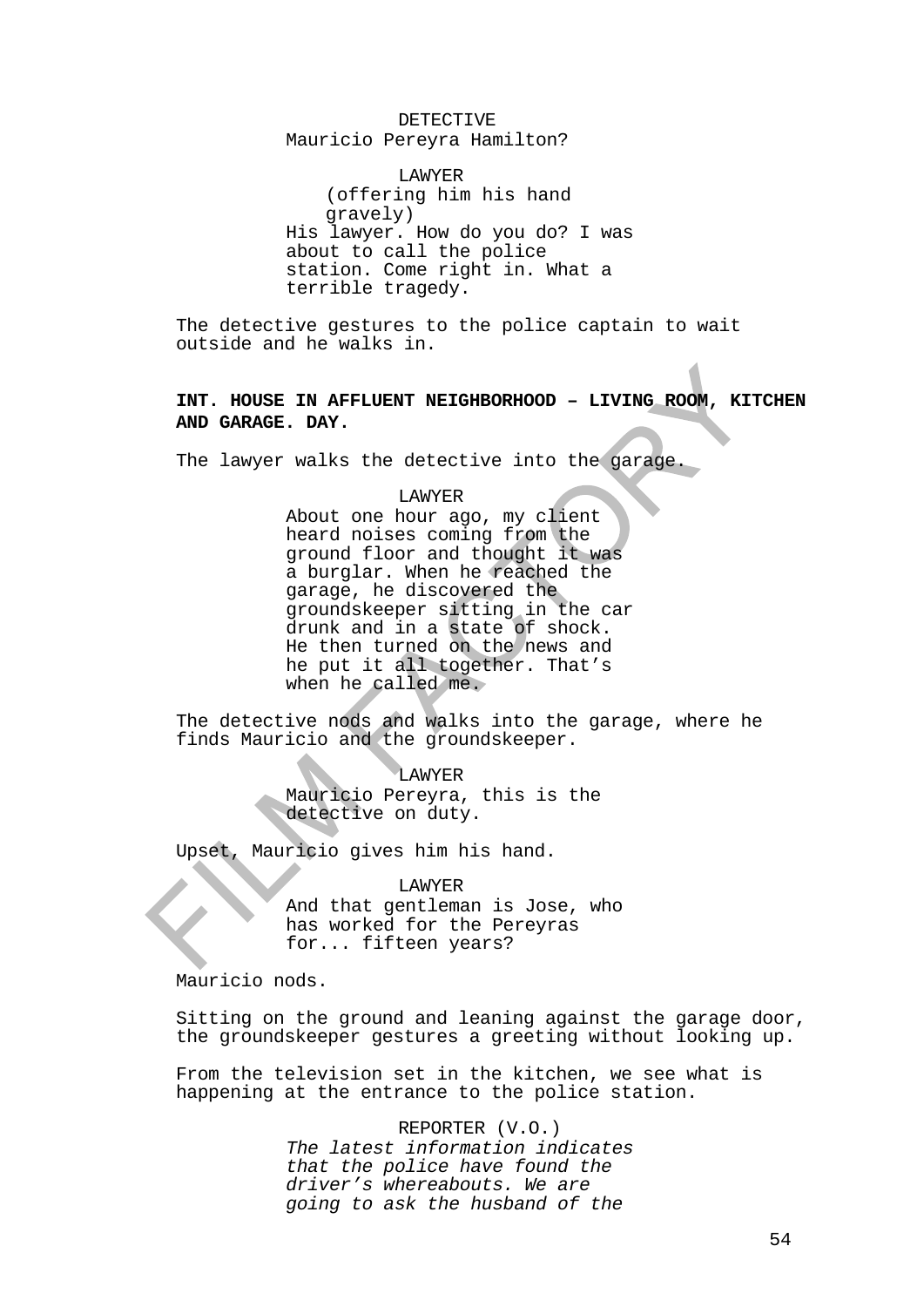*victim for his reaction to this development.*

The groundskeeper catches a glimpse of the screen through the door, which is opened a crack.

The HUSBAND OF THE VICTIM—a bald man—is totally out of control.

> HUSBAND OF THE VICTIM *What's my reaction? What do you expect my reaction to be? All I can say is that whoever did this is going to pay. Can you hear me? No matter where you hide, I'm going to find you!*

The detective closes the door between the garage and the kitchen and stares at the groundskeeper.

> DETECTIVE What happened, Jose?

> > LAWYER

Pardon me, Jose, I want to remind you that you have the right to remain silent. (to the detective) At the request of my client, I will be representing Mr. Torres. He has no record, and he is the father of two children.

DETECTIVE

(to the groundskeeper) Can you tell me about the accident?

The lawyer gestures for the groundskeeper to respond.

GROUNDSKEEPER

Well, I always park Mr. Mauricio's car, and yesterday... I had had a little to drink and I wanted to go for a drive. I have wanted to see how fast the new car could go and I didn't think there would be a problem.

### DETECTIVE

Hmm.

### GROUNDSKEEPER

When I was going down Libertador something crossed my path that I couldn't make out. I felt a thud, but I thought it was a dog.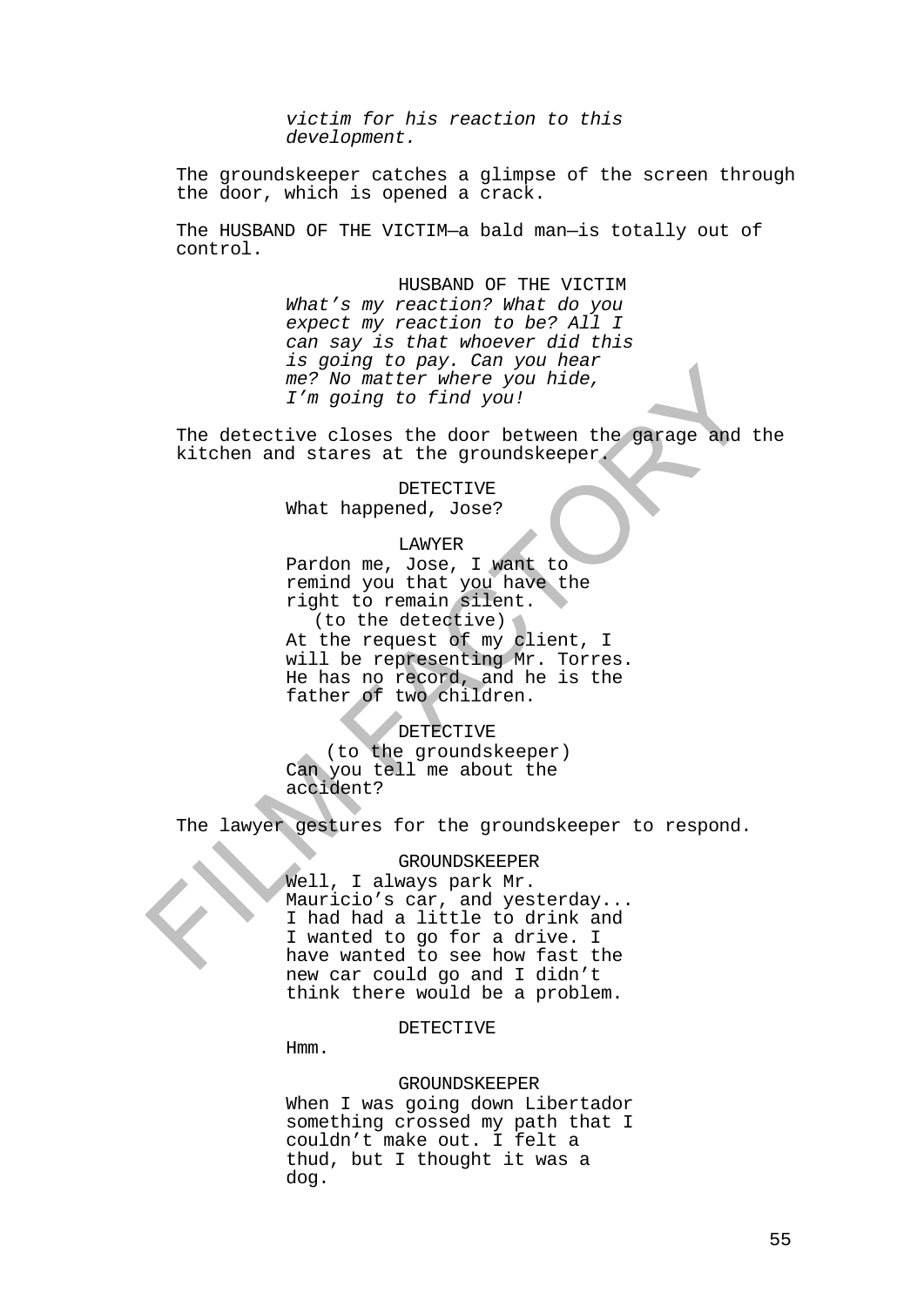Mauricio and the lawyer look at one another; the story is different from what they had agreed on, but it's not bad.

> GROUNDSKEEPER Since I was afraid that I had dented the car, I hurried back to try to fix it before Mr. Mauricio woke up.

Satisfied, the lawyer gestures at him to stop there.

The detective thinks for a few seconds. He looks at Mauricio, who is shaking his head, saddened; he looks at the lawyer who holds his gaze, and then at the car.

DETECTIVE

(to the groundskeeper) Jose, would you be kind enough to sit in the driver's seat?

The groundskeeper looks over at the lawyer, who gestures at him to go ahead and do it, and then sits down as instructed.

The detective takes note of where the groundskeeper's head hits the seat and he puts his own head at the same level.

The lawyer, aware that he has made a mistake, grows uncomfortable.

Mauricio notices, though he doesn't know what exactly has gone wrong.

DETECTIVE

Jose, do you use the rearview mirrors when you drive?

GROUNDSKEEPER

What do you mean?

### DETECTIVE

In the positions they are in now, you would only be able to see the roof of the car. It's a miracle that you only ran over one person.

GROUNDSKEEPER

Well, maybe they shifted during the collision.

### DETECTIVE

All of them at the same time? I don't think so. I would say that someone a good bit taller than you was driving.

The detective stands in front of Mauricio, who is as tall as Santiago.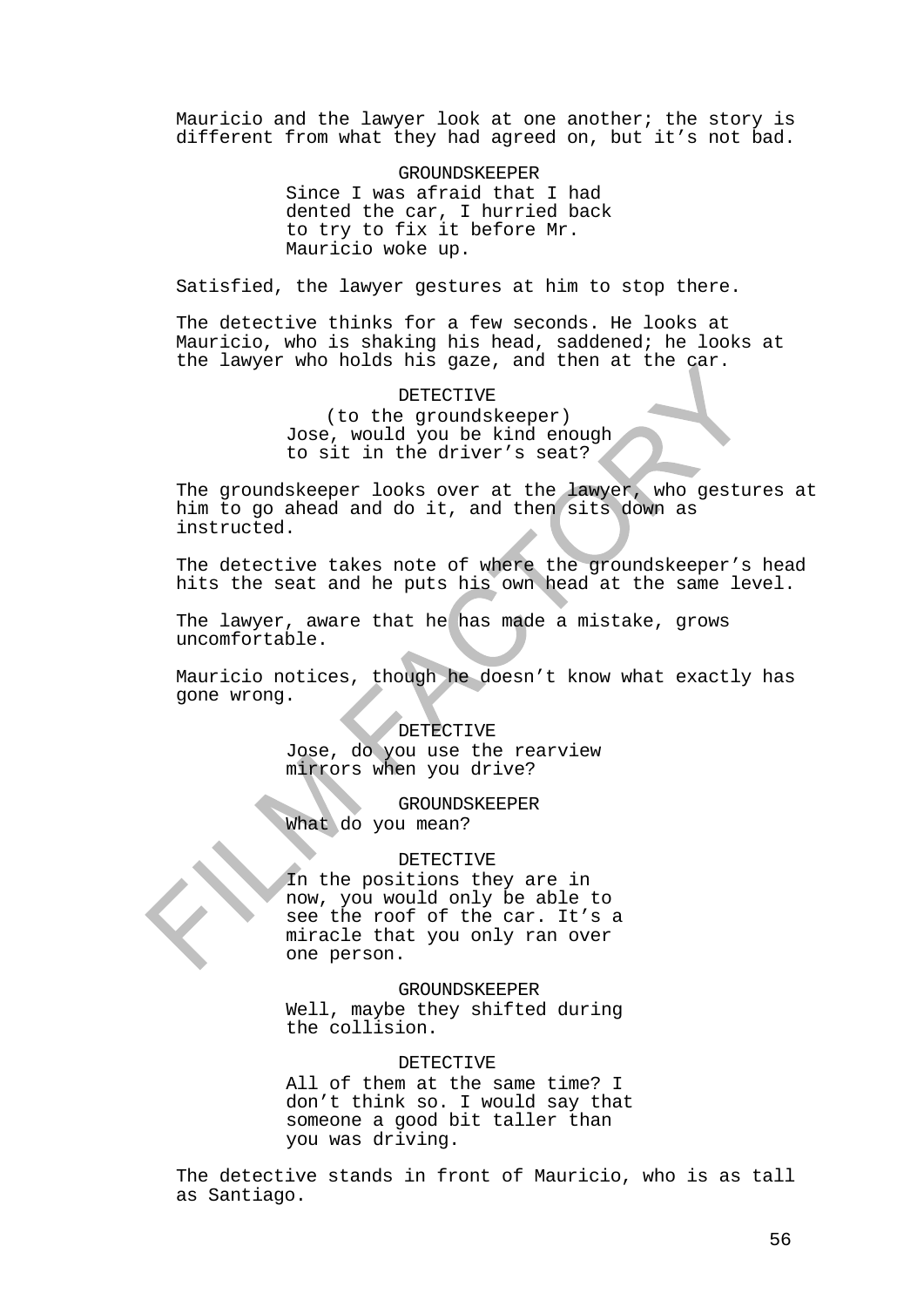DETECTIVE Does anyone else live here?

MAURICO My wife, my son... (smiling nervously) And my dog.

DETECTIVE

(flatly) Leave the dog out of this. I would like to meet your wife and your son, though.

LAWYER Yes, of course. Come into the living room and I will ask them to come down.

The detective opens the door to the kitchen and walks back into the living room.

Mauricio, desperate, looks over at his lawyer.

LAWYER (in hushed tones, gesturing at him to stay calm) If you agree, I am going to start negotiating.

CUT TO:

**INT - EXT. HOUSE IN AFFLUENT NEIGHBORHOOD - LIVING ROOM. DAY.**

Nervous, Mauricio stirs his coffee.

Through the window at the front of the house, he sees a few more police cars arrive as well as some television crews.

Through the large window that opens onto the backyard, he sees the lawyer and the detective talking near the pool.

The detective has a serious look on his face. He thinks, shakes his head, says something and then shakes his head again.

Every so often he looks towards the upper levels of the house, where Helena and Santiago's bedrooms are.

After exchanging some final words with the detective, the lawyer asks him to wait. He walks back inside the house to talk to Mauricio. Judging from his expression, it doesn't look like good news.

### MAURICIO

Trouble?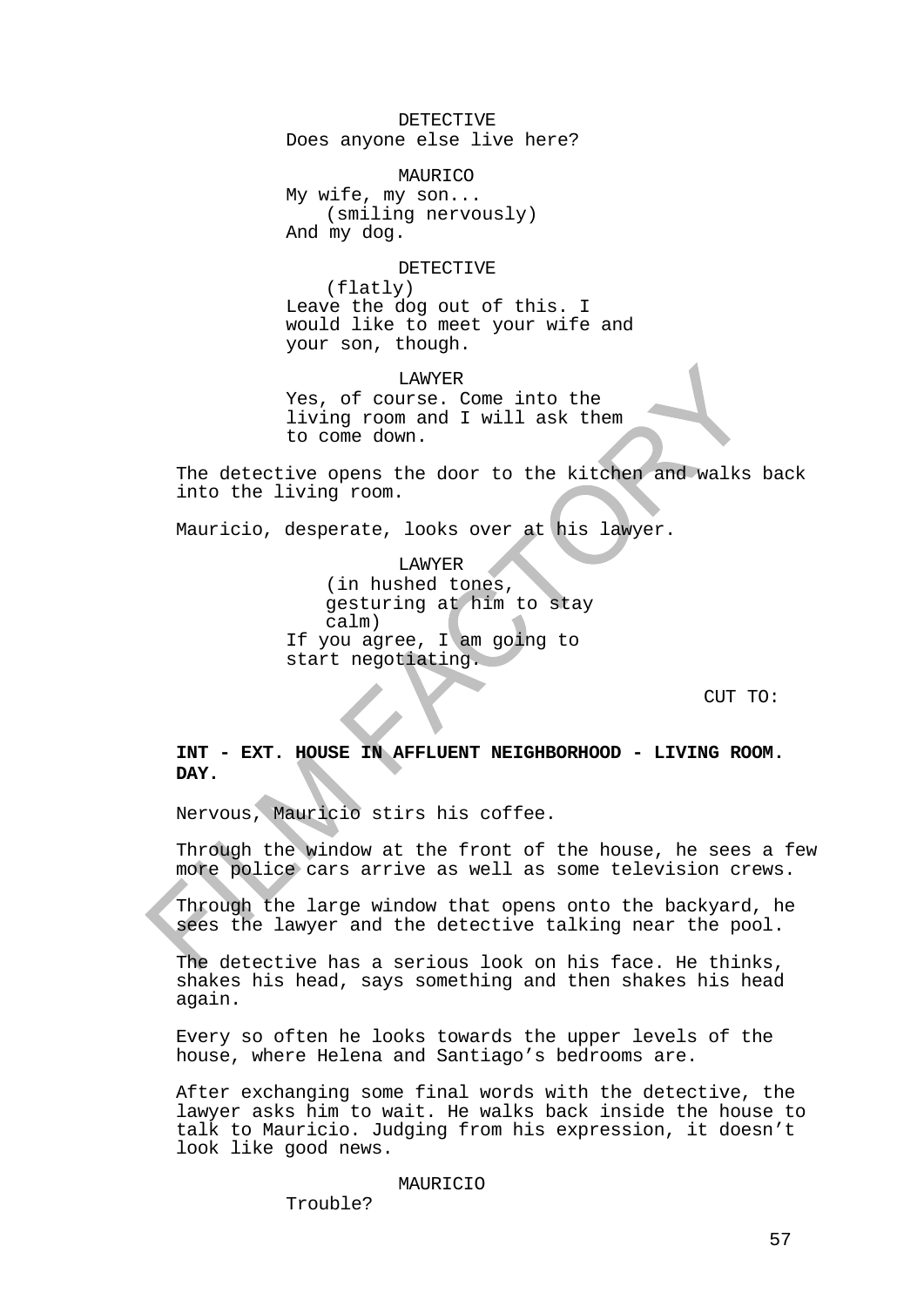### LAWYER

No. Everything's fine. He is willing to reach an agreement, but it's going to be expensive.

### MAURICIO

(relieved yet worried) Expensive? How much?

### LAWYER

A million. He has seen the house, your lifestyle, he won't go for less. The good thing is he can take care of everything. He knows the police captain, most of the judges, and he would help us find an alibi.

### MAURICIO

For the groundskeeper? Can't we leave him out of this?

# LAWYER

Well, someone's got to take the heat. Two people have been killed, Mauricio. It's been all over the news.

# MAURICIO

(shaking his head) OK, but I'm not sure I have that much cash... That's a total of one and a half million dollars.

### LAWYER

That's right, plus my part. We will talk about that later, of course, but--

MAURICIO

(lost in thought) Your part?

#### LAWYER

Of course. I am the one who is working this out.

### MAURICIO

I pay your firm fortunes every year.

### LAWYER

For other things. These are not fees, Mauricio, I am putting my reputation on the line here. I was about to lend my car to your wife and son to get away. I don't think you really understand what's going on here.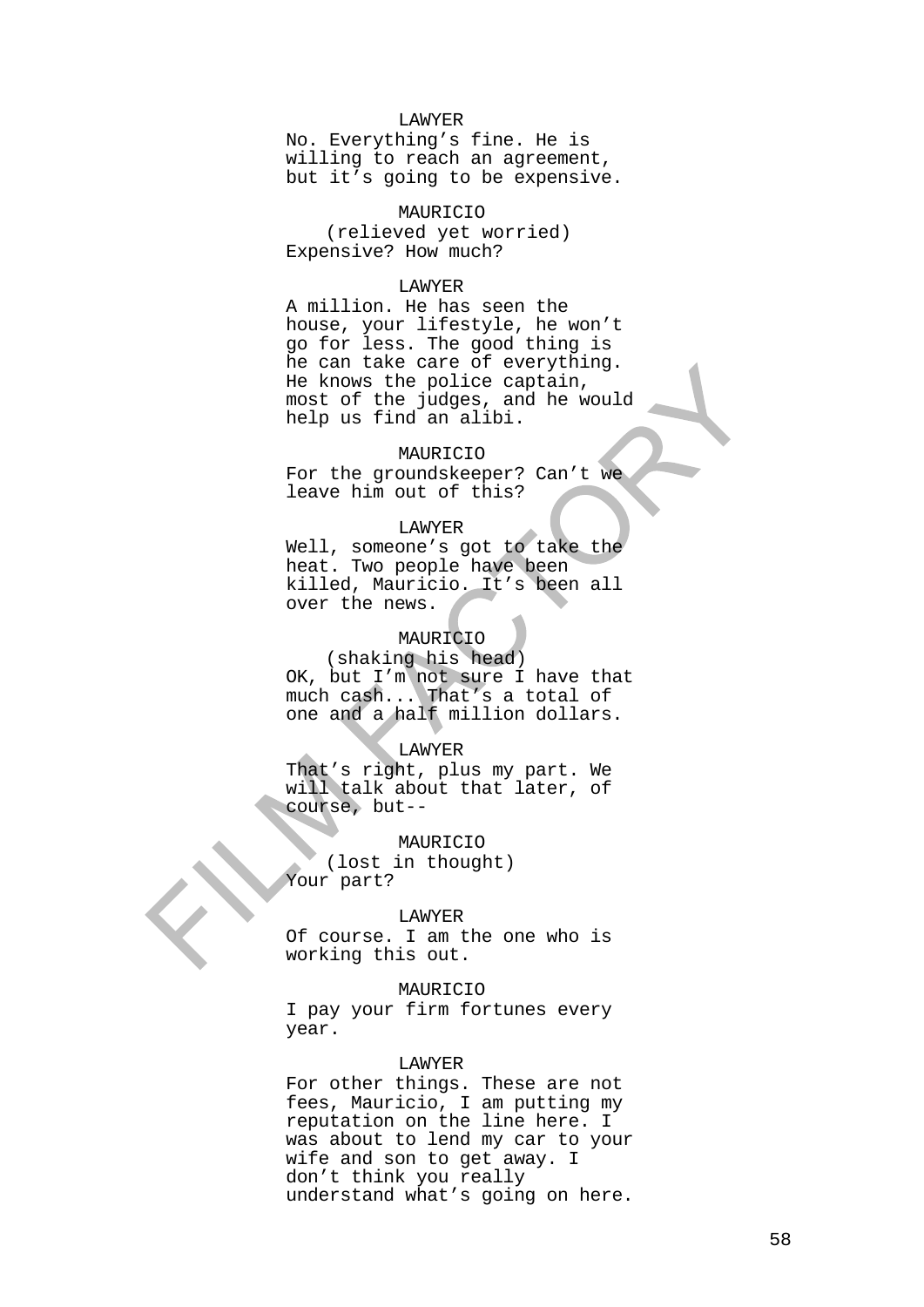# MAURICIO (annoyed) How much are we talking about?

LAWYER I don't know. Another five hundred?

Stunned, Mauricio nods.

LAWYER Of course, if you want to call someone else, tell me and I'll leave right now.

MAURICIO (looking at the detective who is waiting in the yard) OK, close the deal.

The lawyer nods and heads over to the detective to talk.

Mauricio, outraged, notices that the groundskeeper is looking at him from the threshold to the kitchen; it seems that he has heard the conversation.

> MAURICIO Everything OK, Jose?

> > GROUNDSKEEPER

Actually, no.

Mauricio looks at him inquisitively.

# GROUNDSKEEPER

For spending two years in jail I'm going to get as much as your lawyer? I may be poor, but...

# MAURICIO

You know that what you are trying to do is low, don't you?

GROUNDSKEEPER

(laughing) Low? You go to jail then. Last night I watched a cowboy movie and had a cup of herbal tea. I was asleep by eleven, like every night.

### MAURICIO

How much more do you want, Jose? Don't mince your words because there is no time.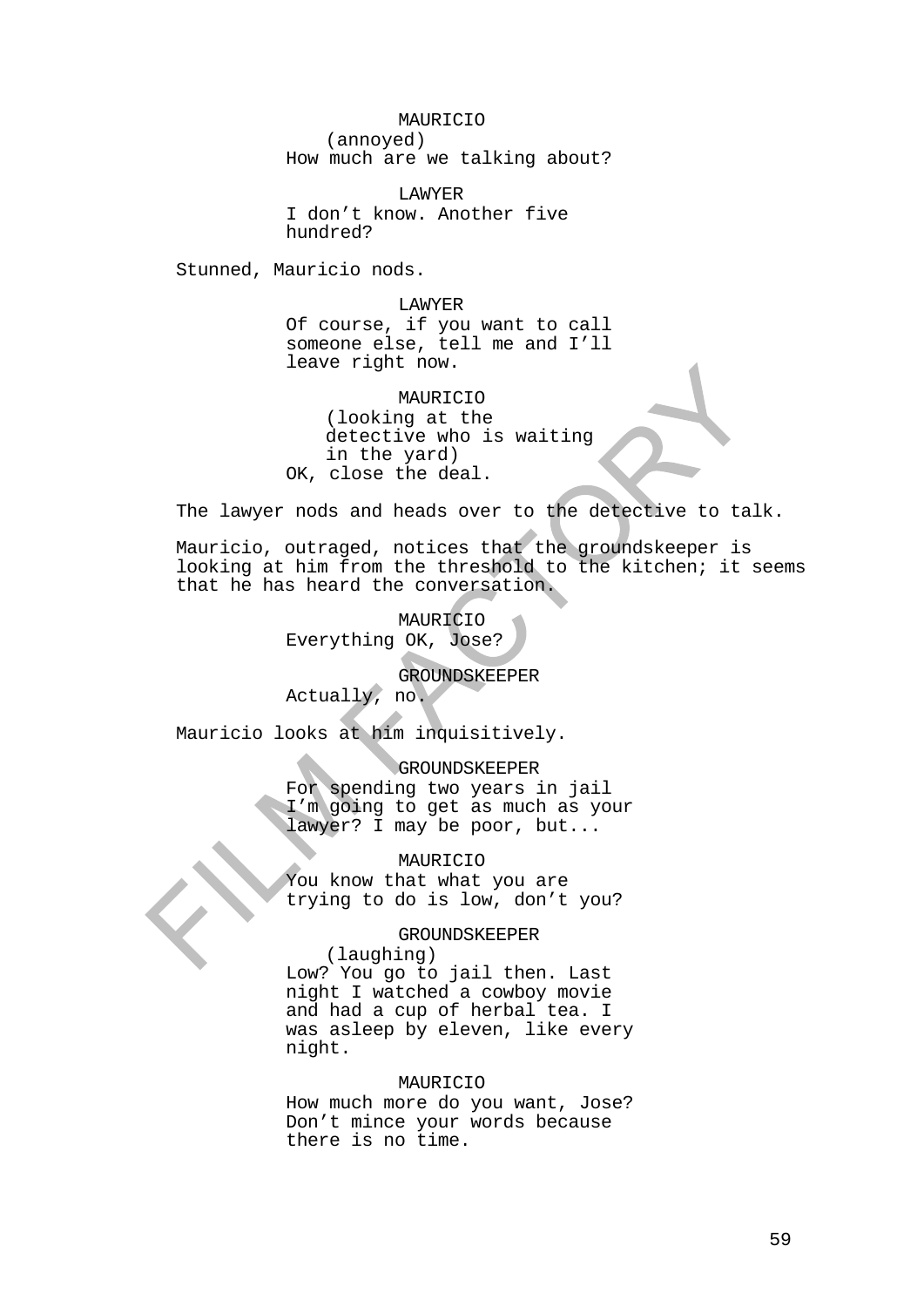JOSE The amount we discussed plus an apartment on the beach, in Mar de Ajó.

The lawyer and the detective walk over.

LAWYER Mauricio, Jose, can we talk for a moment?

Mauricio stares at Jose for a few seconds; Jose doesn't back down.

LAWYER

Mauricio.

CUT TO:

### **INT. HOUSE IN AFFLUENT NEIGHBORHOOD – MAURICIO'S STUDY. DAY.**

The detective explains the next steps to Mauricio, the lawyer and the groundskeeper, who are all sitting around the desk.

# DETECTIVE

Let's speak frankly, gentlemen, because time is running out and there's no room for misunderstandings. The story that you had come up with will be followed just as planned. (to Mauricio)

I will ask you and the rest of your family to make statements shortly, so no one should go anywhere.

Tense, Mauricio nods.

### DETECTIVE

(to the groundskeeper) You will leave here hooded and in handcuffs. Outside, you will be met by the press and angry citizens who will ask you questions and insult you. Don't say a word. We can't get tied up in controversy—we need to make sure that the case moves forward without a hitch. You will be sentenced and everyone gets what they want.

From upstairs, we hear an argument between Helena and Santiago. After a struggle, Helena manages to force the door to the study open.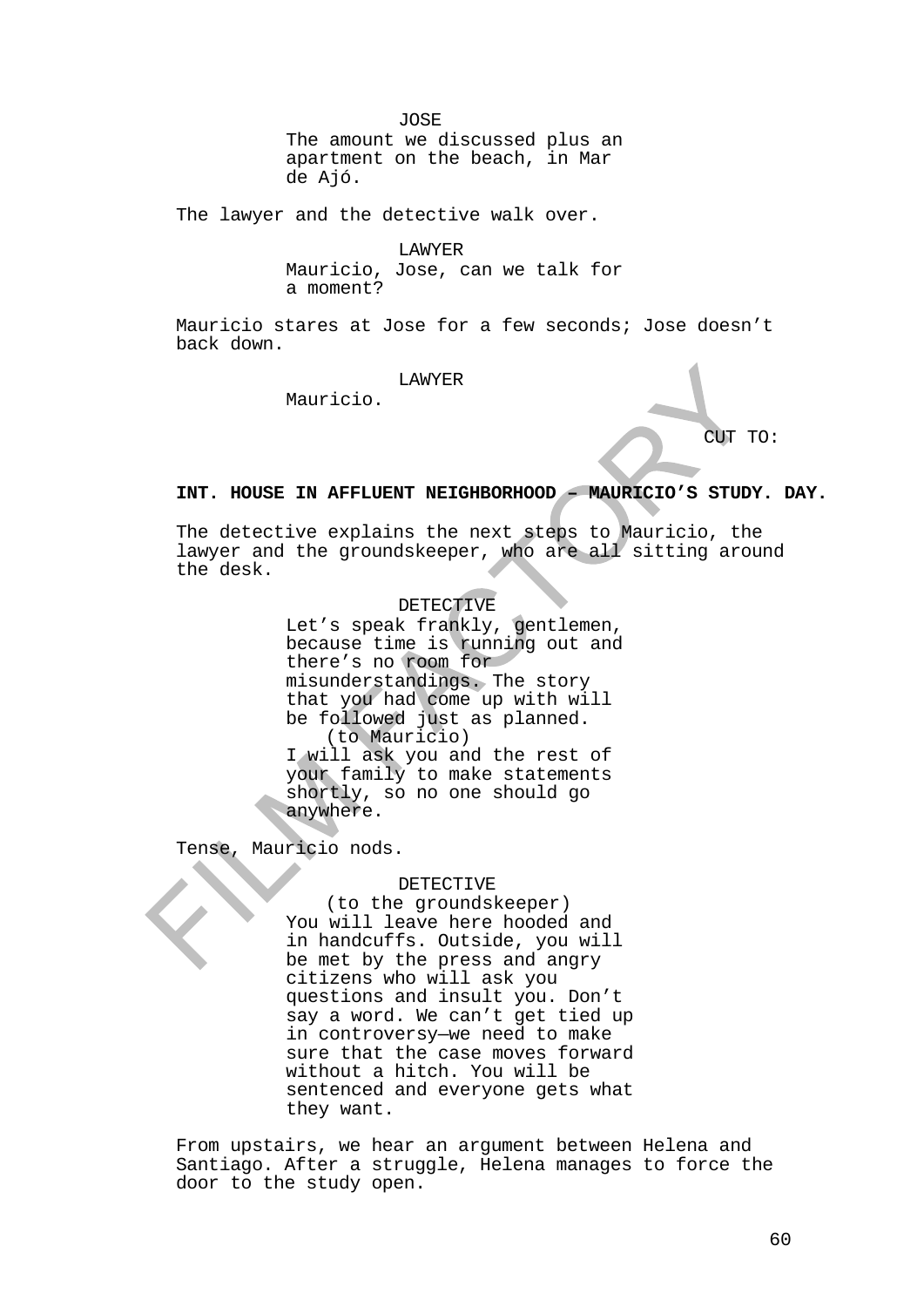#### HELENA

Mauricio, Santiago says that he wants to confess, that he is going to go out there and say what he did. Please talk to him, he has no idea what he is doing.

Through the door we see Santiago on the stairs, crying.

GROUNDSKEEPER (afraid that the deal will fall through) Santiago, calm down. Your mother is right, we can work this out some other way. Don't you worry.

MAURICIO Could you please close the door and deal with Santiago?

Helena accepts the "challenge," closes the door and returns to her son to try to calm him down.

#### DETECTIVE

(to the lawyer, resuming the conversation)

From now on, you will be nexus between us all. I will not exchange another word with Mr. Pereyra except for when he testifies. You, Jose, must avoid communication of any kind with anyone but your lawyer.

GROUNDSKEEPER

OK.

# DETECTIVE

(to Mauricio) I'm going to need some cash to cover operating expenses. Something in the ballpark of thirty thousand dollars. You will have to get that to me first thing Monday morning.

# MAURICIO

Pardon my asking, but what exactly are your "operating expenses"?

#### DETECTIVE

Well, there are over twenty policemen outside. And there is the captain... If anyone has seen or heard anything, they have to get a cut. There are also internal issues to attend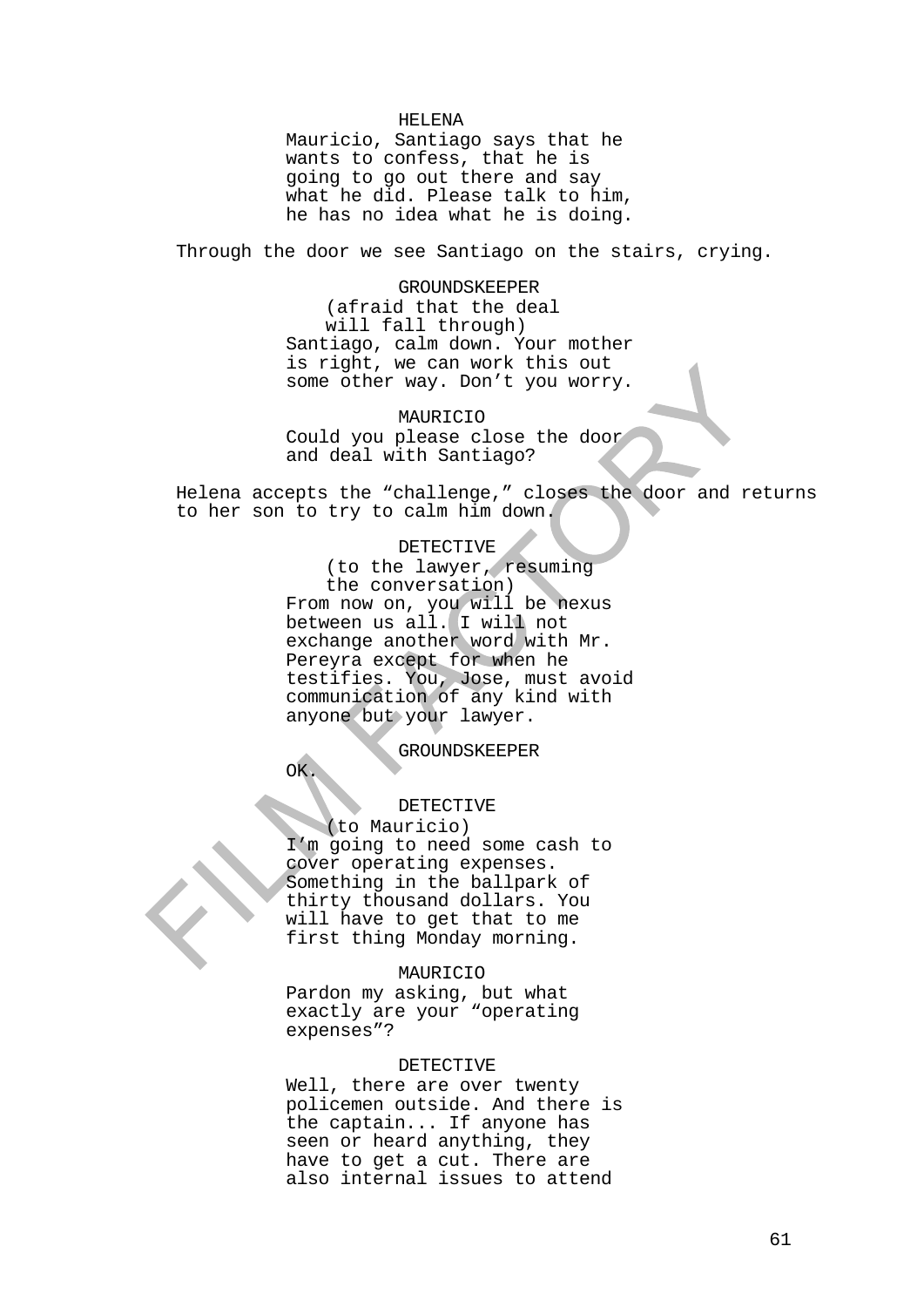to... We have to be careful of any loose ends.

The lawyer looks at Mauricio and nods, indicating that this is how these things are handled.

DETECTIVE

So, if you agree, let's--

### MAURICIO

(clearly tense, interrupting) Look, I can get that money to you, but it's coming out of the amount we agreed on. I'm not putting out another cent.

#### LAWYER

Mauricio, come on.

### MAURICIO

You come on. I know that I'm in a rough spot but I will not be ripped apart like this.

### LAWYER

What the detective is explaining to you is perfectly reasonable. Let's not get distracted by thirty thousand dollars.

## MAURICIO

Well then you put them up. Take them from your share.

### **DETECTIVE**

(laughing) Listen, there is no time for arguments like this. If you want to see this through, we must act now.

## MAURICIO

Then take it out of your share. You are getting a million dollars and you want thirty thousand for contingencies?

#### DETECTIVE

(puzzled) Who's getting a million dollars?

Mauricio gives his lawyer a penetrating looking.

### LAWYER

(to the detective) No, he's right. The million dollars covers contingencies. Your part plus contingencies comes to a million.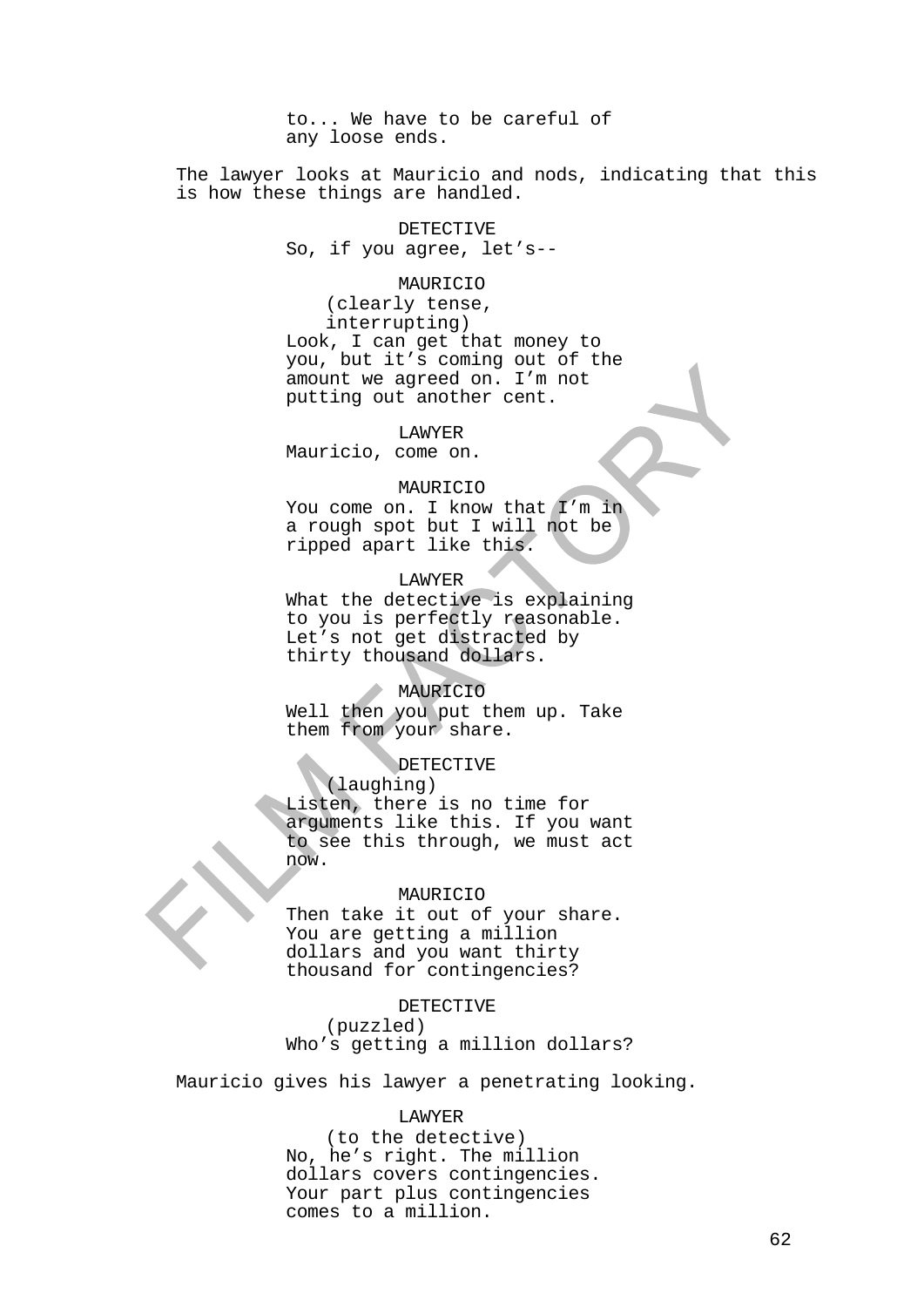### GROUNDSKEEPER

No one is getting a dime from my part.

### MAURICIO

(fed up) You know what, fellows? This is over. No deal.

LAWYER Hold on, hold on. What do you mean no deal?

# MAURICIO (standing up) It's off, that's it. There's nothing for anyone! (he opens the door and shouts inside) Santiago!! You want to confess?

I think that's a great idea. Go out and do it. I gave you the best in life and you have never paid me any mind, so now go fuck yourself.

Mauricio walks out of the study. His lawyer follows him.

# **INT. HOUSE IN AFFLUENT NEIGHBORHOOD – STAIRS AND HALLWAY. DAY.**

Helena walks out of Santiago's room and blocks the door with a piece of furniture to keep her son from escaping.

### HELENA

What happened? What's going on?

# MAURICIO

(going upstairs to his bedroom) They are a bunch of vultures, that's what's going on! But it's over. I'm not the one who killed someone!

### LAWYER

Mauricio, calm down, let's be reasonable--

### HELENA

For God's sake, Mauricio, this is our son! You saw him come into this world! You can't do this to him!

Mauricio walks into his bedroom, slams the door and locks it.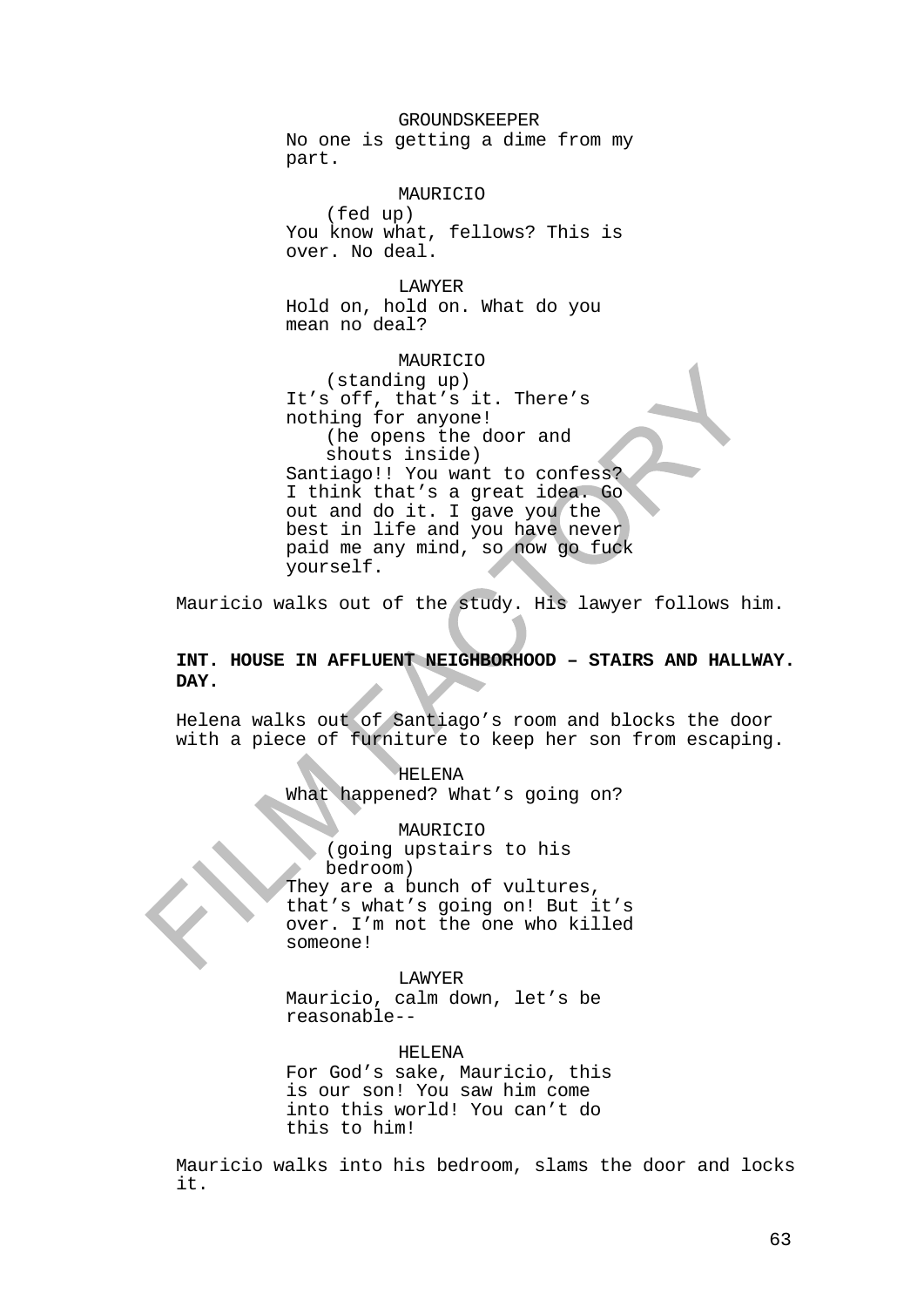CUT TO:

#### **INT. HOUSE IN AFFLUENT NEIGHBORHOOD – MASTER BEDROOM. DAY.**

Through the window we see the PEOPLE on the sidewalk in front of the house demanding justice and the head of the killer.

The POLICE BLOCK holds back the crowd.

Mauricio closes the curtains and the blinds, and turns on the television.

There is live coverage from the front of his house. But Mauricio changes the station until he comes to a classical music concert on the *Film & Arts* channel.

The knocking on his door is constant.

To block out the sound, Mauricio turns up the volume on the TV, walks into the bathroom and fills up the bathtub.

CUT TO:

# **INT. HOUSE IN AFFLUENT NEIGHBORHOOD – LIVING ROOM, STAIRS AND UPSTAIRS HALLWAY. DAY.**

In the living room, the lawyer, the detective, Helena and the groundskeeper seem to have worked out a deal.

At a pause between movements in the piece of music Mauricio is listening to, the lawyer hurries up the stairs and once again knocks on the bedroom door.

> LAWYER Mauricio, open up please. I have something important to tell you, something I think you will like. Can we talk in a civilized fashion for a minute?

Mauricio opens the door. He is wearing a bathrobe and his hair is wet.

MAURICIO

What?

LAWYER All set. We agreed that the thirty thousand will be absorbed in equal parts.

### MAURICIO

I don't want anything to do with any of this, end of story. Get out of my house.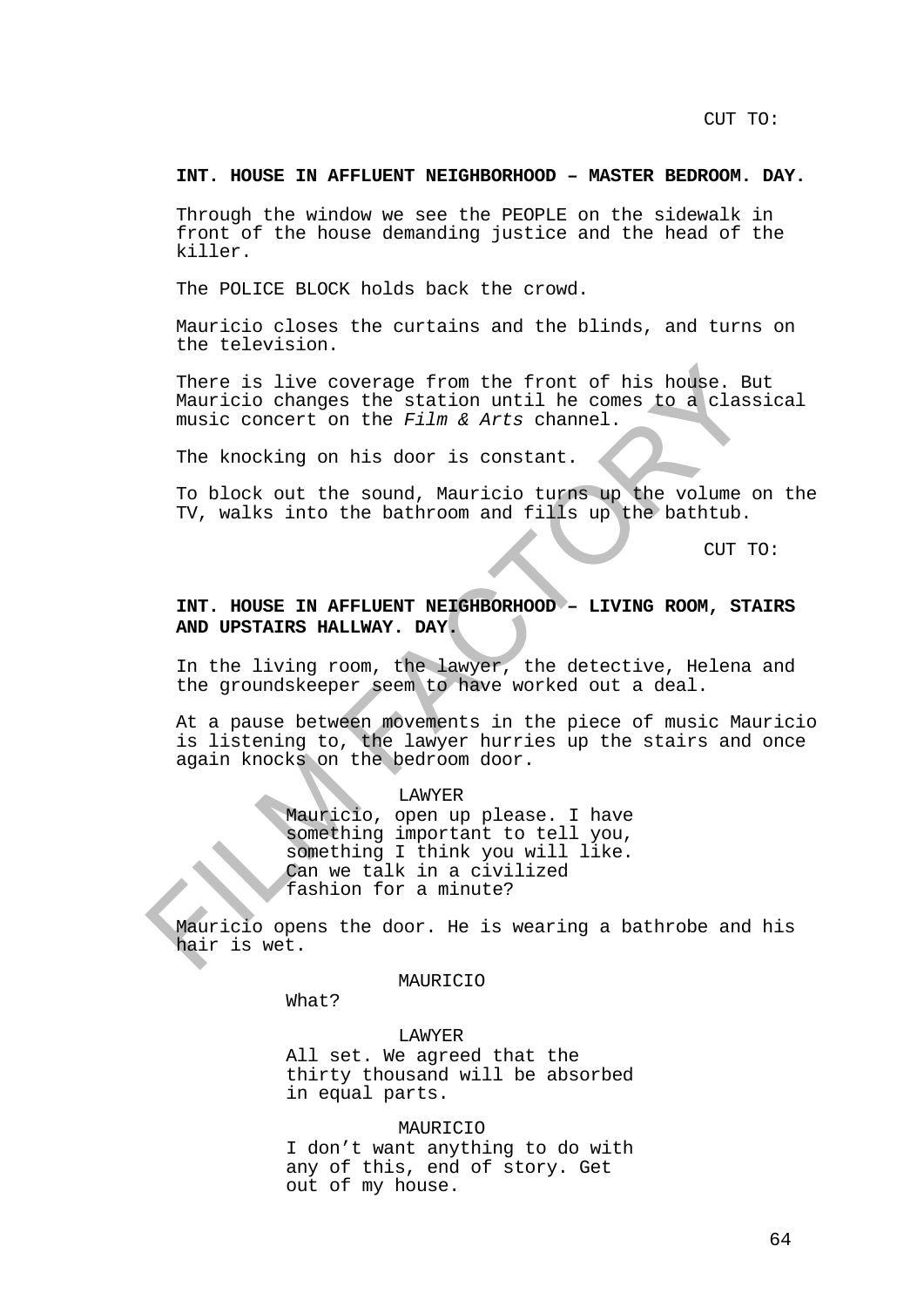# HELENA

(walking over) I remind you that two people were killed. If Santiago is found guilty, the cost will be much higher. Jose, on the other hand, is penniless.

### MAURICIO

Exactly. Who is going to compensate the family of the victims? I would rather that the money go there, which is how it should be.

(looking over at the detective)

That guy gets paid from my tax dollars? He should investigate what happened.

(to the lawyer) You want to defend my son? Talk to him and establish a fee. If he can pay it, great. I had nothing to do with this. Do what you have to do. Come on, get to work.

The shouting of the crowd in the street grows louder and louder.

#### CROWD

*Justice! Justice! Justice!*

### LAWYER

We had reached an agreement, Mauricio. It's not very gentlemanly to pull out like this.

Mauricio lets out a laugh.

### LAWYER

I'm sorry if you were offended in any way, but since the time I got here all I have done is defend your family's interests.

### MAURICIO

And I thank you from the bottom of my heart. You are really a gem.

### HELENA

(looking Mauricio in the eyes) Can I talk to them to see if I can improve the terms?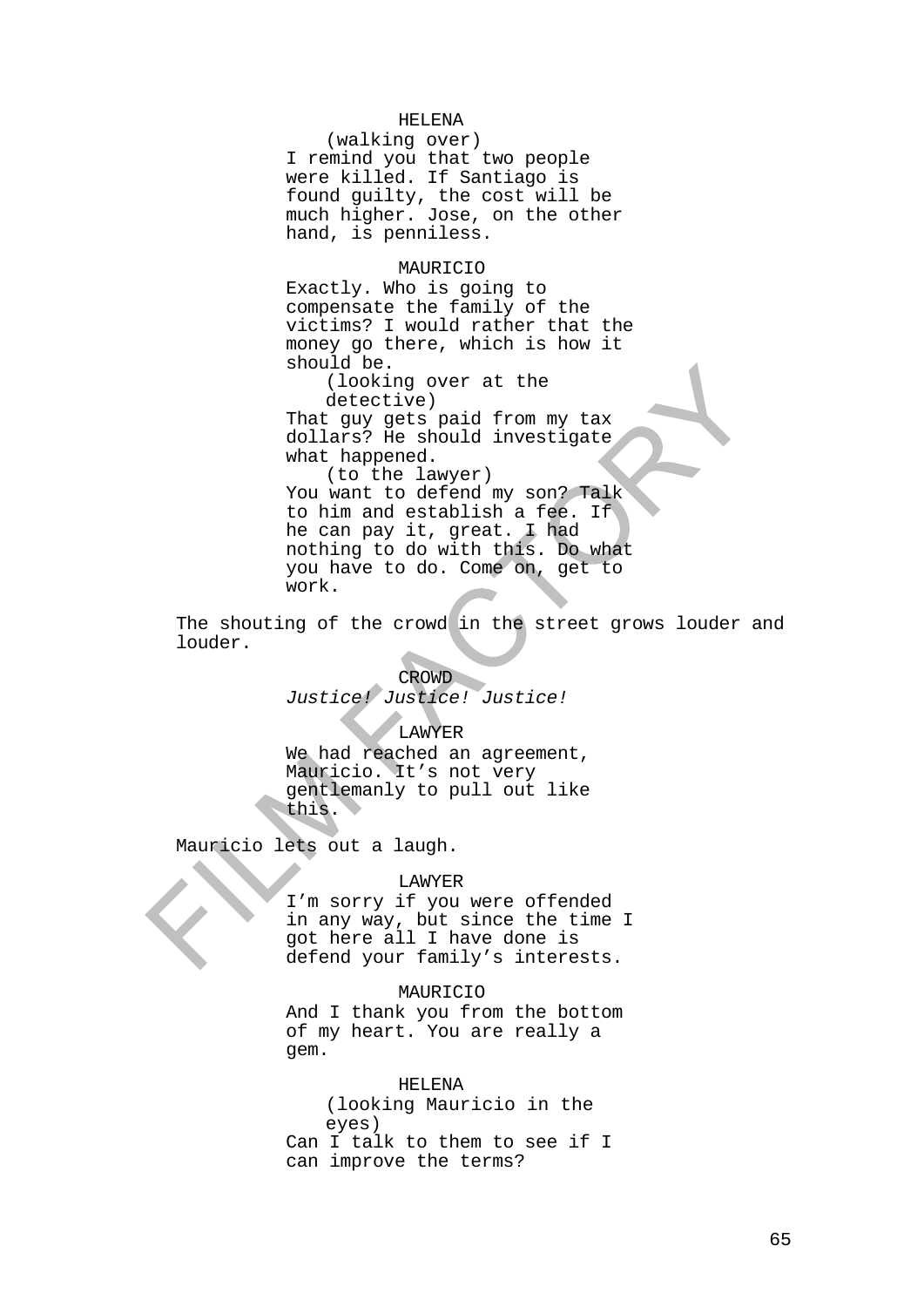The expression on Mauricio's face seems to say "Do whatever you want."

CUT TO:

### **INT. HOUSE IN AFFLUENT NEIGHBORHOOD – MASTER BEDROOM. DAY.**

Mauricio finishes shaving in front of the bathroom mirror.

Helena and the lawyer knock on the door and walk inside. They seem a little more calm.

#### HELENA

May we come in?

#### LAWYER

I think we have a better deal. Jose agrees to come down to the initial five hundred thousand, he says he can do without the apartment in Mar de Ajó. And the detective and I will share the million. That's it. Not another dime. But we have to act immediately. The press is outside and the detective says that he cannot stall with the police captain a second more.

## MAURICIO

(thinking) No. I will put up a total of a million, you guys divide it up as you see fit.

LAWYER

Hold on. What do you mean a million in tot--

# MAURICIO

That's my final offer. If it's a go, fine, if not, go on your way. If you knock on the door with another deal I will personally go out there and turn you and the detective in for extortion.

The lawyer cannot believe it. Helena wants to intervene, but she understands that Mauricio is negotiating.

CUT TO:

### **EXT. HOUSE IN AFFLUENT NEIGHBORHOOD - SIDEWALK. DAY.**

All seen from the groundskeeper's perspective.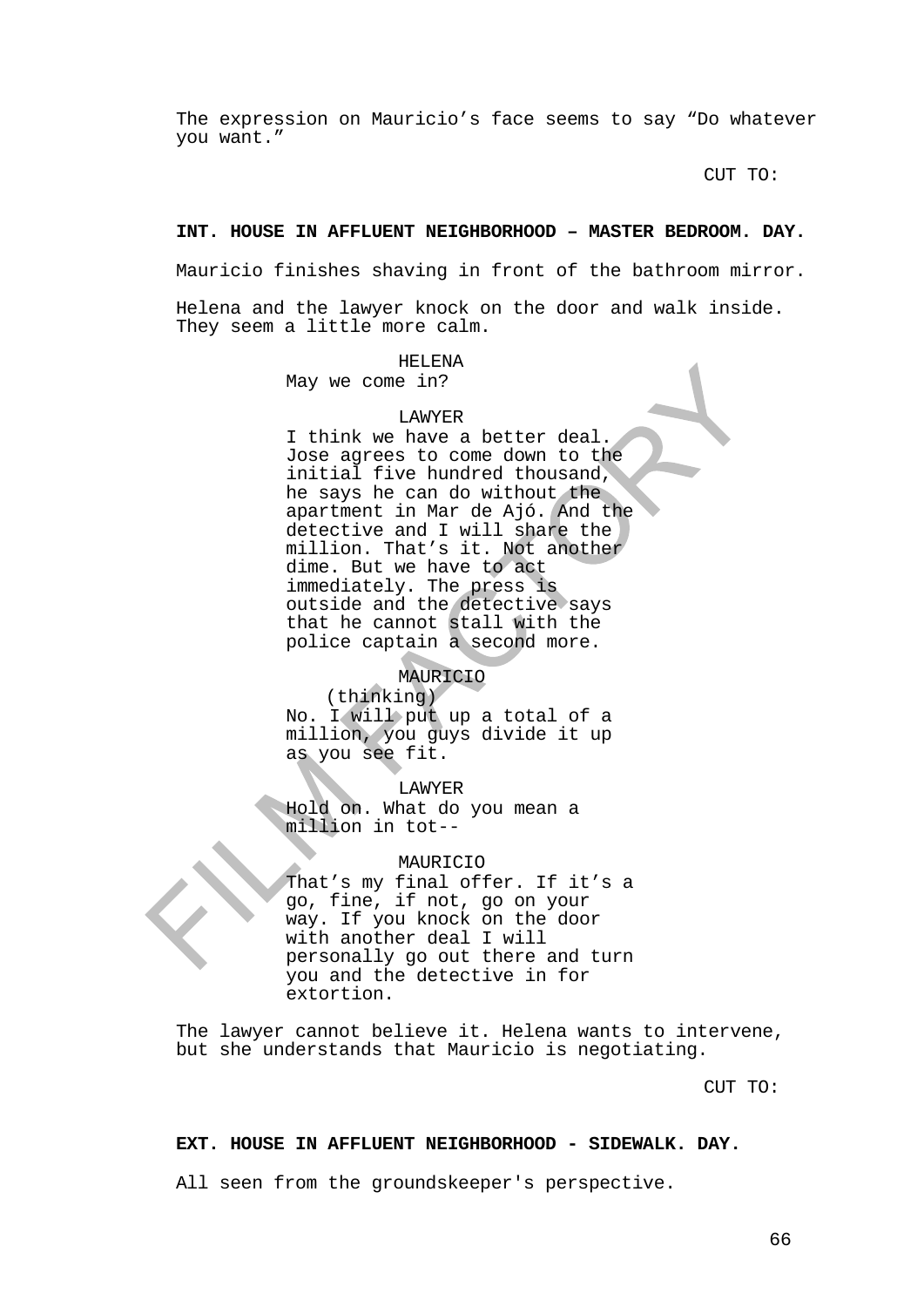A police puts on the handcuffs and pulls a black shirt over his head.

We walk off the property in the custody of the detective and police captain.

As expected, the crowd insults and throws things.

The detective walks over to the cameras to make a statement.

> JOURNALIST #1 Sir, could you reveal the identity of the accused?

> > DETECTIVE

For the time being that's not public information, but I can tell you that the case is virtually closed; we have a signed confession that I will be presenting to the judge in a few hours' time.

Through the black shirt, the groundskeeper looks up at the house.

Through the window, we see Mauricio. Feeling guilty for yelling at his son, he embraces him.

Helena watches the two men embrace.

Suddenly shouting is heard and people in the crowd begin to run every which way.

The groundskeeper doesn't know what is going on until he sees a bald man pushing his way past the police escort and coming straight for him.

We recognize him: he is the husband of the victim we saw on television and he is wielding a hammer.

Before the groundkeeper has a chance to say a word, the bald man brings the hammer crashing down on his head.

> CUT TO BLACK.

The screen stays black for several moments so we can recoup. Then we hear tools clinking (pliers, screwdrivers), leading us into our last story.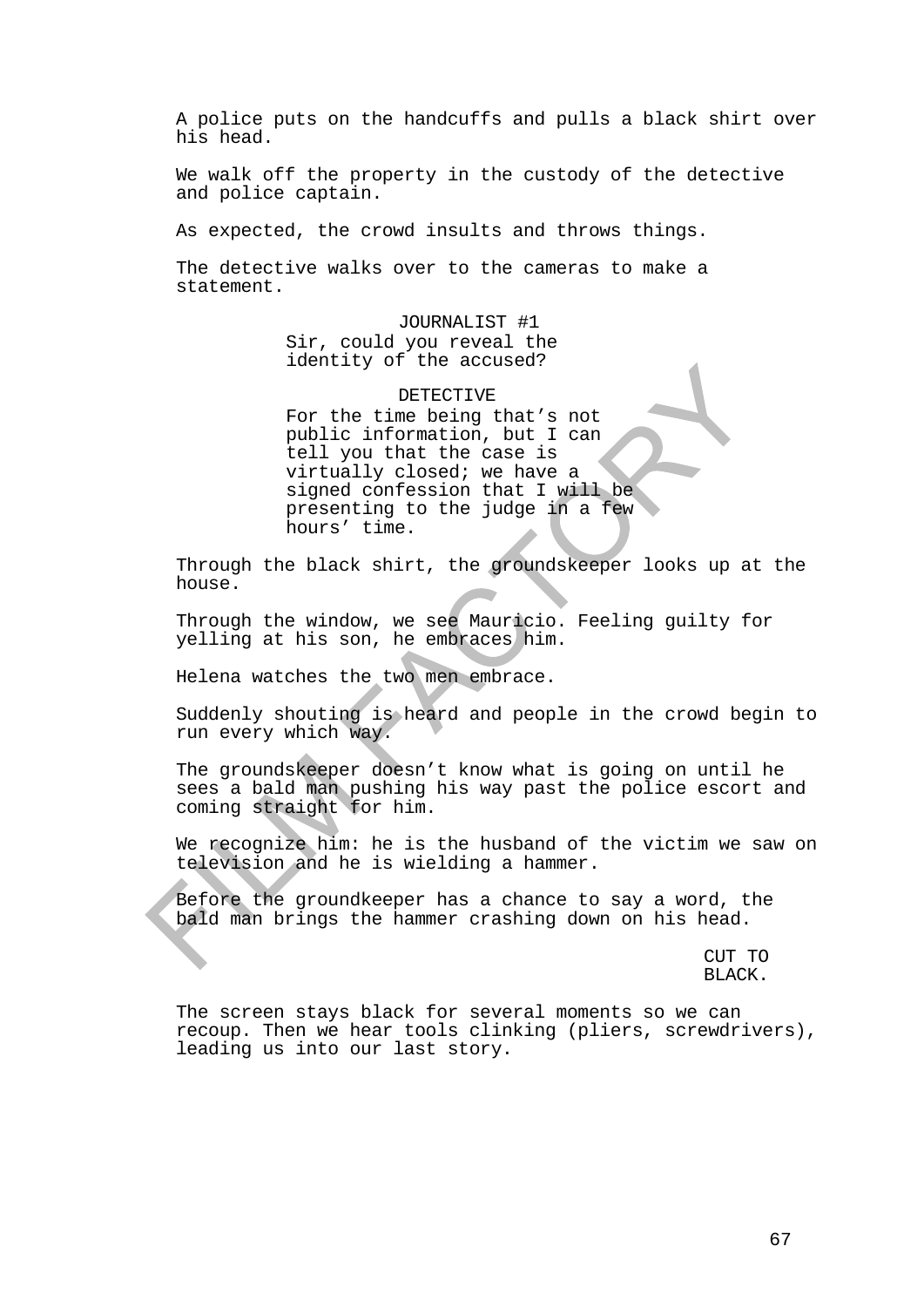# **FIRECRACKER**

### **INT. ABANDONED FACTORY. DAY.**

SIMON—an engineer, age 45—is supervising demolition work at the abandoned factory.

PECORA, the technician who is assisting him, finishes drilling a hole in one of the columns.

In the hole Pecora has drilled, Simon inserts a stick of nitroglycerin, which is connected to a wireless detonator.

> SIMON (on the walky talky) Are you ready out there?

OPERATOR (V.O.) *Ready to go, Simon.*

Simon activates the detonator and its blue light begins blinking.

The camera pans out and we see that there are blue lights flashing on all the columns.

CUT TO:

# **EXT. ABANDONED FACTORY - SIDEWALK. DAY.**

Simon and Pecora come out of the factory and stand behind the safety line along with other OPERATORS, FIREMEN, POLICE and JOURNALISTS who have come to cover the demolition.

Simon gets ready, gestures to the others that he's going to proceed and sets off the explosives. After a spectacular explosion, the entire factory comes crashing down.

CUT TO:

# **INT. SIMON'S CAR. DAY.**

Simon is stuck in traffic on a downtown street.

He is talking on the phone with his wife.

SIMON

I just have to stop by the office and make a few calls and yes, honey, at five o'clock, I'll be there with the cake, don't you worry.

CUT TO: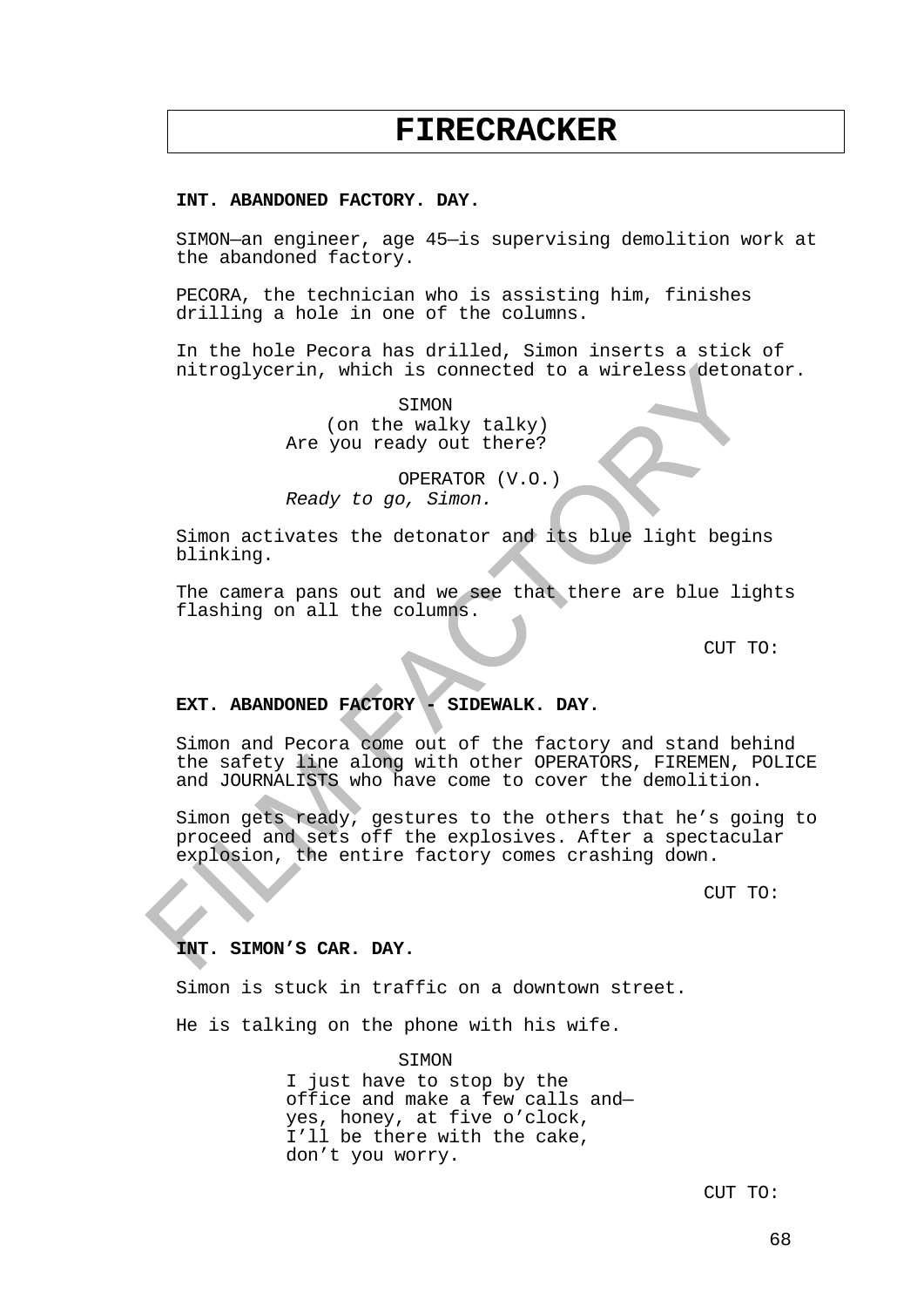# **INT. BAKERY. AFTERNOON.**

The BAKER finishes wrapping up a cake.

BAKER That's a hundred and eighty pesos.

**STMON** What is it, imported?

The baker smiles.

Simon takes out the money and pays.

In the background, through the store window we see the tow truck taking away his car.

CUT TO:

### **EXT. BAKERY - SIDEWALK. AFTERNOON.**

Simon comes out carrying the cake and sees that his car is gone.

First he thinks the car has been stolen but then he sees the tow notice on the sidewalk.

Because the curb is chipped, it is nearly impossible to see the yellow paint indicating the no-parking zone.

CUT TO:

# **EXT - INT. MUNICIPAL PARKING LOT – BOOTH. AFTERNOON.**

Simon gets out of a taxi with the cake in hand and enters the booth, which is in the middle of the parking lot.

Another "OFFENDER" stalks away cursing with the receipt for the payment he's just made.

> EMPLOYEE (behind reinforced glass, talking through a speaker) Next.

Simon approaches the booth.

SIMON Yes, look, I left my car in--

EMPLOYEE Car registration, please.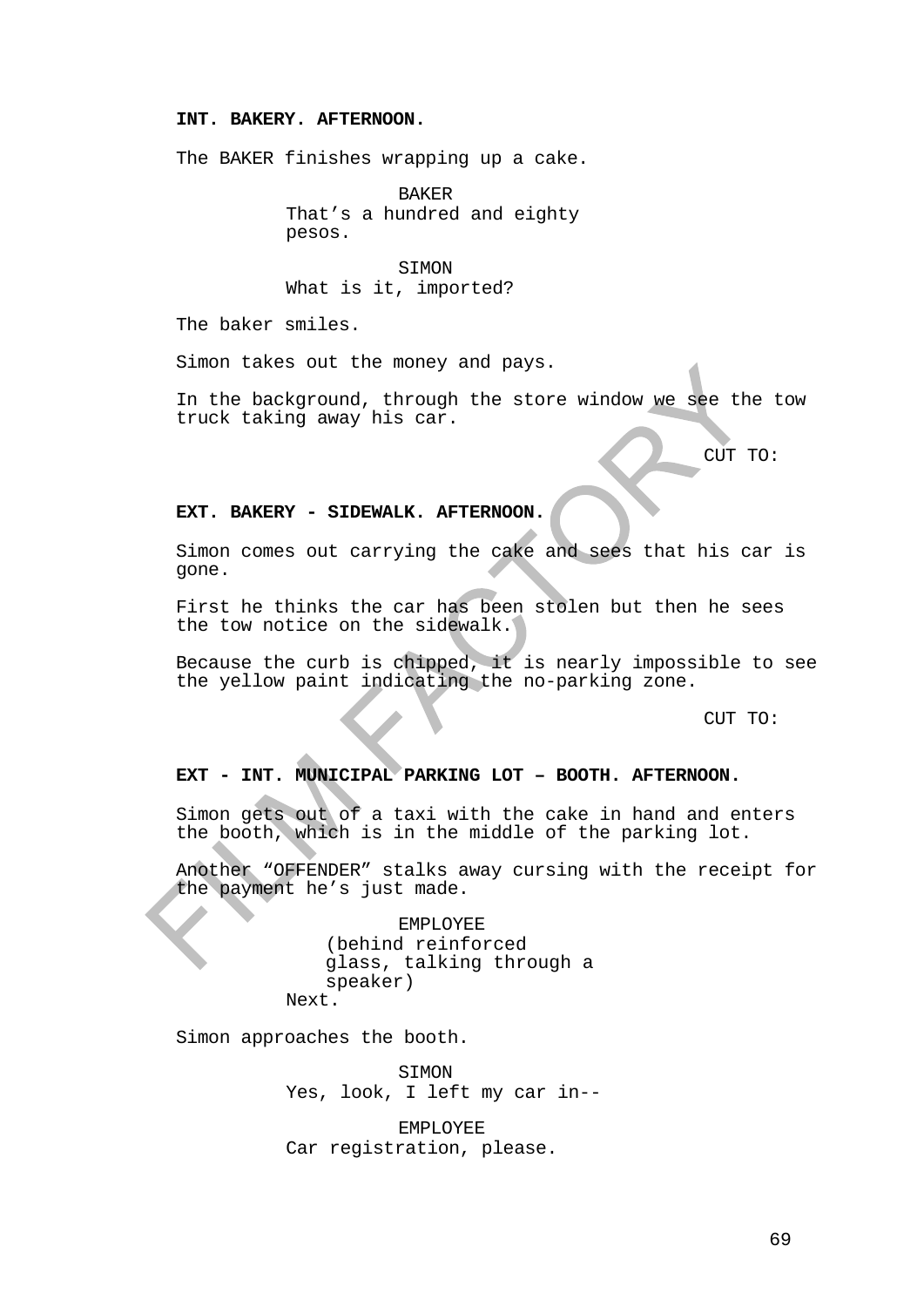### SIMON

(handing it over) I don't like your tone.

### EMPLOYEE

I'm not sure what you mean, sir. (entering the license plate number in the computer) The tow cost is two hundred ninety pesos. You'll receive the

#### SIMON

actual ticket in the mail.

Yes, but you haven't let me say what I needed to say. The curb is not painted yellow where I was parked. I had no way of knowing that I wasn't supposed to park there.

## EMPLOYEE

I understand, but if you want to leave here in your car, you have to pay the towing fee. Then you can present your complaint from Monday through Friday, from 8AM to 2PM, at the Department of Motor Vehicles on the 9<sup>th</sup> floor of 211 Carlos Pellegrini Street.

### SIMON

Look, I'm going to ask you to talk to whomever you have to talk to so that I can get my car out of here without paying a dime. I would also like to be reimbursed for the thirty pesos I spent to take a taxi over here, and to receive an apology.

The employee laughs cynically.

#### SIMON

Seriously, where is the office where they tell you they're sorry when a mistake has been made?

The PEOPLE in line start getting impatient.

WOMAN #1 We're all in the same boat here, sir, please hurry it up.

Simon looks over at her tensely.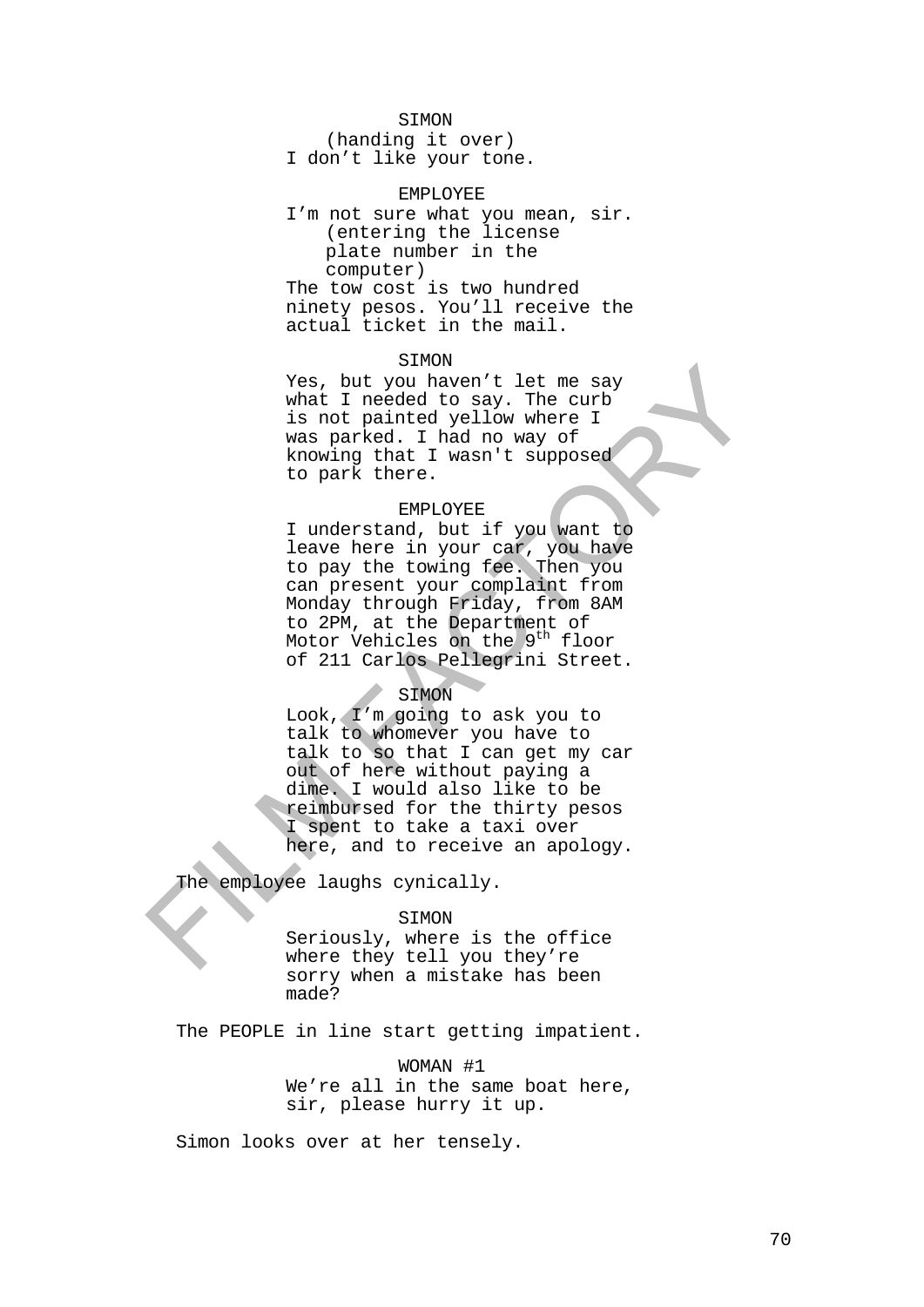### EMPLOYEE

The officer said that you've committed an infraction, and that's enough evidence for us. The only way for you to get your car back right now is to pay. Otherwise, please step aside and let me wait on the others.

### SIMON

What if I don't have the cash?

### EMPLOYEE

You can pay by credit card or debit card or come back another day, but let me clarify that there is a parking fee if you leave the vehicle.

Simon can't believe it.

#### SIMON

(taking out his wallet) You know that you're a thief right?

EMPLOYEE Just doing my job, sir.

## SIMON

If you work for thieves, that makes you a thief, too. You're just a miserable little servant of a corrupt system.

Simon looks as if he could kill the employee right then and there, but he takes out the money and pays.

CUT TO:

# **EXT - INT. SIMON'S HOUSE. DUSK.**

Simon parks in front of his house—a fancy property with gates in the suburbs—and hurries in, clearly late.

The few CHILDREN still at the party are singing happy birthday to his SON, who is blowing out a single candle stuck in a large cookie.

VICTORIA, Simon's wife, hugs her son tightly and gives Simon a dirty look.

#### SIMON

(coming up behind Victoria and whispering) I've got the cake. Do you want him to blow out the candles again?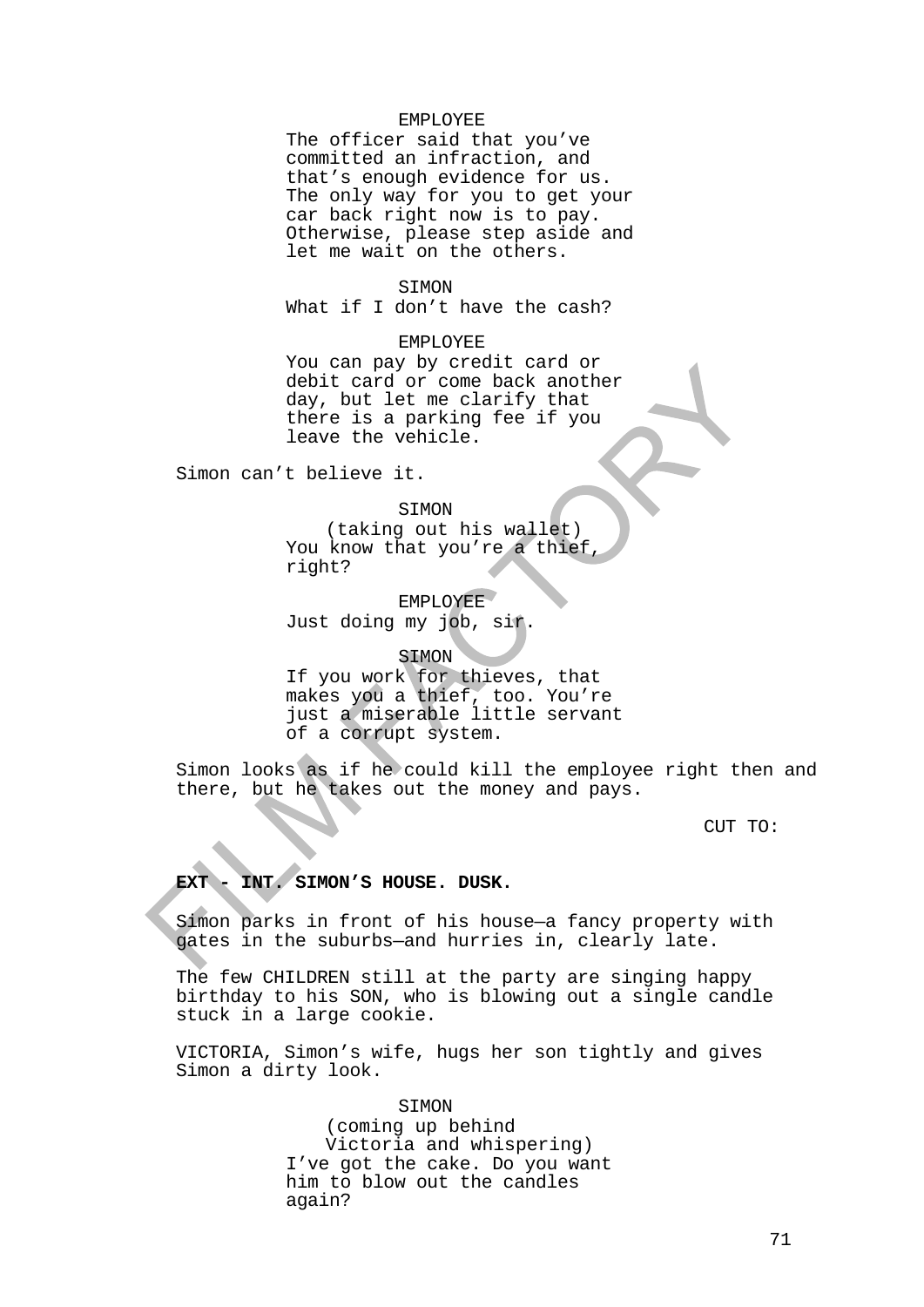#### VICTORIA

Oh, Simon: shove it up your ass.

The son turns to see Simon and greets him coldly, with an expression of both anger and sadness.

CUT TO:

#### **INT. SIMON'S HOUSE – MASTER BEDROOM. NIGHT.**

Simon and Victoria argue.

VICTORIA

Couldn't you have taken a cab and picked up the car later? You missed your son's birthday party, Simon!

#### SIMON

Oh, it's all so easy for you, right? Telling someone else what they did wrong... Do you have any idea how much a taxi all the way out here would have cost? I'm sick of getting ripped off! The curb had no paint left on it! Do you have any idea how angry this makes me?

#### VICTORIA

And what about this? Do you know how annoying it is that you always have an excuse for everything and that you blame society for your inability to connect? Today it's the tow truck, yesterday it was the traffic and tomorrow it'll be protestors blocking the road, but the truth is that you could have left work early, been here to help get things organized and to open the door and welcome your son's friends. But no: everything is a priority for you except your family. The only time we get from you is what you've got left over from the rest of your commitments. And I've been stupid enough to think that some day you'd change. But you know what? Society isn't going to change and you're not going to change either. And frankly, I don't want to wait around for it anymore.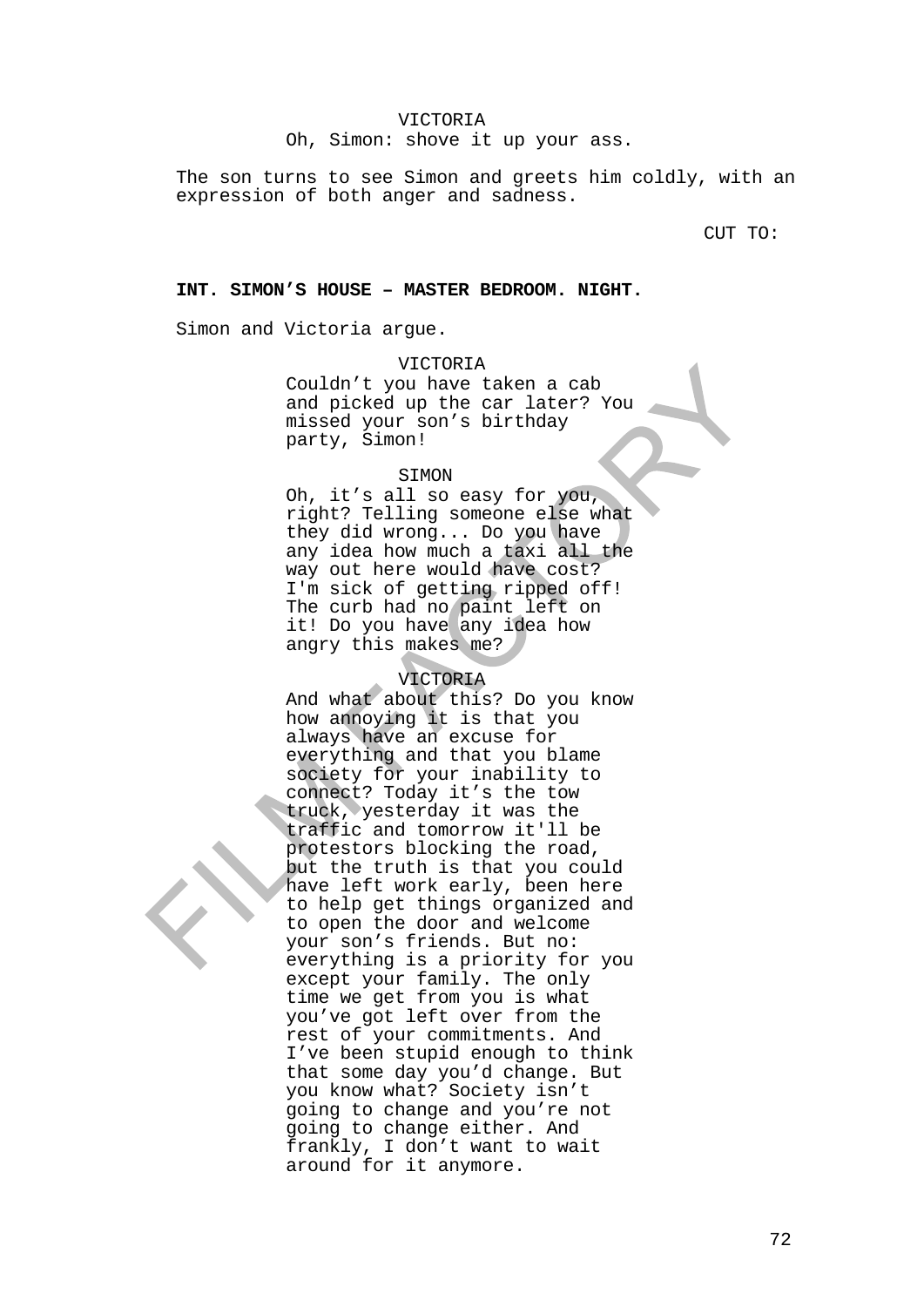SIMON

What's that supposed to mean?

VICTORIA You're an engineer. Figure it out.

Victoria goes into the bathroom.

Simon realizes that Victoria is serious.

CUT TO:

## **INT. SERVICE DESKS AT THE DEPARTMENT OF MOTOR VEHICLES. DAY.**

Simon waits in a long line to contest his ticket.

A CLASSY MAN in the line next to him tells Simon his story, which makes him even angrier.

#### CLASSY MAN

The worst part is that this is a private firm. Because if you tell me that all the money they take from us is being used for driver's ed or to improve the streets, that would be something at least. But no! They keep it for themselves. The city government hires a private firm to rake it in—in exchange for a nice "commission" for the officials we vote for. That's the way it is and you've got two choices: pay up and relax or give yourself a heart attack over it. And you know what? I've got plenty of reasons to want to live.

The light-up number sign changes to Simon's number.

Reinforced glass separates the PUBLIC from the TRAFFIC AGENTS in the booths.

> SIMON (going over to the booth) How are you? I got this ticket and I already paid the tow fee, but there was a mistake. The curb wasn't painted.

TRAFFIC AGENT (pointing to the ticket) Can I see that?

Simon slips the ticket through a slot in the window.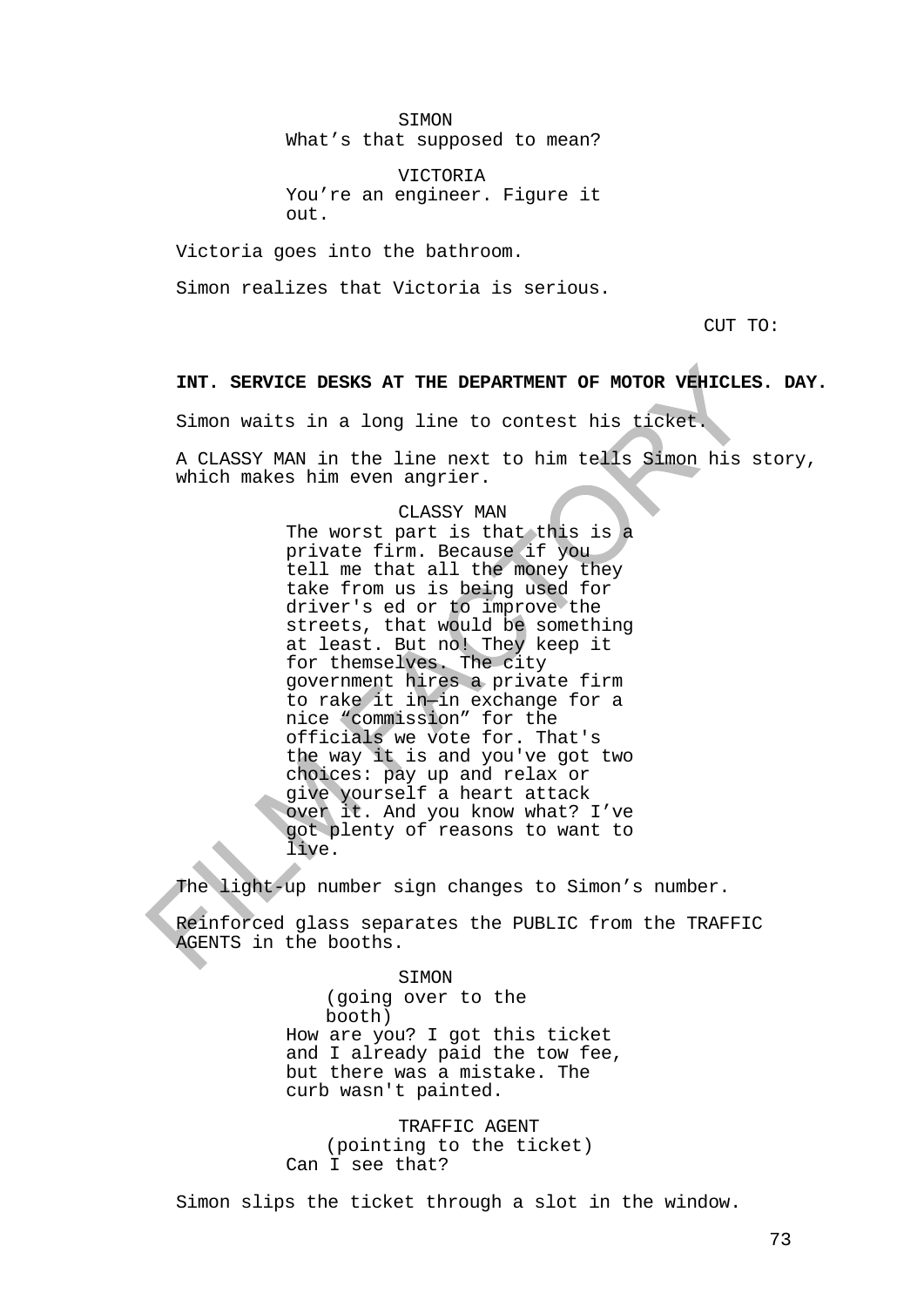TRAFFIC AGENT (taking just a moment to read it) You owe 360 pesos.

Simon is silent for a moment. He looks left and right and sees dozens of people paying at the booths.

#### SIMON

Listen, I'm a little upset here, so please hear me out. The curb's paint was all chipped off. This is the address where the car was parked, so you'll have to send someone over to verify what I'm saying, then send me an official apology from the city government when you see I'm right. Then I expect to get back the money I paid for the towing along with compensation for the time I'm wasting on this.

## TRAFFIC AGENT

The ticket says that your car was parked in a no-parking zone and that is considered evidence. The fine is 360 pesos and you have no choice but to pay it. If you refuse, interest starts to accumulate and after six months, you lose points on your license.

#### SIMON

Are you listening to me, you idiot? Evidence, my ass! I'm telling you that the curb was not painted yellow.

## TRAFFIC AGENT

First of all, don't insult me, because I'm just doing my job. And second, you should find out more about how the law works. The fact that you aren't familiar with the laws doesn't mean that you are exempt from paying a fine when you break them. If you kill someone and then you say, "Oh, I didn't know murder was a crime," you still go to jail. Maybe it's true, maybe no one had explained it to you before, but you still go to jail. You get me?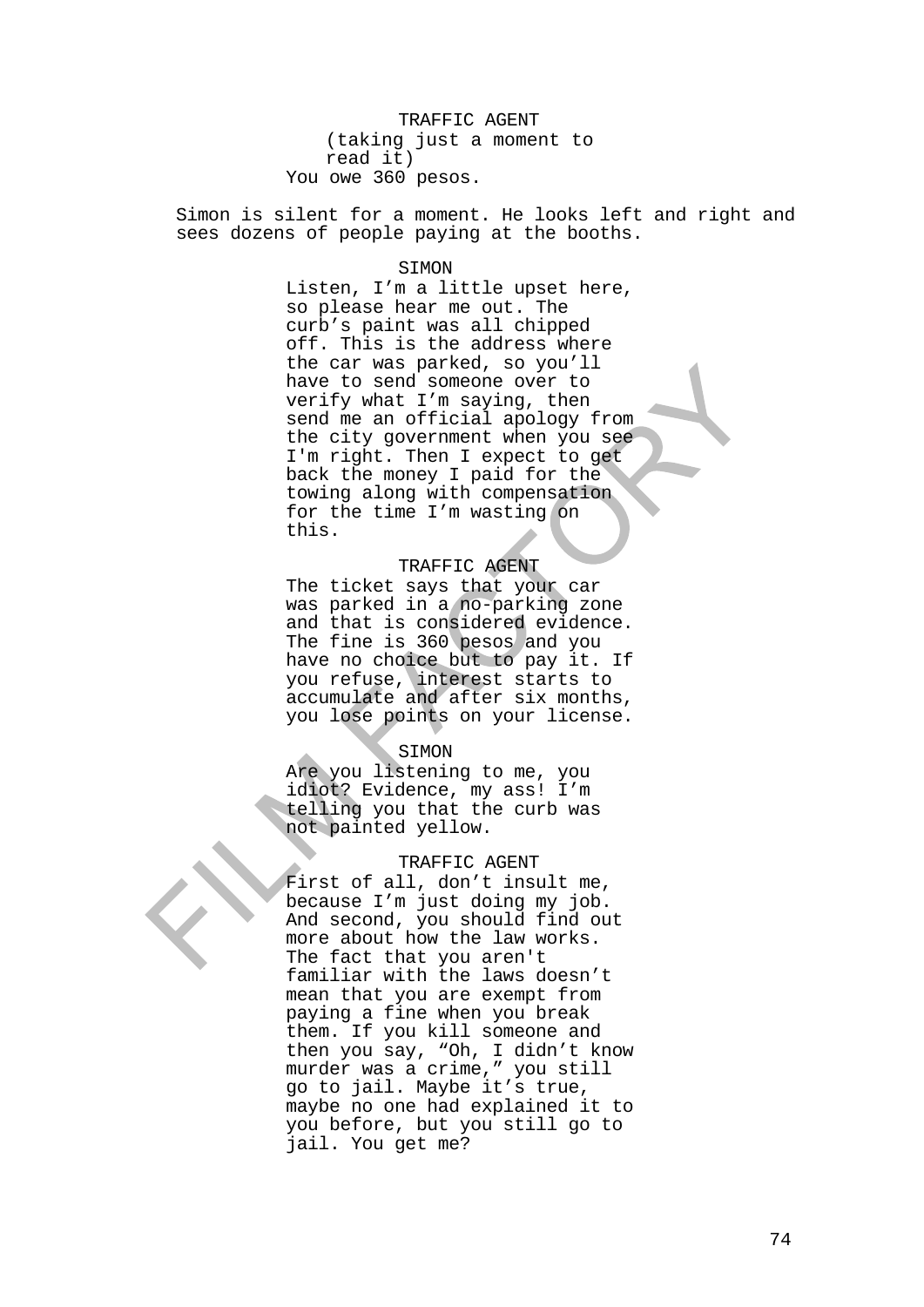#### SIMON

Sort of. What you're saying is that I need to memorize which streets I can park on and which ones I can't, regardless of whether there are no parking indications?

TRAFFIC AGENT That's right. The information is available on the Department of Motor Vehicles website.

SIMON I'm sorry, but can you call your superior?

TRAFFIC AGENT There are no superiors to call

SIMON

Oh there aren't? Who are you, the president of Argentina?

TRAFFIC AGENT Sir, there are a lot of people waiting. If you don't want to pay, let me wait on someone else.

Simon punches the glass.

**SIMON** How does it feel to be a thief? Huh?

TRAFFIC AGENT (pushing the alarm button and speaking on a walky talky) Security, booth four.

Simon grabs a fire extinguisher and smashes it against the glass, which splinters.

> SIMON Robbers! Thieves!!

Some of the people waiting move away, horrified. Others applaud. Two POLICEMEN take Simon away.

CUT TO:

**INT – EXT. POLICE DEPARTMENT – ENTRANCE AND SIDEWALK OUTSIDE. DUSK.**

Simon comes out from the back of the station, accompanied by an OFFICER.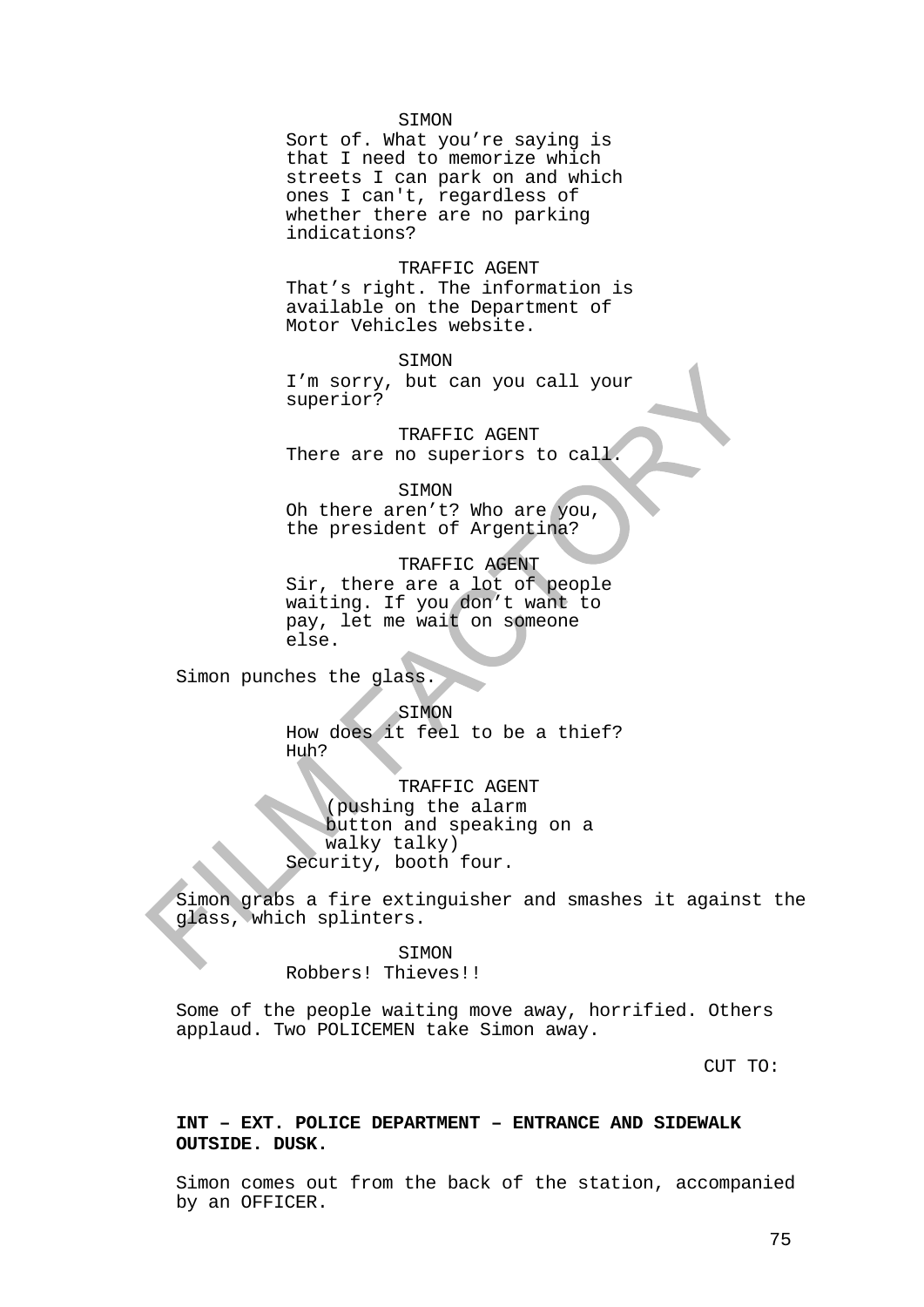In the hallway, he sees Pecora, the operator who helped him during the demolition.

> PECORA (embracing him, smiling) Here you are... you weren't raped, right?

SIMON (shaking his head) This is just unbelievable.

Simon and Pecora come out of the station and go down the steps onto the sidewalk.

> PECORA Ibarra sent the company lawyer and authorized the bail payment.

> **STMON** Finally some good news. Because lately--

PECORA Well, it was sort of good.

Pecora hands him a newspaper article about the incident.

The photograph, which was taken with a security camera, shows Simon hitting the glass with the fire extinguisher.

## PECORA

Your name is in the article and it mentions that you're an engineer with the firm. Ibarra's partners were pretty upset--you know that the city government is one of our biggest clients. They're going to let you go, Simon. The decision is final.

Simon can't believe what he is hearing.

CUT TO:

#### **INT. MEDIATOR'S OFFICE. DAY.**

The LAWYERS are seated at the table between Simon and Victoria.

The MEDIATOR, at the head of the table, listens carefully.

VICTORIA'S LAWYER I understand that you are unemployed at the moment, Mr. Fisher.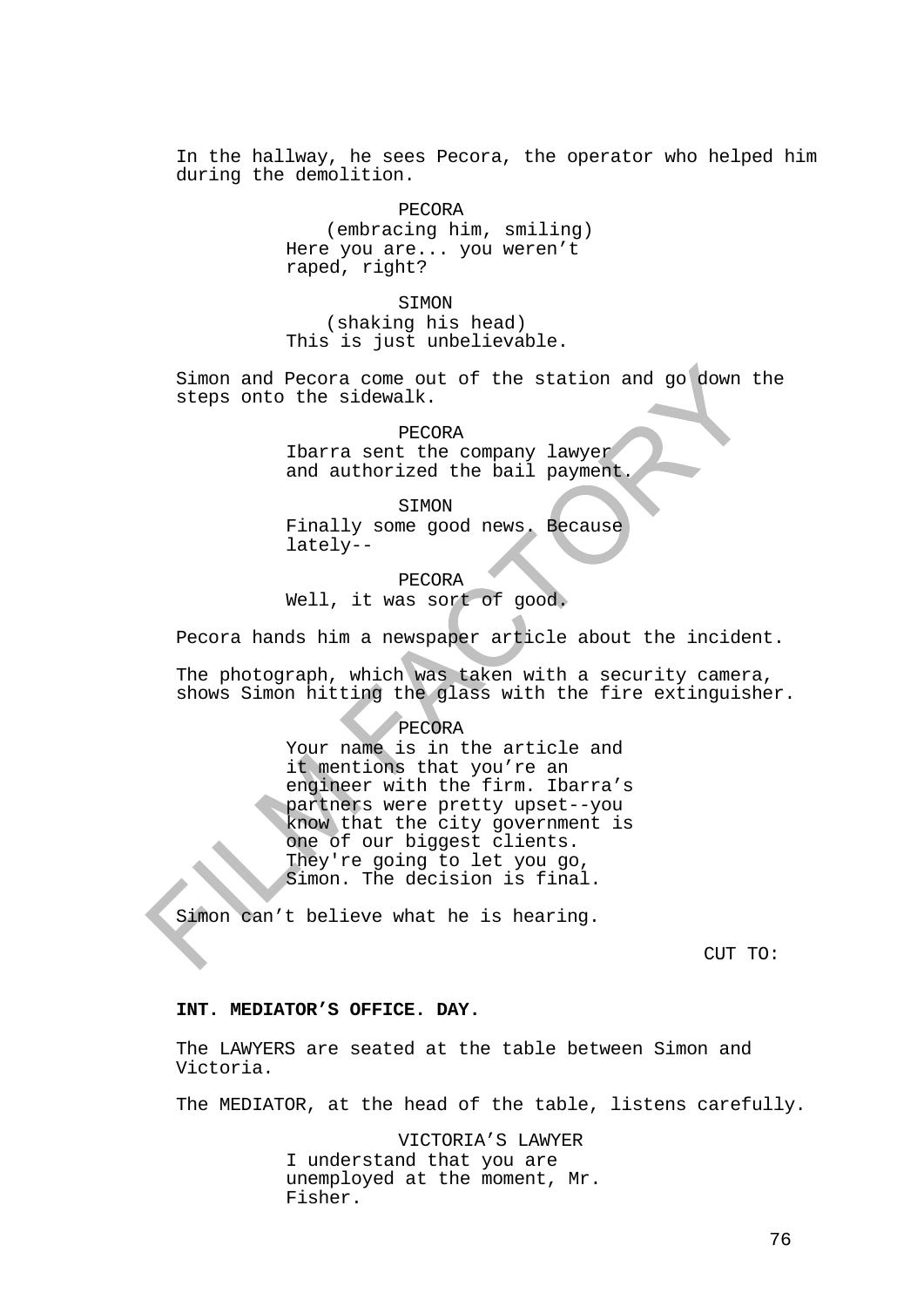#### SIMON

## Yes, so? Is that a crime?

SIMON's lawyer gestures for him to calm down.

VICTORIA'S LAWYER I didn't say it was a crime.

#### SIMON

Oh, OK, because that's what it sounded like you were implying.

VICTORIA'S LAWYER It's not a crime, but it is an obstacle when it comes to paying child support and alimony.

#### SIMON

I have been supporting my wife since the time I met her, and my son will never want for anything. Rest assured that if I have a problem, I will work it out.

# VICTORIA'S LAWYER

(to the mediator) Luckily, Ms. Malamud is employed at the moment. That's why we are requesting that she be given custody of Agustin.

# SIMON

Working? Doing what? (agitated)

Pardon me, but I was the one keeping things afloat for all those years and just because she has had a job for a month and I haven't, you are threatening to take my son away? I hope that the judge understands how unfair that is.

#### VICTORIA'S LAWYER

I can assure you that the judge is not going to look favorably on this sort of verbal violence.

## SIMON

(hitting the table) Violence? I'm just saying it is like it is. Where's the violence?

VICTORIA'S LAWYER The violence is everywhere, Mr. Fisher: on the street, when I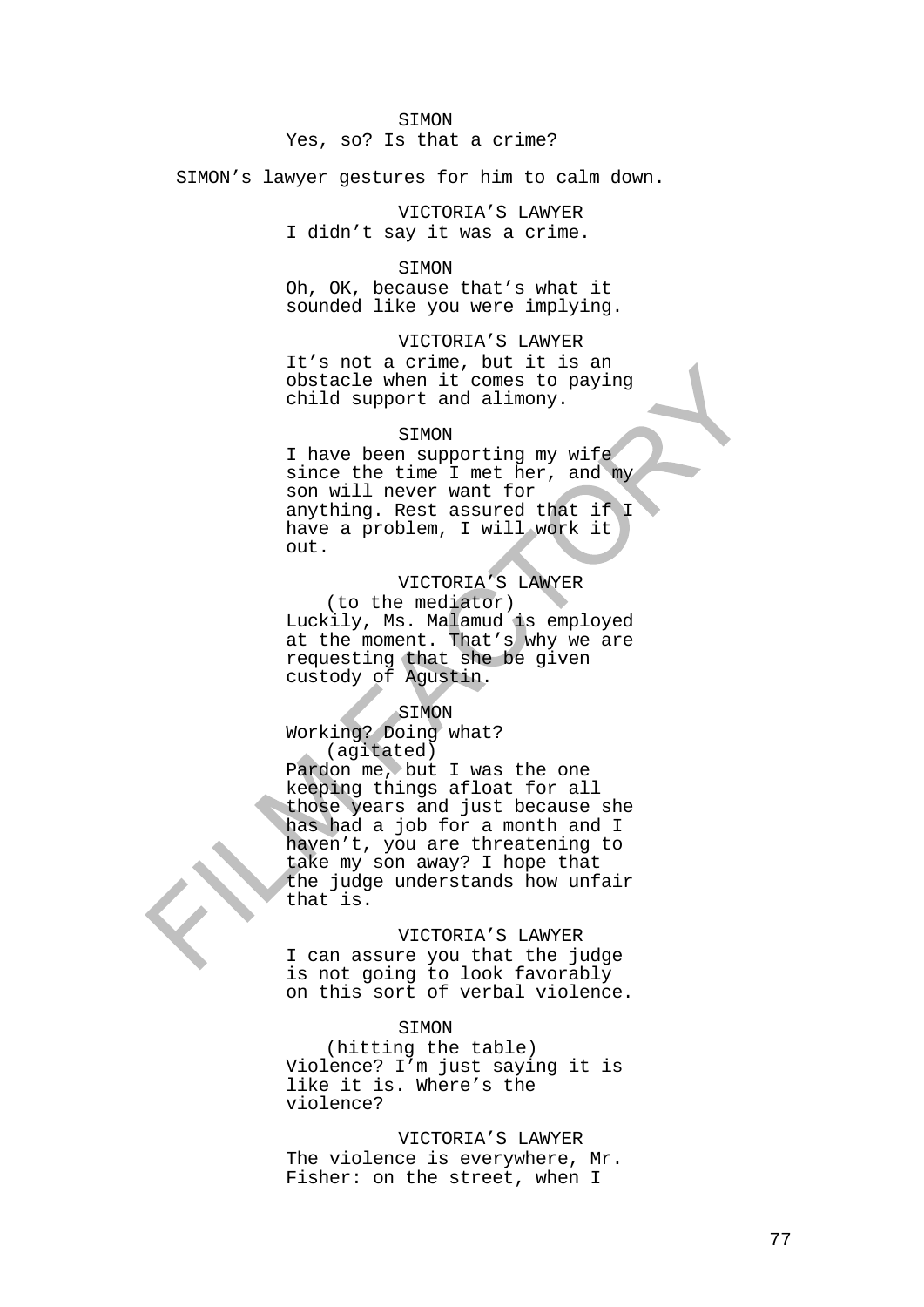turn on the TV or read a newspaper like this one. (picking up a newspaper with an article about the fight at the Department of Motor Vehicles) And I believe that the less contact a child has with things like this, the better off he will be psychologically.

# SIMON

(to Victoria) You want to take my son away from me, Victoria?

#### VICTORIA

I don't want to take him away, it's just that--

## SIMON

(furious, he interrupts her)

Have you lost your mind?

VICTORIA'S LAWYER (to the mediator as she stands up) Very well then. My client and I consider this mediation over and we choose to remain silent until we see each other in court.

#### SIMON

(to his lawyer) And you don't have anything to say?

SIMON'S LAWYER (to Victoria and her lawyer) Yes, see you later.

CUT TO:

# **INT. MINING COMPANY – LOBBY. DAY.**

The walls are covered with posters of the excavations that the company has carried out.

The RECEPTIONIST behind the counter greets Simon, who is wearing a suit.

SIMON

How do you do? My name is Simon Fisher, and I spoke to Mr.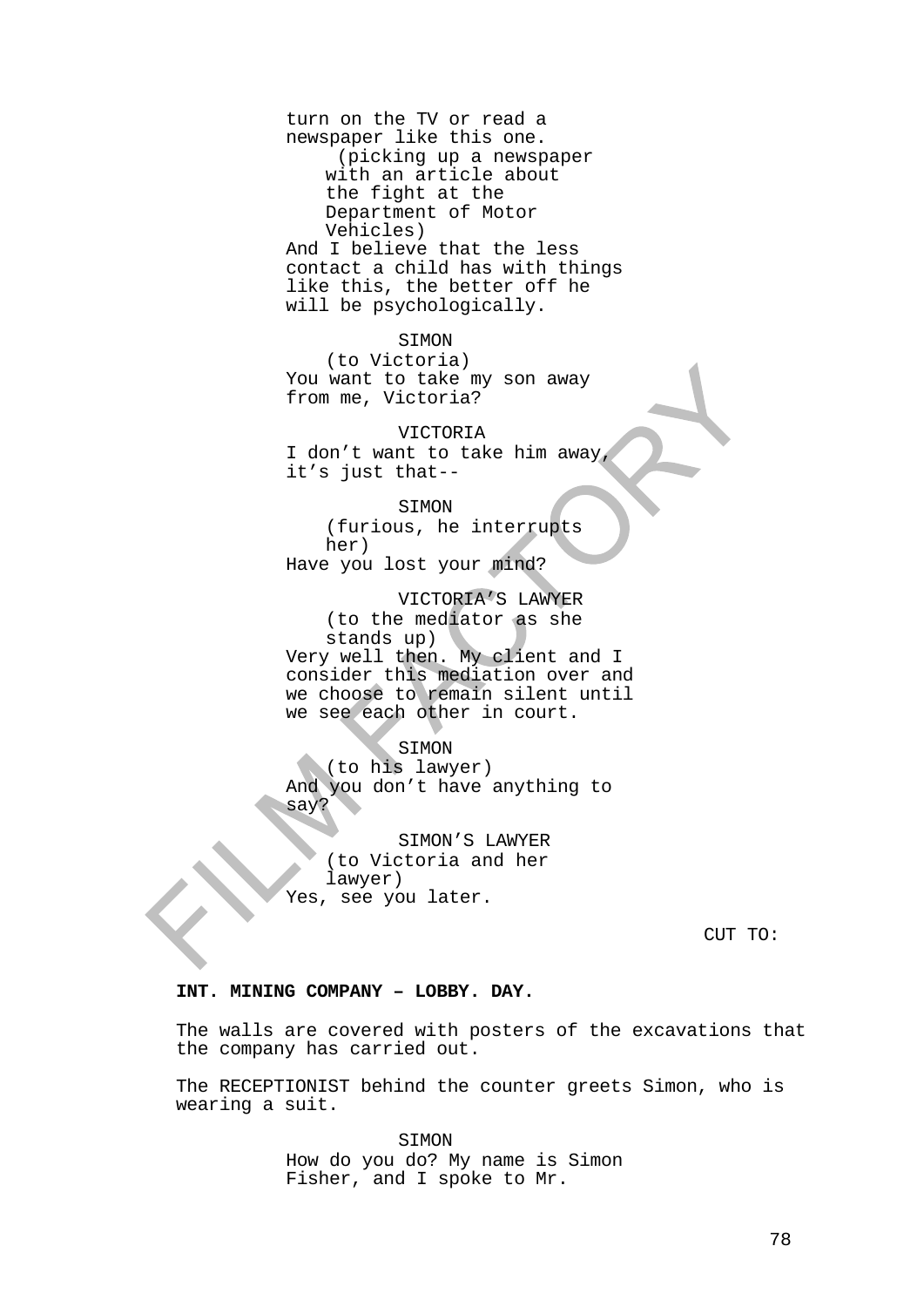Ederer's secretary. I was supposed to leave this for him.

RECEPTIONIST Very good. Leave everything with me and I will give it to him.

#### SIMON

Well, actually, I would prefer to give it to him myself. And if Mr. Ederer is in, I would love to discuss something with him briefly.

(clarifying) I worked for Seijas, Ibarra and Associates for ten years, so I know what I am talking about--

#### RECEPTIONIST

The engineer is at a construction site at this time.

SIMON

What about his secretary?

RECEPTIONIST She is at lunch.

SIMON It's four in the afternoon.

**RECEPTIONIST** 

(ironically)

I don't handle her schedule.

SIMON

You know what? I'm not going to leave you a thing. You can all go to hell: you, Ederer and his secretary.

The HEAD OF SECURITY sees what is going on and walks over, but SIMON has left the building before he has a chance to say anything.

## **EXT. MINING COMPANY - SIDEWALK. DAY.**

Annoyed and upset, SIMON takes out his car keys and grumbles as he makes his way over to the corner. When he gets there, he finds that his car is not there.

#### FLORIST

A Fiat Tempra?

SIMON cannot believe it. On the curb he finds the notice that he has been towed.

CUT TO: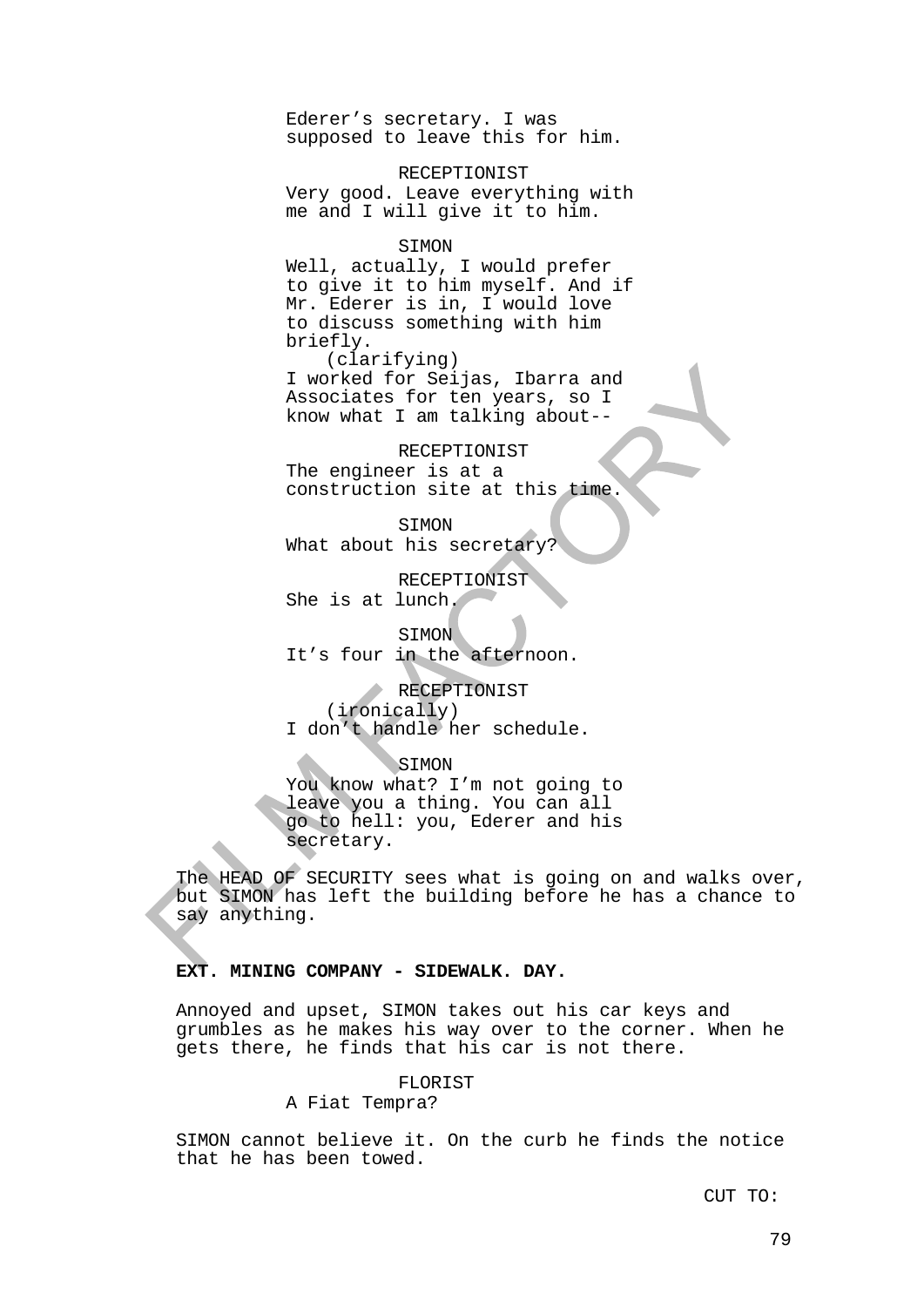#### **INT. ATM MACHINE. DAY.**

SIMON breathes deep. With a Zen-like calm, he withdrawals four hundred pesos from the ATM machine.

The receipt that comes out after the transaction says: "BALANCE: 3750 pesos".

CUT TO:

#### **INT. TOW CAR LOT - BOOTH. AFTERNOON.**

Without saying a word, SIMON pays the fine to get his car back.

CUT TO:

#### **INT. GARAGE. NIGHT.**

SIMON fills his trunk with dozens of sticks of nitroglycerin, the same ones that were used to demolish the abandoned factory.

CUT TO:

## **EXT. CITY STREET. DAY.**

Very carefully, Simon parks his car alongside a curb painted bright yellow, blocking the ramp for wheelchairs.

He gets out of the car, locks it up and goes across the street to a café.

CUT TO:

## **INT. DOWNTOWN BAR. DAY.**

A WAITRESS brings him a foamy café latte and three small croissants.

Simon, enjoying the soothing background music and the winter sunlight streaming through the window, watches his car parked across the street.

In no time, a tow truck arrives; a POLICEMAN and TOW TRUCK DRIVER get out.

The tow truck driver attaches the wheels of the car to the clamps while the policeman writes out the ticket and leaves the towing notice on the curb.

Simon asks for the check, dips his last croissant into the coffee, and watches the tow truck drive away with his car.

CUT TO: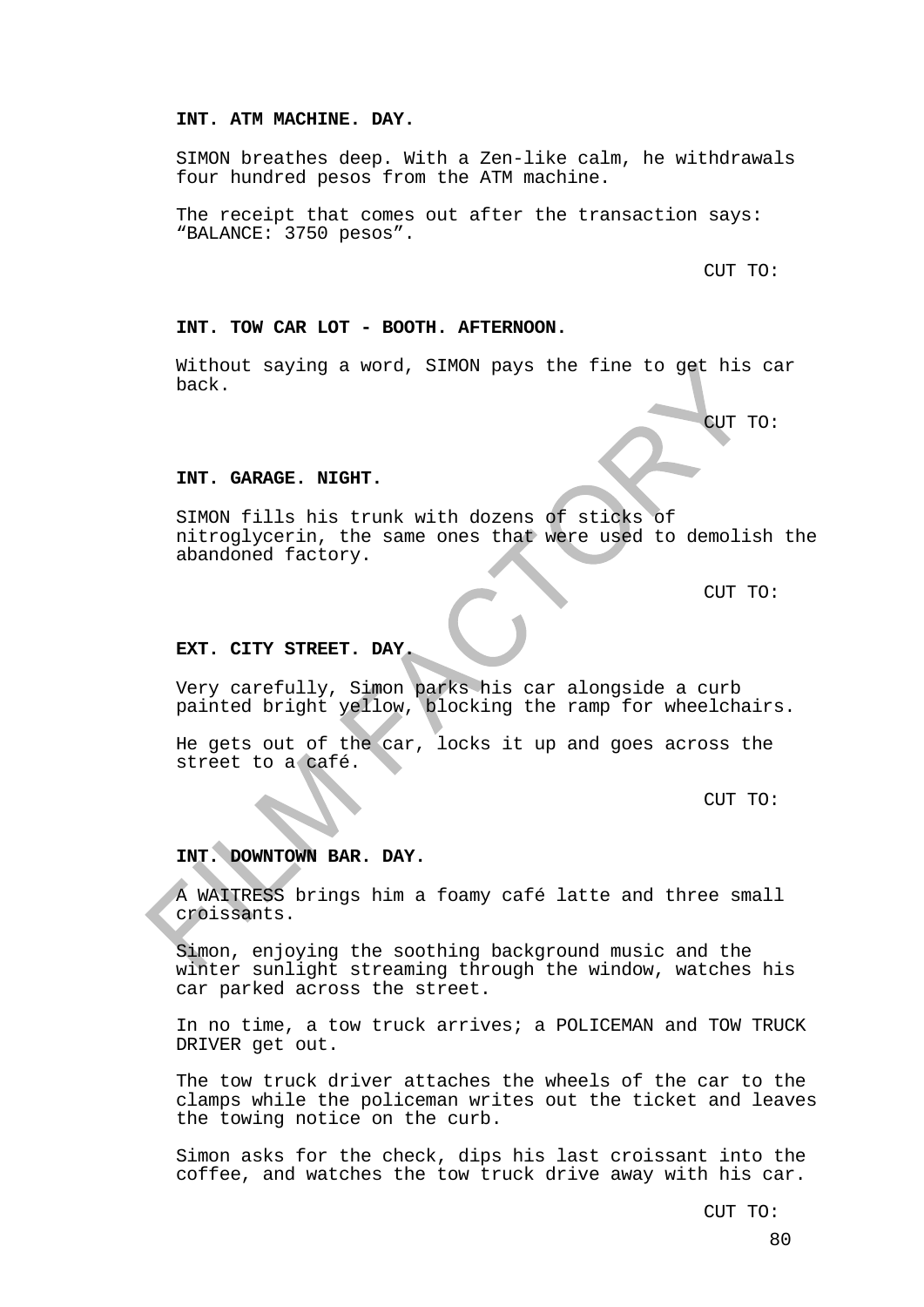# **EXT - INT. TOW CAR LOT - BOOTH. DAY.**

The tow truck drives into the parking lot. Another twenty or so tow trucks drive in and out to leave countless towed vehicles.

The outraged OWNER OF A TOWED CAR argues in the booth with the employee who had taken care of Simon before.

> **OFFENDER** You are rude and this whole thing is totally fascist: first I have to pay and then I get a chance to defend myself?

EMPLOYEE (ironic, yet clearly fed up with his job) Exactly.

#### OFFENDER

You just won't stop until something awful happens, will you?

No sooner has she said this than an enormous explosion sends all the cars in the lot flying through the air.

The windows of the buildings shatter and a tow truck knocks the roof off the booth.

A trail of smoke rises endlessly into the sky and the alarms of all the cars in the neighborhood go off.

FADE TO:

## **NEWSPAPER HEADLINES OFF THE PRESS.**

Newspapers report how the case has developed after the incident.

"FIRECRACKER ENGINEER: CAR TOWED FIVE TIMES IN A YEAR".

"PUBLIC OPINION: UNJUSTIFIED BUT UNDERSTANDABLE".

"THE DEFENSE CLAIMS THAT IT WAS AN ACCIDENT: THE ENGINEER WORKED WITH EXPLOSIVES AND THE MOTION OF THE TOW TRUCK CAUSED THE EXPLOSION".

"INSURANCE COMPANY SUES THE TOWING COMPANY CLAIMING IT IS LIABLE FOR NOT FORESEEING ACCIDENTS OF THIS SORT. REFUSES TO PAY DAMAGES".

"DISMISSAL OF THE PUBLIC OFFICIALS WHO RENEWED THE TOW COMPANY'S LICENSE. INVESTIGATION INTO MILLION-DOLLAR BRIBES".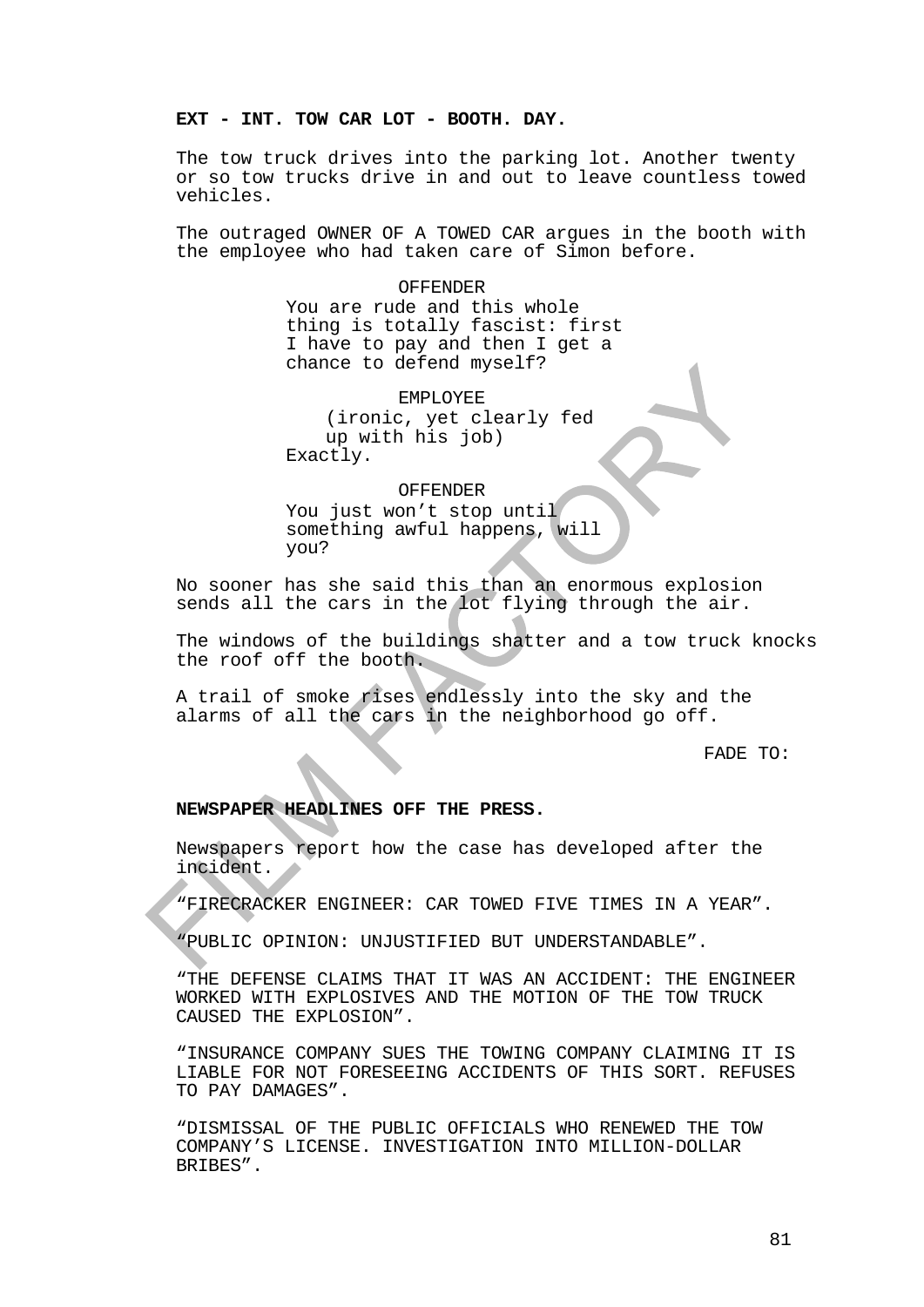"THOUSANDS OF CITIZENS DEMAND THE RELEASE OF 'THE FIRECRACKER ENGINEER,' NOW A NATIONAL HERO".

We hear the beginning of the "Happy Birthday" song as sung by a group of lively inmates from the next scene.

INMATES

*Happy birthday to you Happy birthday to you*

## **INT. PRISON – DINING HALL. NIGHT.**

Victoria and Simon's son walk past the INMATES who are surrounding Simon. They place a cake covered with candles on the table.

INMATES

*Happy birthday, dear Firecracker Happy birthday to you*

While Simon thinks about what to wish for, the inmates and PRISON GUARDS applaud and shout things like "Way to go, Fire Cracker!" "You show them, Fire Cracker!" and so forth.

Simon smiles, clearly moved. He embraces his wife and son and blows out the candles.

> FADE TO BLACK.

The music indicates the movie has come to an end. But block typewriter letters that read "BONUS TRACK" appear on screen.